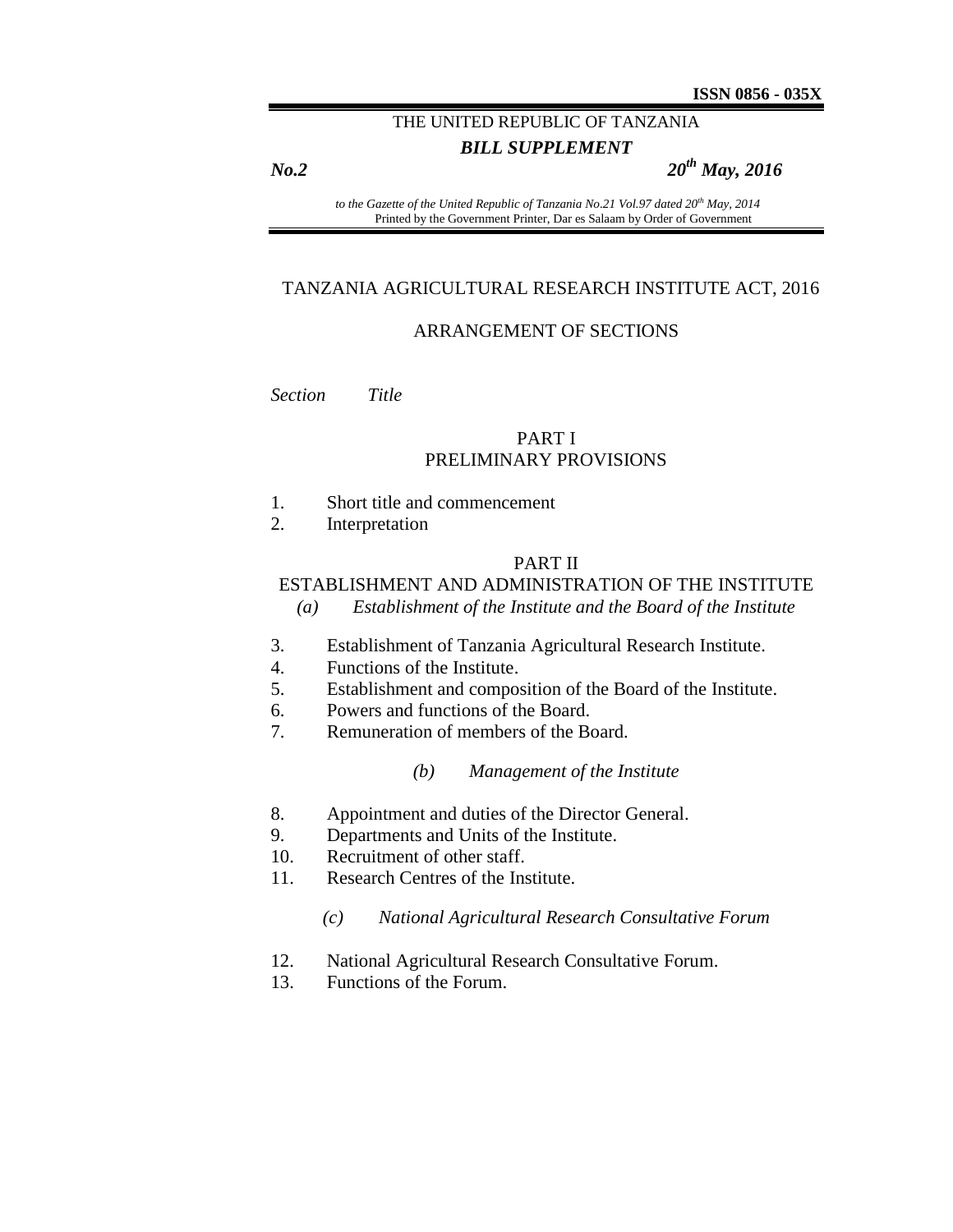## PART III OPERATIONS OF THE INSTITUTE

- 14. Declaration of agricultural research themes.
- 15. Guidelines for coordination of agricultural research.
- 16. Contracting of agricultural research service providers.
- 17. Information to be furnished to the Institute.
- 18. Ownership of research discoveries.
- 19. Publication of agricultural research findings.
- 20. Coordination of agricultural research and allied scientific research carried outside Tanzania.
- 21. Monitoring and evaluation of agricultural research.

#### PART IV

# REGISTRATION OF AGRICULTURAL RESEARCH PROJECTS AND SERVICE PROVIDERS

- 22. Registration of agricultural research service providers.
- 23. Registration of agricultural research projects.
- 24. Research by foreign researchers.
- 25. Register of agricultural research and allied scientific research.

# PART V

# FINANCIAL PROVISIONS

- 26. Funds and Resources of the Institute.
- 27. Powers to borrow and invest.
- 28. Superannuation benefits.
- 29. Annual and supplementary budget.
- 30. Account and audit.
- 31. Annual report of the Institute.
- 32. Laying of accounts before the National Assembly.

# PART VI

#### GENERAL PROVISIONS

- 33. Penalties for offences.
- 34. Indemnity.
- 35. Appeals.
- 36. Power to make regulations.
- 37. Transfer of assets and liabilities.
- 38. Provisions regarding employees of the Institute.

 $\overline{\phantom{a}}$  . The set of the set of the set of the set of the set of the set of the set of the set of the set of the set of the set of the set of the set of the set of the set of the set of the set of the set of the set o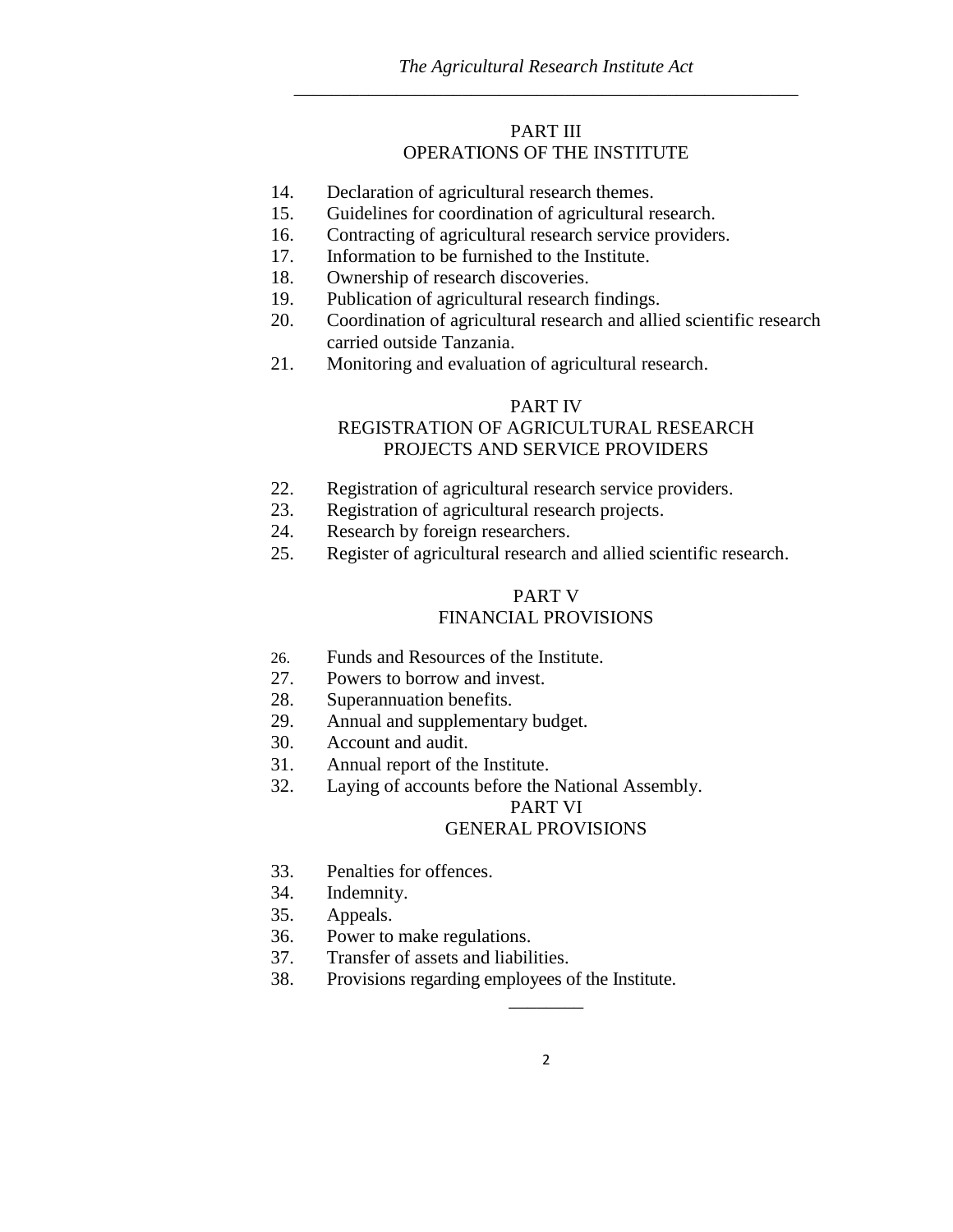*The Agricultural Research Institute Act \_\_\_\_\_\_\_\_\_\_\_\_\_\_\_\_\_\_\_\_\_\_\_\_\_\_\_\_\_\_\_\_\_\_\_\_\_\_\_\_\_\_\_\_\_\_\_\_\_\_\_\_\_\_*

# **SCHEDULES** \_\_\_\_\_\_\_\_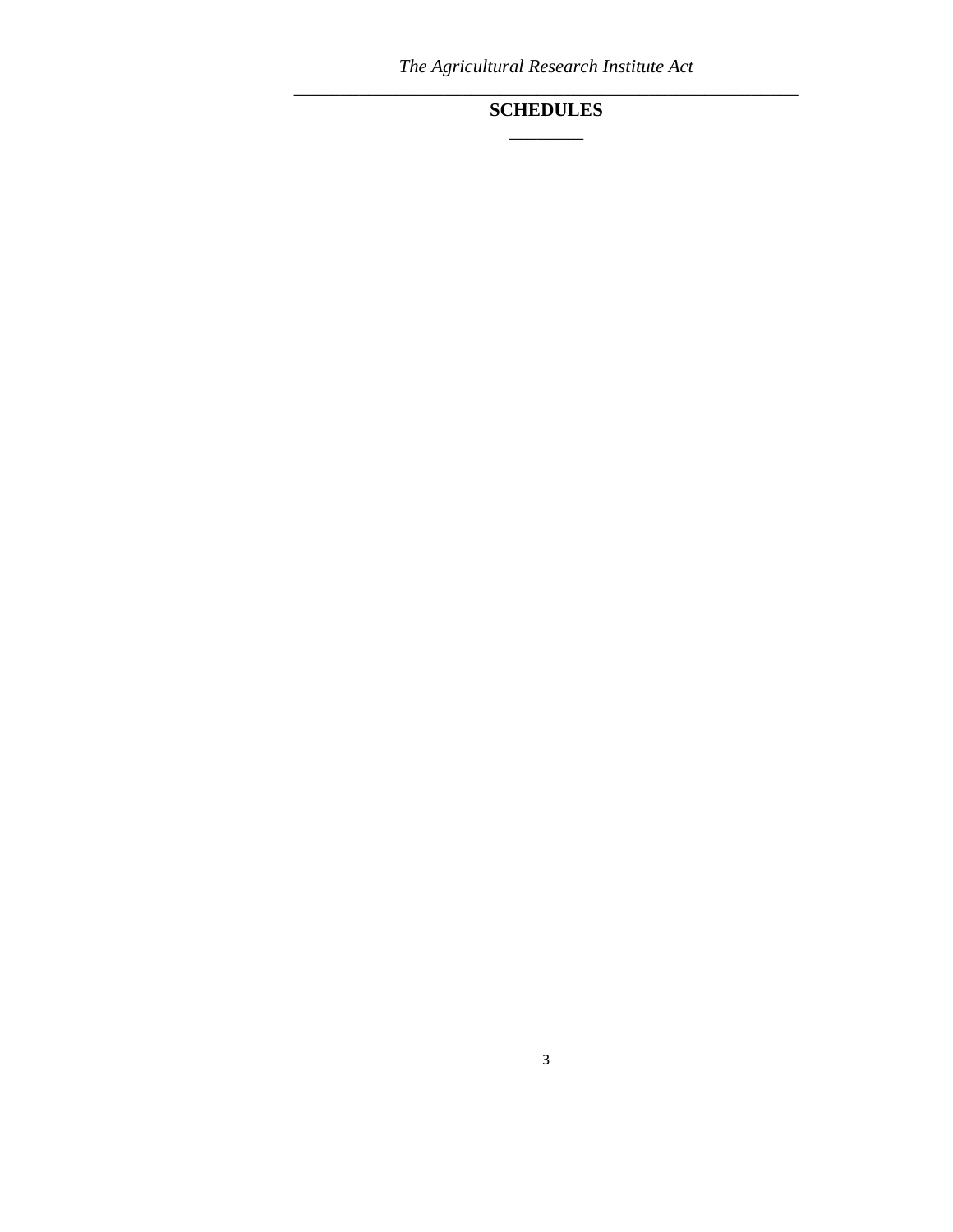#### **NOTICE**

This Bill to be submitted to the National Assembly is published for general information to the public together with a statement of its objects and reasons.

Dar es Salaam, **JOHN W. KIJAZI**,<br>17<sup>th</sup> May, 2016 Secretary to the Cabine **Secretary to the Cabinet** 

# **A BILL**

*for*

**An Act to provide for the enhancement of an agricultural research system; establishment of a Tanzania Agricultural Research Institute; effective coordination, governance, management and conducting of agricultural research activities and to provide for other related matters.** 

**ENACTED** by Parliament of the United Republic of Tanzania

## PART I PRELIMINARY PROVISIONS

| Short title and<br>commencemen | 1. This Act may be cited as the Tanzania<br>Agricultural Research Institute Act, 2016 and shall come<br>into operation on such date as the Minister may, by<br>notice published in the <i>Gazette</i> , appoint. |
|--------------------------------|------------------------------------------------------------------------------------------------------------------------------------------------------------------------------------------------------------------|
| Interpretation                 | In this Act, unless the context requires<br>2.                                                                                                                                                                   |

otherwise-

"agricultural product" means any crop product or commodity recognized as such under this Act;

"agricultural research" means the furtherance, accumulation and improvement of knowledge in crops and related sciences through original and other investigations and methods of a scientific or indigenous nature into the production, treatment or handling of an agricultural product;

"agricultural research service provider" means a person, whether in a public or private sector who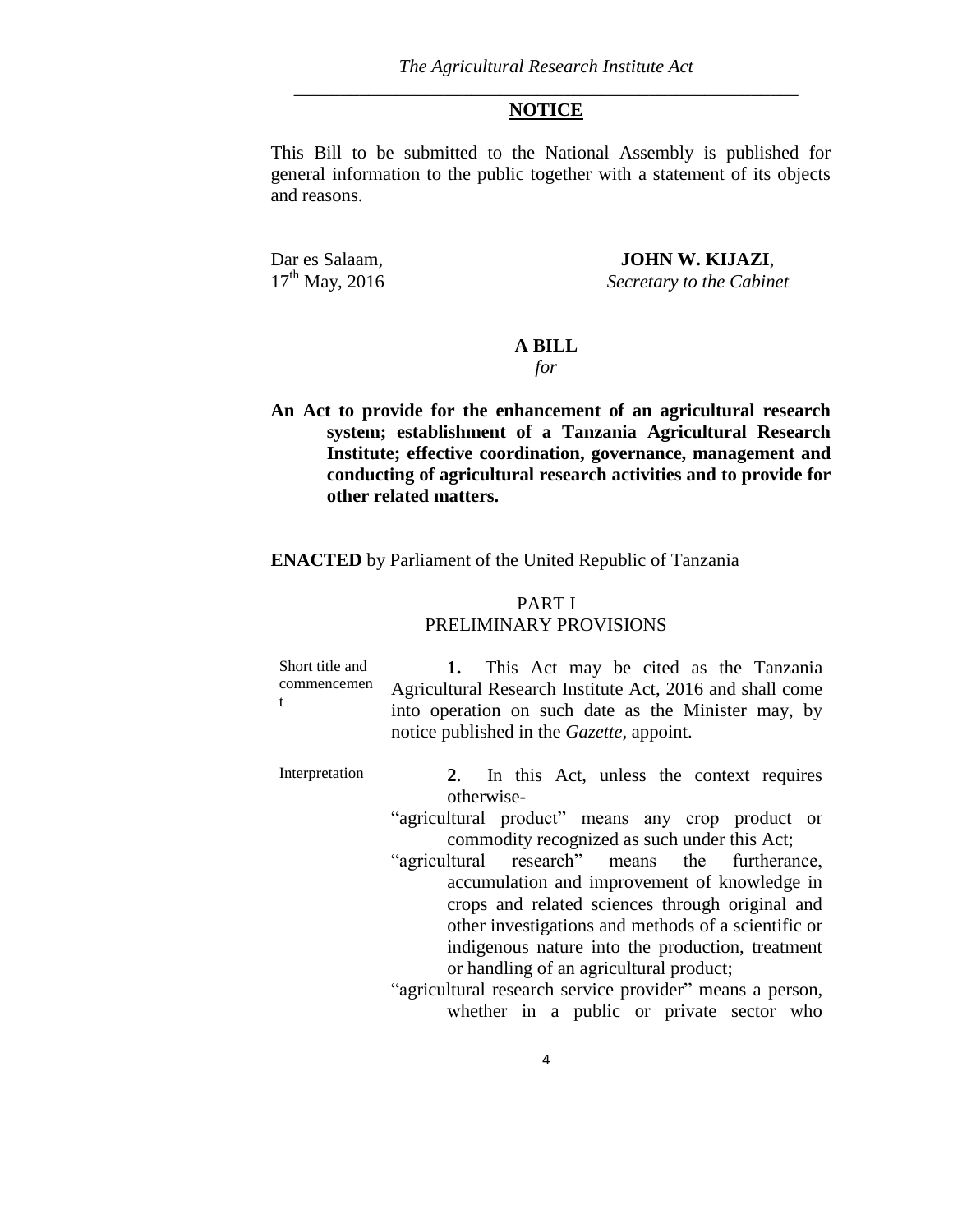conducts or manages agricultural research in accordance with this Act and it includes a public agricultural research institute, universities, farmers groups, civil society organisations, private sector organisations and any other entity as may be determined by the Institute;

"agricultural research theme" means an agricultural research theme declared as such under section 14;

"applied research" means a research that creates new or uses existing technologies to solve a broad range of agricultural challenges facing a society as a whole;

"basic research" means research designed to improve a discipline and advance the frontiers of knowledge or research that creates new scientific knowledge and may consist of research to develop or improve theories, techniques or measurements with known or unknown relevance;

"Board" means the Tanzania Agricultural Research Institute Board established under section 5;

"centres" means research centres referred to under section 11;

"Chairman" means the Chairman of the Board;

- "Director General" means the Director General of the Institute appointed under section 8;
- "farmers organisation" means an organization formed by persons engaged in either production, processing or marketing of a specific agricultural commodity and is registered by the relevant authority;

"Forum" means the National Agricultural Research Consultative Forum established under section 12;

"Institute" means the Tanzania Agricultural Research Institute established under section 3;

"Minister" means the Minister responsible for agriculture;

"national agricultural research system" means a cross section of stakeholders, whether in a public or private sector, engaged in the provision of agricultural research services; and

"strategic research" means research responding to national research questions or priorities and identifying the processes, principles and technological elements.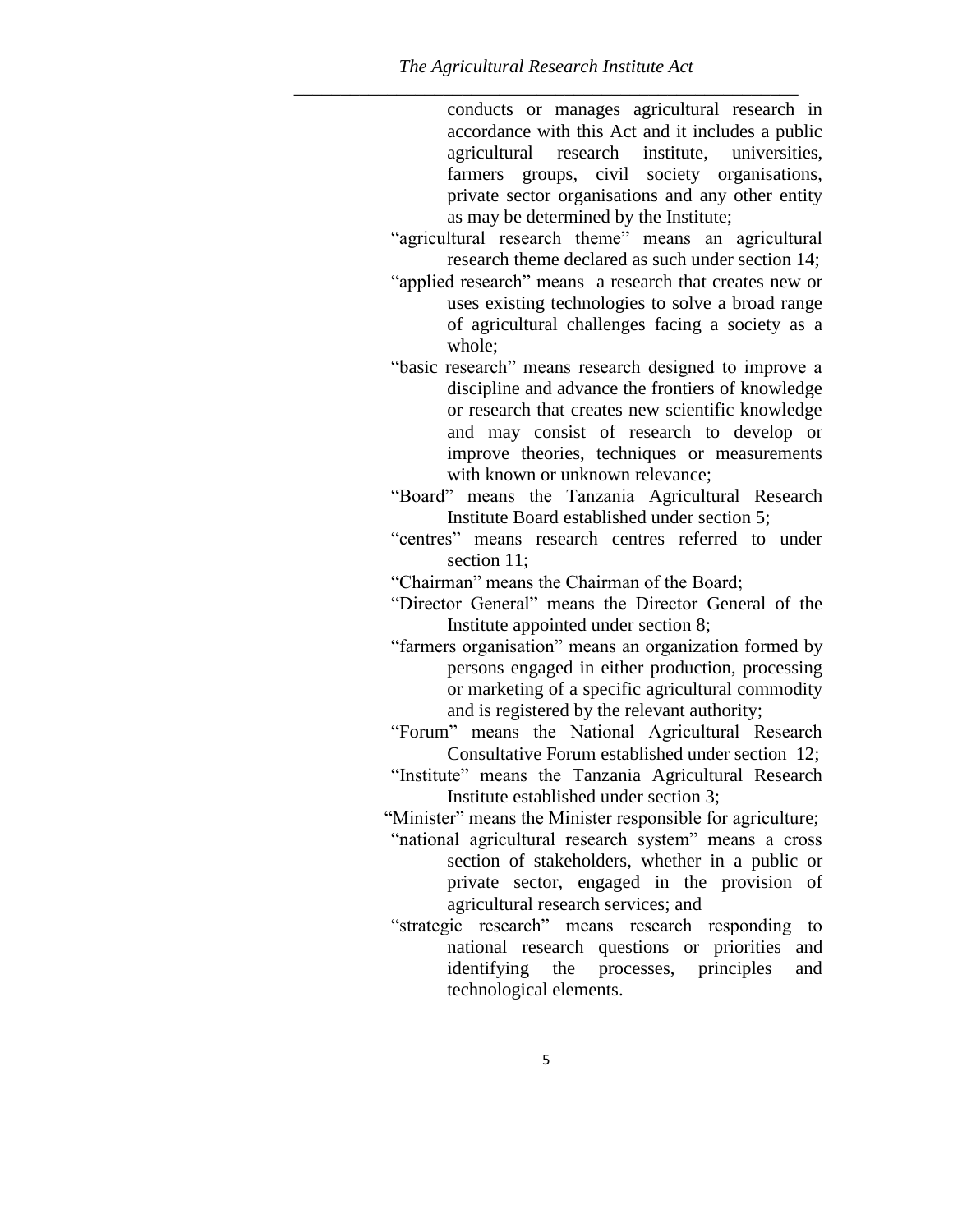## PART II

# ESTABLISHMENT AND ADMINISTRATION OF THE INSTITUTE *(a) Establishment of the Institute and the Board of the Institute*

Establishment of Tanzania Agricultural Research Institute

**3.**-(1) There is hereby established an institute, to be known as the Tanzania Agricultural Research Institute or in its acronym "TARI".

(2) The Institute shall be a body corporate and shall-

- (a) have perpetual succession and an official seal;
- (b) in its corporate name, be capable of suing and being sued;
- (c) subject to this Act, be capable of holding, purchasing, or acquiring in any other way, any movable or immovable property, and of disposing of any of its property;
- (d) have all rights and privileges of a natural person; and
- (e) in its own name, enter into contracts and agreements.

(3) Notwithstanding the provisions of this section, the Attorney General shall have the right to intervene in any suit or matter instituted by, or against the Institute.

(4) Where the Attorney General intervenes any matter pursuant of sub-section (3), the provisions of the Government Proceedings Act shall apply in relation to the proceedings of that suit or matter as if it had been instituted by, or against the Government.

(5) For the purposes of subsections (3) and (4), the Institute shall have a duty to notify the Attorney-General of any pending suit or intention to institute a suit or matter by, or against the Institute.

**4**.-(1) The Institute shall be responsible for conducting, regulating and coordinating all agricultural research activities in the Mainland Tanzania.

> (2) Without prejudice to the generality of subsection (1), the Institute shall-

> > (a) conduct, promote and coordinate basic, applied and strategic agricultural research;

Functions of the Institute

Cap. 5

6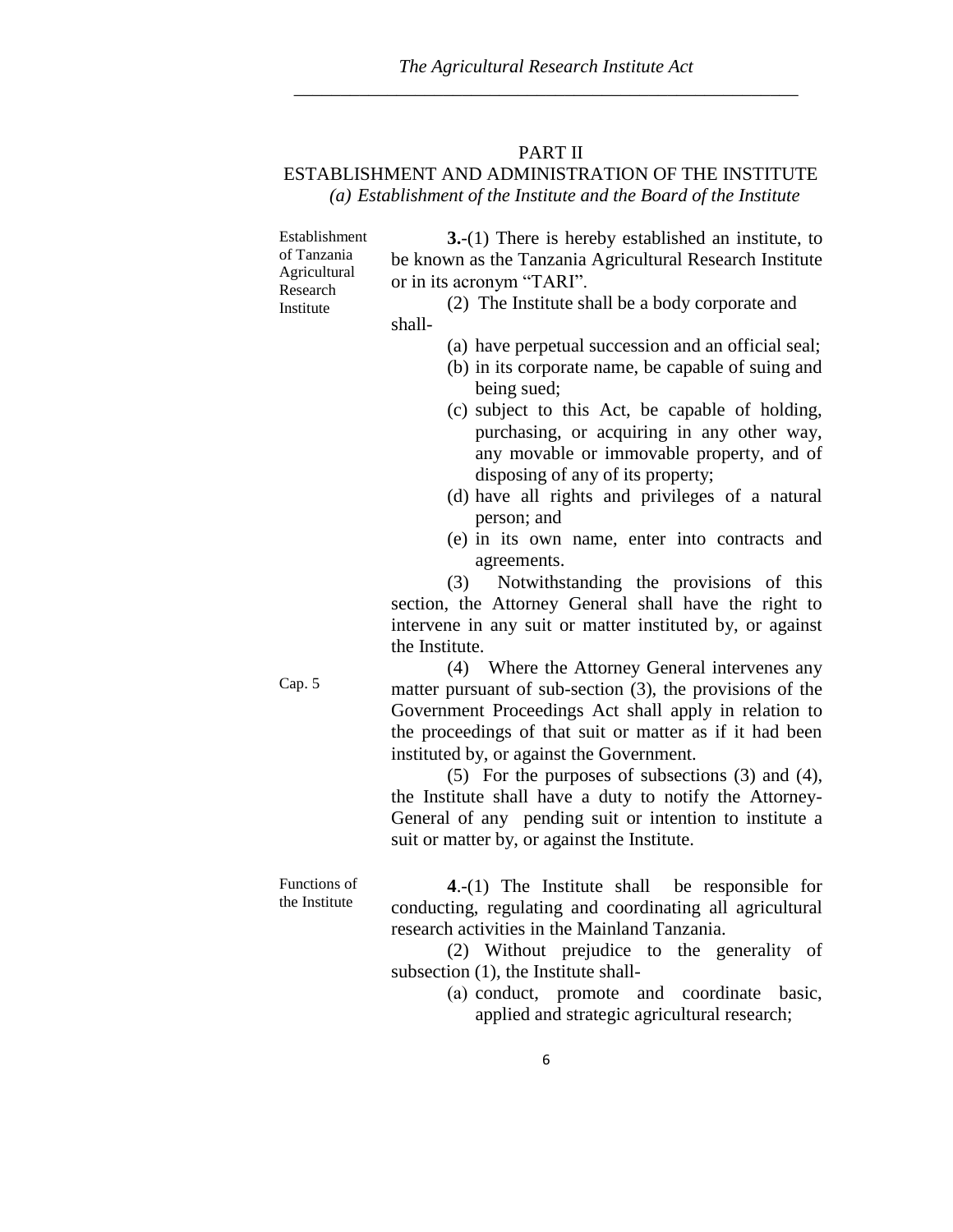- (b) advise the Government on the formulation of national policies, laws and regulatory frameworks for promoting and regulating agricultural research;
- (c) formulate and oversee the implementation of intellectual property policy of the Institute;
- (d) formulate research standards, code of ethics, conduct and practice, and guidelines for delivery of agricultural research services;
- (e) set, in collaboration with key stakeholders, national agricultural research agenda and priorities of the national agricultural research system and coordinate the implementation of such agenda and priorities;
- (f) establish and operate an efficient system of documentation, dissemination and promotion of information on agricultural research;
- (g) promote advancement of skills by providing facilities for training research personnel for the Institute and other stakeholders for better carrying out basic, applied and strategic research;
- (h) mobilise funds for agricultural research and development;
- (i) coordinate and promote cooperation and collaboration with other countries, institutions, scientific or professional societies and other agricultural research service providers, with regard to agricultural research, development and technology transfer in the agricultural sector;
- (j) provide, undertake and promote consultancy services in research, training and dissemination of information in agriculture and allied sciences;
- (k) register and maintain a register of agricultural research service providers and their research projects in the public and private sectors;
- (l) promote seed deployment and multiplication;
- (m)establish and maintain gene Institutions for purposes of characterizing, evaluating and conserving plant genetic resources; and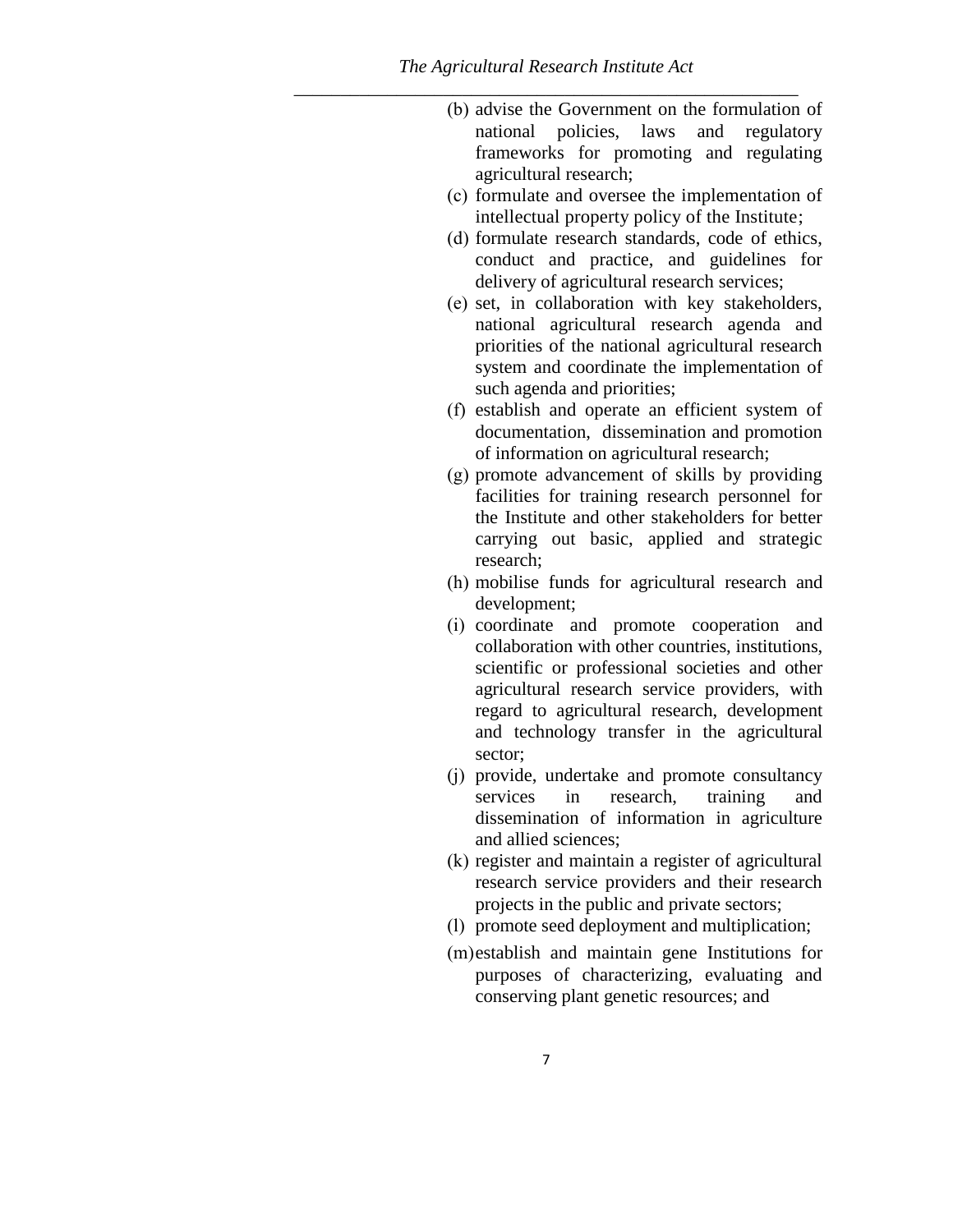(n) perform any other function for better carrying out the purposes of this Act.

(3) The Institute may, by a written instrument under the seal of the Institute, delegate to any of its committee, members, or employee of the Institute, any of its functions or powers given under this Act.

(4) The Institute may revoke a delegation made under this section, and no delegation so made shall prevent the Institute from exercising the function or power delegated.

(5) Notwithstanding subsections (3) and (4),the Institute shall not delegate-

(a) its power of delegation; or

(b) the power to approve the annual budget, the annual balance sheet or any statement of accounts.

Establishment and composition of the Board of the Institute

**5**.-(1) There is hereby established a Board to be known as the Tanzania Agricultural Research Institute Board.

- (2) The Board shall consist of the following:
- (a) the Chairman, who shall be appointed by the President; and
- (b) nine other members to be appointed by the Minister as follows-
	- (i) a member from the Ministry responsible for agriculture;
	- (ii) a vice-chancellor appointed from one of agricultural related universities;
	- (iii) a Chief Executive Officer representing private agricultural research institutes;
	- (iv) the Director of Local Government Authorities;
	- (v) the Director General of the Tanzania Commission for Science and Technology;
	- (vi) the Director General of Tanzania Livestock Research Institute;
	- (vii) a Law Officer from the Attorney-General's Office;
	- (viii) one member with experience in agriculture representing farmers'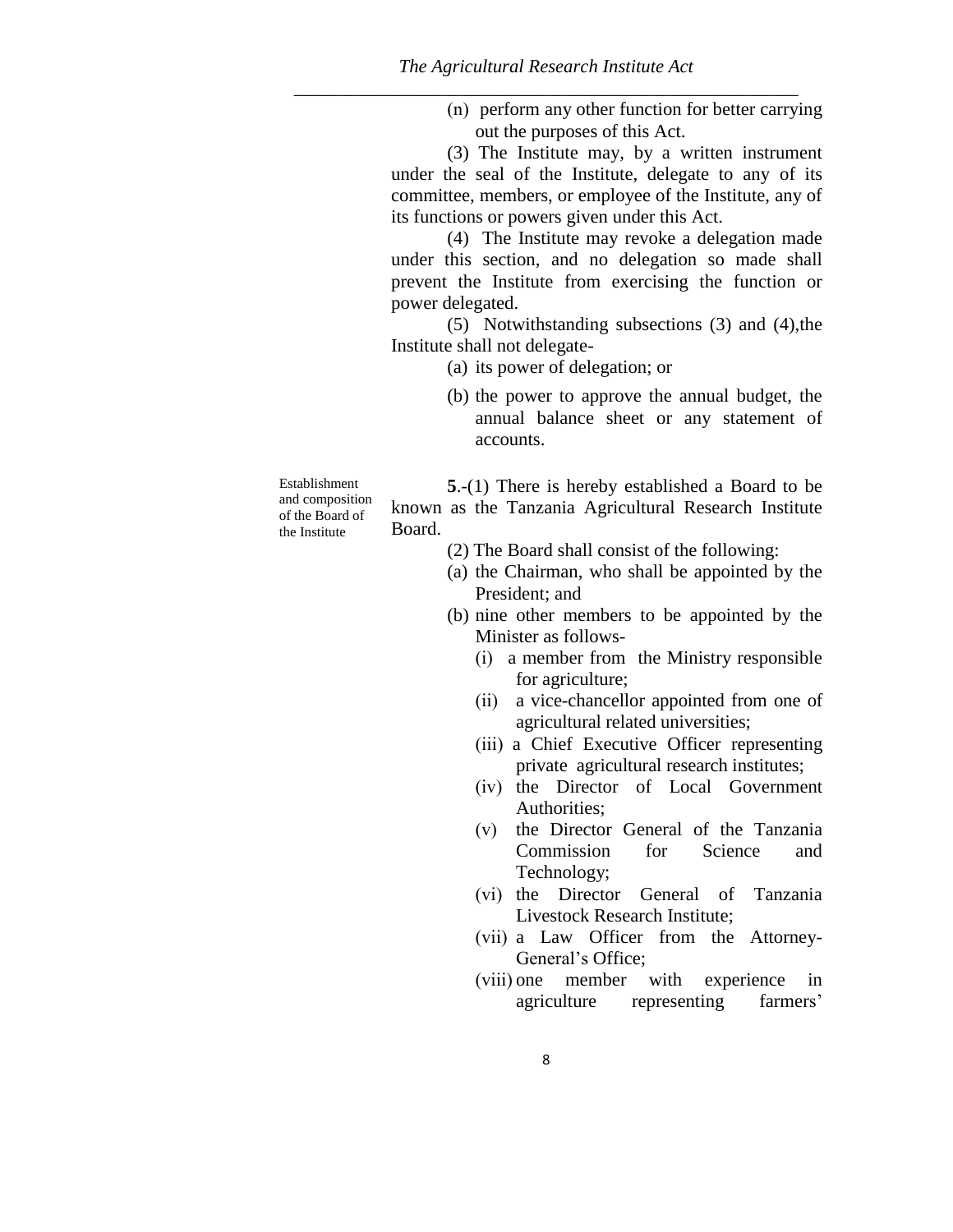organisations; and

(ix)one member with experience in agriculture representing agribusiness organizations.

(3) Upon appointing the members of the Board, the Minister shall take into consideration skills, experience and gender.

(4) Notwithstanding the provisions of subsection (2), the Board may, where it considers necessary, co-opt any person who is not a member of the Board to attend the deliberations of the Board.

(5) The First Schedule to this Act shall have effect in regard to the constitution, proceedings and other matters relating to the Board.

Powers and functions of the Board

**6.**-(1) Subject to the provisions of this Act, management oversight, governance and control of the Institute shall be vested in the Board.

(2) Without prejudice to the generality of subsection (1), the Board shall-

- (a) provide oversight, direction and guidance on the affairs of the Institute and ensure that adequate funds and resources are made available to the Institute to carry out its national mandate of agricultural research, development and promotion;
- (b) review and approve, strategic plans, work plans and budgets of the Institute;
- (c) review performance reports and approve plans for carrier development and promotion of research scientists, technicians and other staff;
- (d) recommend to the appointing authority through the Minister, disciplinary action against the Director General;
- (e) act as disciplinary authority over management staff of the Institute;
- (f) act as an appellate disciplinary authority for other subordinate staff of the Institute who are not at the managerial level;
- (g) advise the Minister on the establishment of centres as may be necessary for the better performance of the functions of the Institute;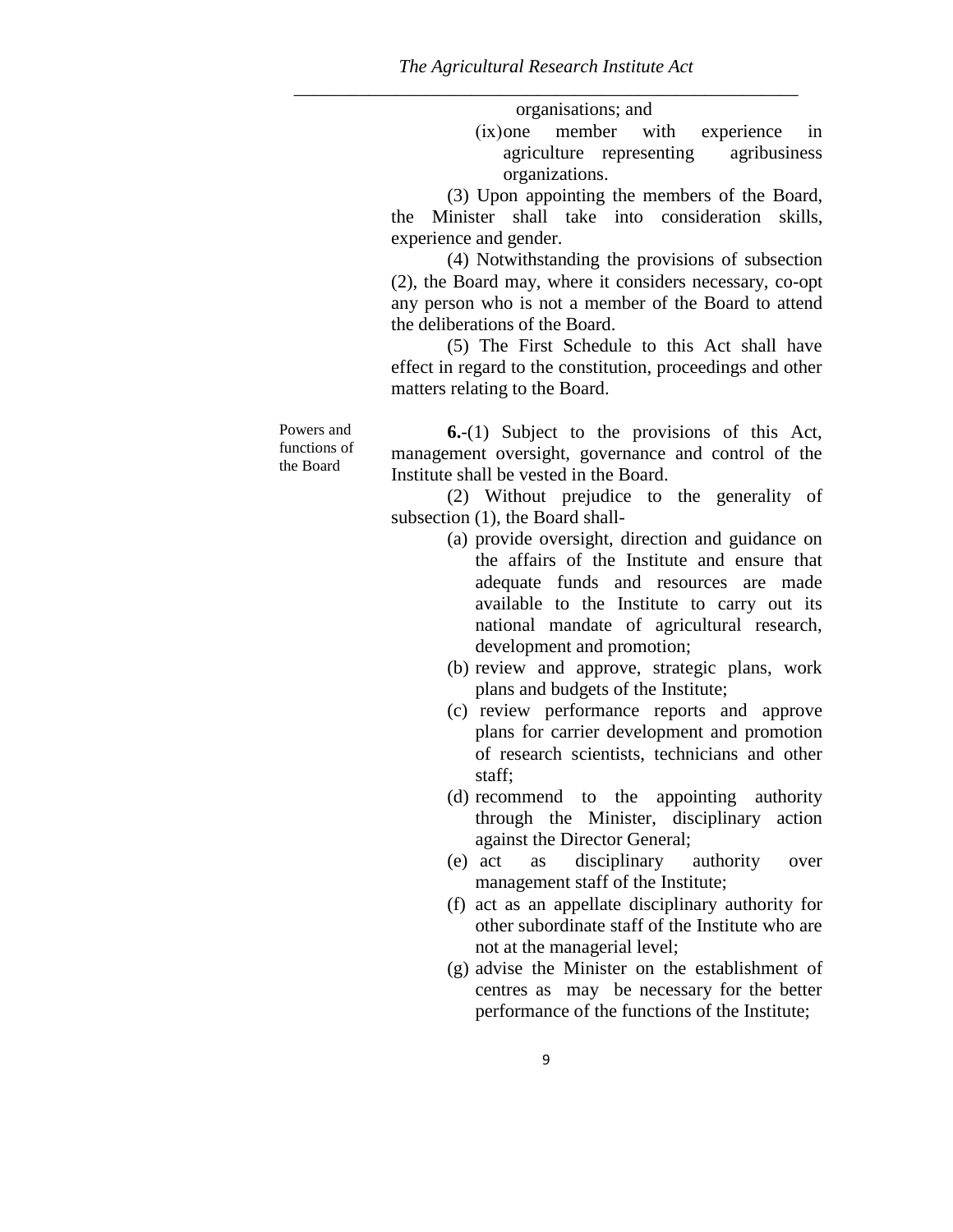- (h) oversee the administration and accountability of funds and other assets of the Institute; and
- (i) do all acts and things as may be, in the opinion of the Board, necessary or expedient for the proper discharge of its functions under this Act.

(3) The Minister may, subject to this Act, give to the Board directives of a general or specific character regarding the performance of the Institute of any of its functions under this Act, and the Board shall give effect to such directives.

(4) In the exercise of its powers and performance of its functions under this Act, the Board shall be accountable to the Minister.

(5) For the proper and efficient performance of its functions, the Board may establish such number of committees or sub-committees as it may deem necessary which shall be composed of members appointed from amongst the members of the Board**.**

Remuneration of members of the Board **7.** The members of the Board shall, from time to time be paid such remuneration and allowances as may be approved by the Minister upon the recommendation of the Board.

## *(b) Management of the Institute*

Appointment and duties of the Director General

**8**.-(1) There shall be a Director General of the Institute appointed by the President on the advice of the Minister from amongst persons who possess relevant qualifications and competence to manage efficiently and effectively the affairs of the Institute.

(2) A person shall be eligible for appointment as a Director General if that person is a citizen of Tanzania and possesses-

- (a) a doctorate degree in agricultural sciences from a recognized university;
- (b) high level of integrity;
- (c) proven knowledge and experience of at least ten years in matters relating to scientific research or agricultural research and development; and
- (d) innovative ideas with competence in good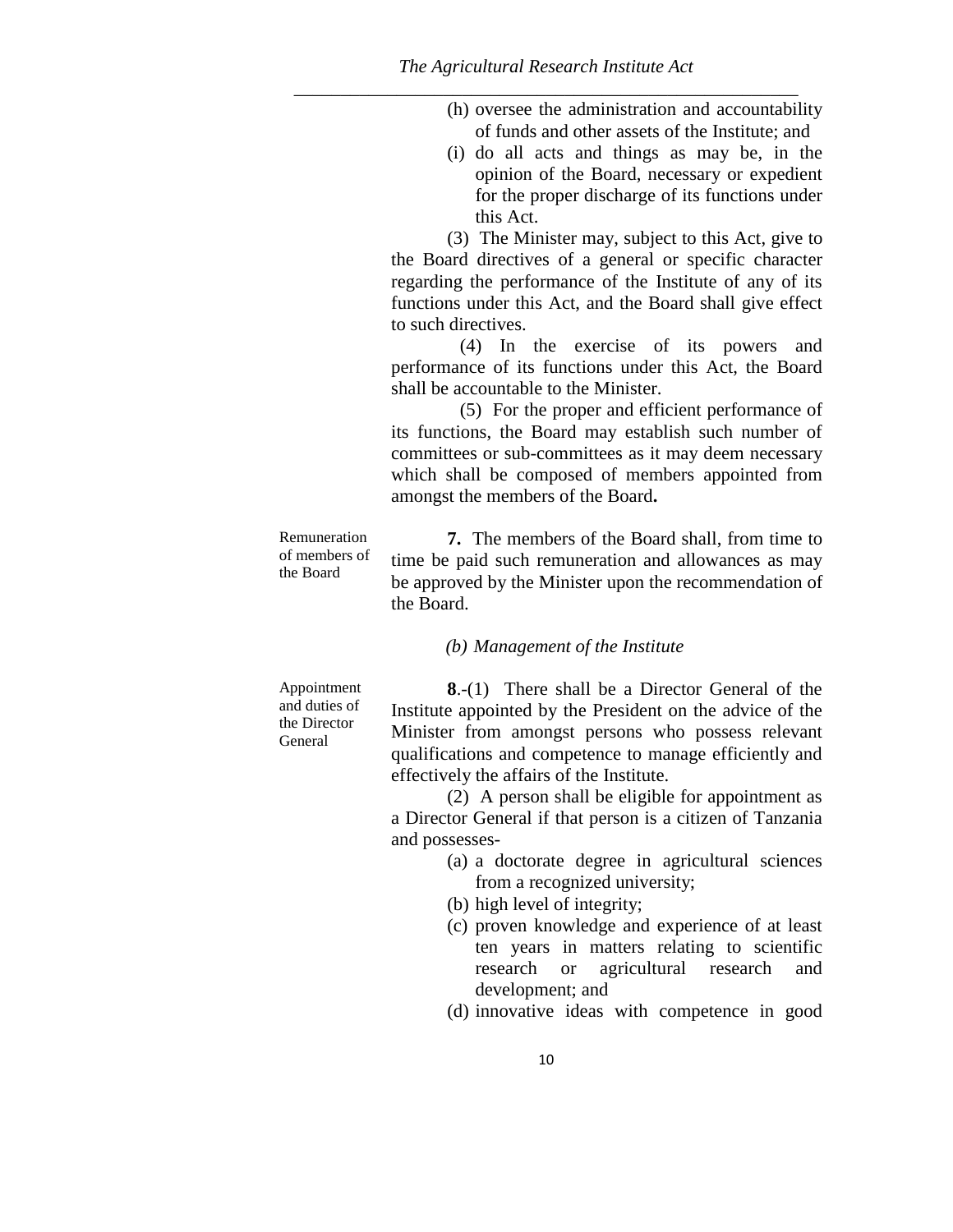governance.

(3) The Director General shall be a Secretary to the Board and shall, in the performance of his functions under this Act, be under the general supervision and control of the Board.

(4) The Director General shall be the Chief Executive Officer of the Institutie and shall be responsible for-

- (a) day to day operations and affairs of the Institute;
- (b) developing and, subject to approval of the Board, implementation of strategic plan of the Institute;
- (c) mobilization and management of funds, property and business of the Institute;
- (d) administration, organization and control of the staff of the Institute and discipline of the employees other than management staff of the Institute;
- (e) coordination and implementation of policies, programmes and activities of the Institute; and
- (f) discharge of any other duties that may be assigned to him by the Board or under this Act.

(5) In the discharge of his duties under this Act, the Director General shall comply with the directives of the Board as may be given from time to time.

(6) The Director General shall hold office for a term of five years and shall be eligible for reappointment for one more term.

Departments and Units of the Institute **9**.-(1) For the proper discharge of the functions of the Institute under this Act, the Board shall establish such number of departments and units under the Institute in accordance with the approved organizational structure.

Recruitment of other staff **10**.-(1) The Institute shall, with approval of the Board, appoint or recruit on competitive basis such other staff as may be necessary for the proper and efficient discharge of its duties.

(2) Officers and employees recruited under this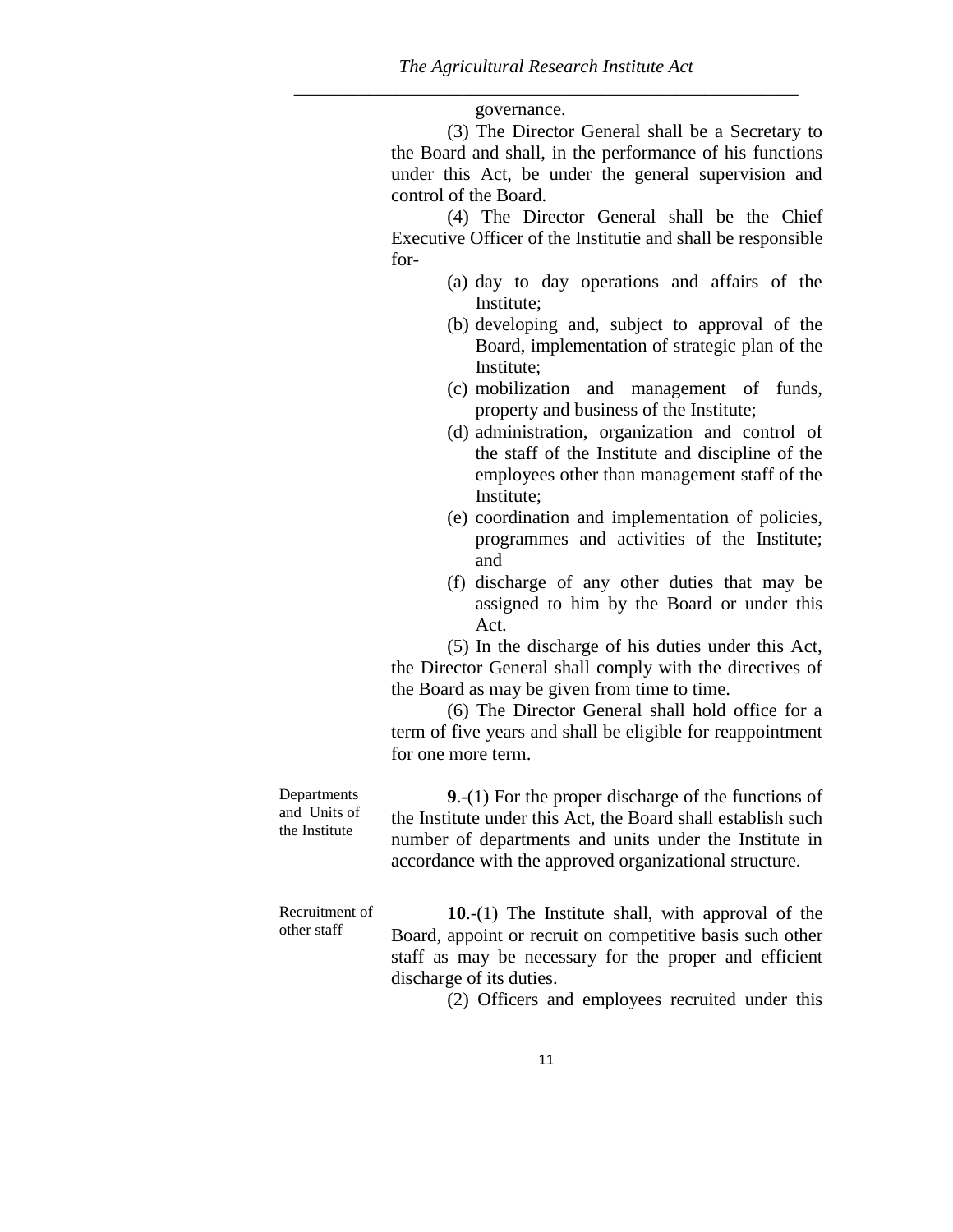section shall hold office on such terms and conditions as the Board may determine.

Research centres of the Institute **11.-**(1) The Research Institutes specified in the second column of the Second Schedule to this Act are hereby vested in the Institute and shall continue to be under the direct control and management of the Institute as centres of the Institute in their respective new names specified in the third column of the Schedule.

> (2) The research centres shall be headed by a director who shall be appointed by the Board.

> (3) The Minister may, upon advice of the Board and by Order published in the *Gazette*, amend, add to, vary or replace the centres specified in the Second Schedule.

## *(c) National Agricultural Research Consultative Forum*

National Agricultural Research Consultative Forum

(2) The Forum shall consist of-

National Agricultural Research Consultative Forum.

(a) the Chairman appointed by the Minister from amongst prominent agriculturist;

**12**.-(1) There shall be a forum to be known as the

- (b) other members appointed by the Minister from institutions of the national agricultural research system as follows-
	- (i) one member from the Ministry responsible for agriculture;
	- (ii) Chief Executive Officers from public and private research institutes dealing with agricultural research;
	- (iii) Directors responsible for research from agricultural related higher learning institutions;
	- (iv) the Director General of Tanzania Livestock Research Institute;
	- (v) the Director of Local Government authorities;
	- (vi) a representative of farmers organizations;
	- (vii) a representative of agribusiness;
	- (viii) the Director General of the Tanzania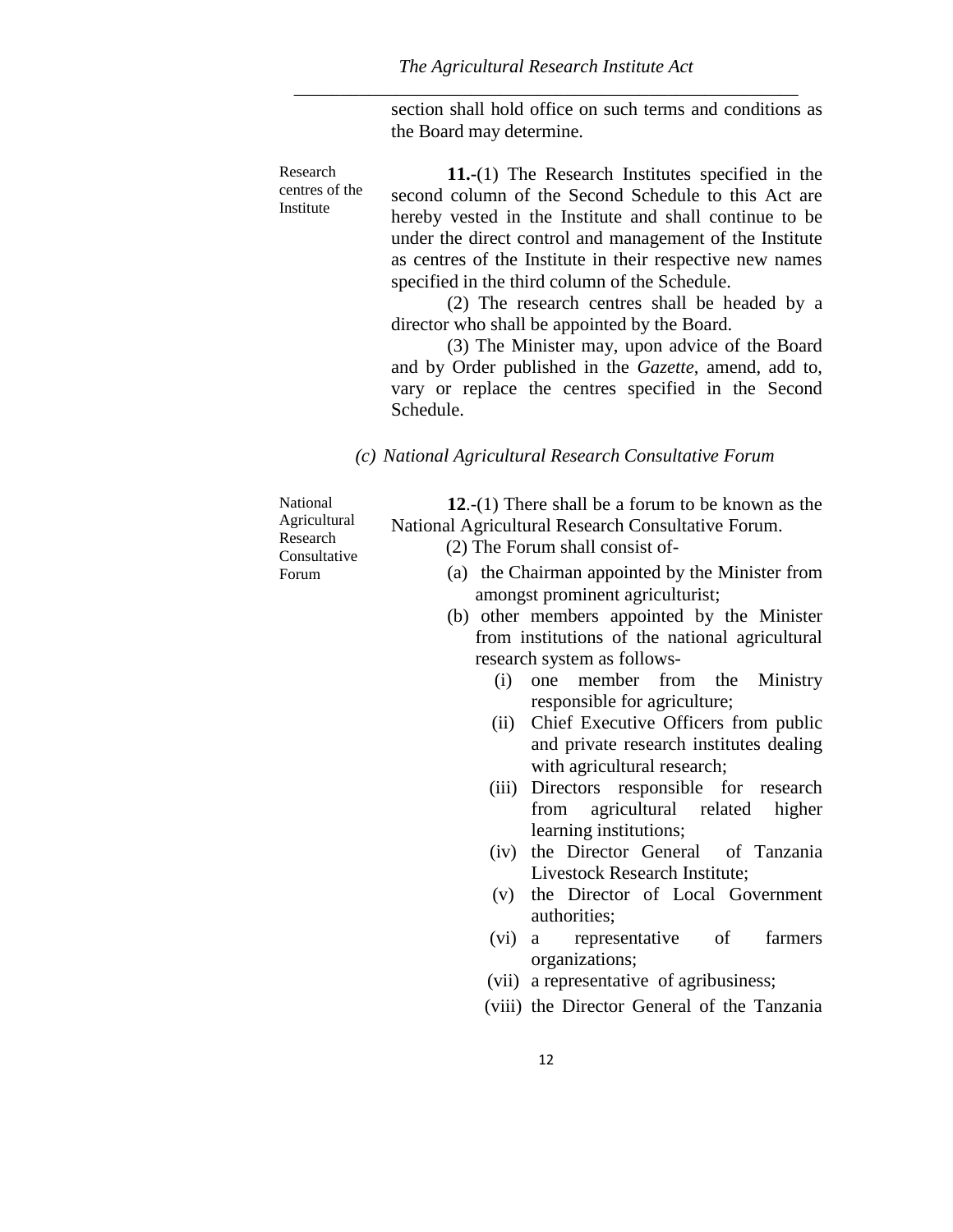Commission for Science and Technology;

- (ix) the Director General of the National Environmental Management Council;
- (x) a representative from the Planning Commission;
- (xi) one representative from the Ministry responsible for trade and industries;
- (xii) one representative from the Ministry responsible for forestry; and
- (xiii) any other person appointed by the Minister who has knowledge in matters relating to agricultural research.

(3) Every member of the Council shall, except for a member appointed by virtue of his office, serve the office for a term of three years and shall be eligible for reappointment for one more term.

(4) The Forum may co-opt any other member to attend its meetings depending on the agenda to be deliberated upon.

(5) The Forum shall meet once a year but may, where a need arises and after consultation with the Chairman of the Forum, convene a meeting at such time and place as it considers convenient.

(6) The Forum may form committees whose members shall be appointed from amongst the members of the Forum.

(7) The Institute shall serve as the Secretariat to the Forum.

(8) Procedures for regulating the affairs of the Forum shall be prescribed in the regulations.

Functions of the Forum

**13.-**(1) The Forum shall have the following functions-

- (a) act as a coordinating body among the national agricultural research system institutions;
- (b) provide a platform for deliberation and discussions regarding challenges facing the national agricultural research system;
- (c) provide a platform for sharing information, knowledge and best practices among national agricultural research system institutions; and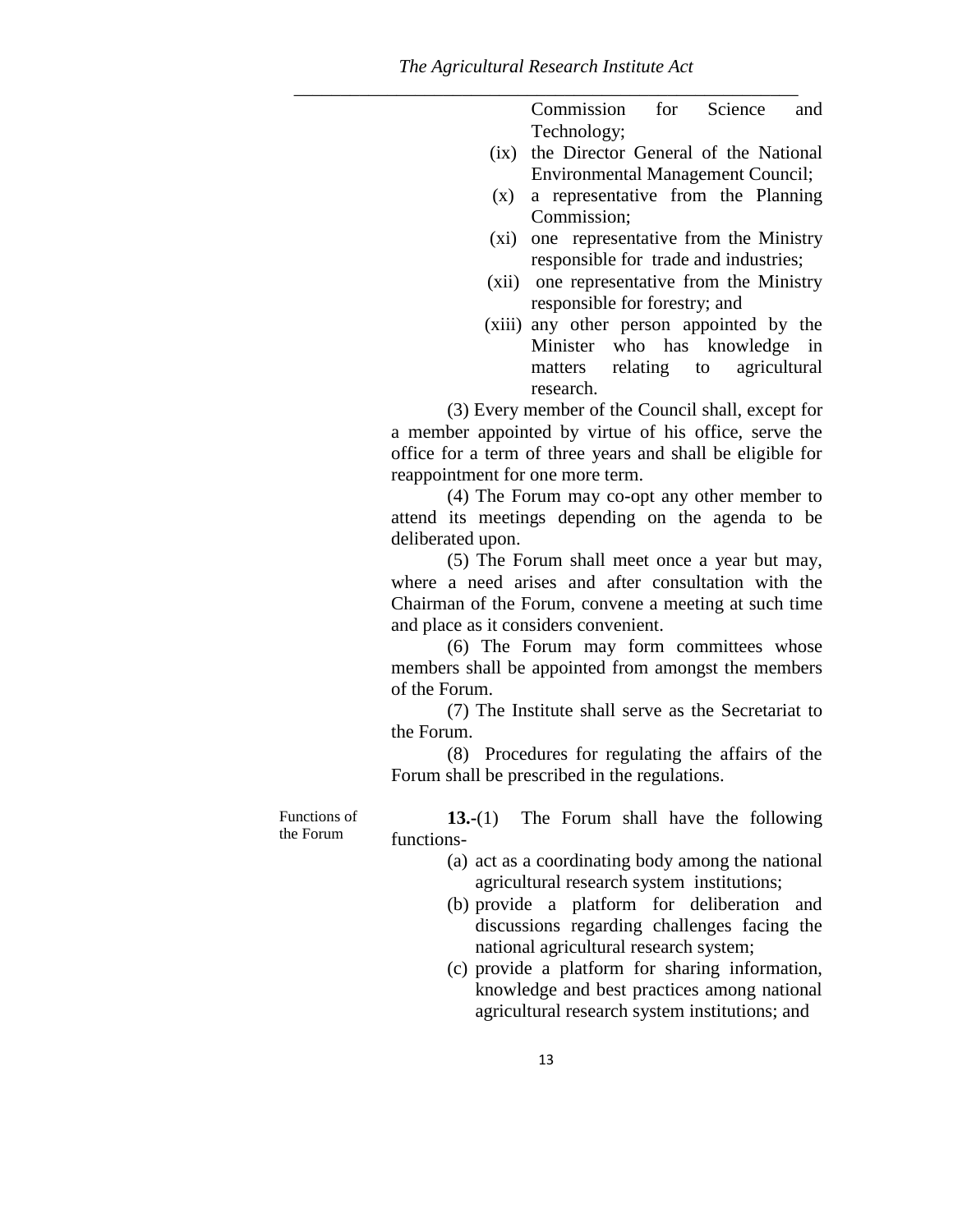(d) deliberate upon and provide advice on any other matter as the Forum may consider necessary for the better implementation of the provisions of this Act.

(2) The Forum shall prepare a report on its deliberation and submit it to the Director General who shall work on the recommendations and submit the same to the Board.

## PART III OPERATIONS OF THE INSTITUTE

| Declaration of<br>agricultural | <b>14.</b> - $(1)$ The themes listed in the Third Schedule to<br>this Act are declared to be agricultural research themes |
|--------------------------------|---------------------------------------------------------------------------------------------------------------------------|
| research<br>themes             | for the purposes of this Act.                                                                                             |
|                                | (2) The Minister may, on the recommendation of                                                                            |

the Board and by the Notice published in the *Gazette*, declare any research theme to be added to or removed from the list in the Third Schedule.

Guidelines for coordination of agricultural research **15.**-(1) The Board may, after consultation with stakeholders in the national agricultural research system, issue guidelines and such directives as may be necessary for the coordination of agricultural research.

> (2) Every stakeholder shall abide to the guidelines and directives issued pursuant to this section.

Contracting of agricultural research service providers **16**.-(1) The Institute may, upon approval of the Board, enter into performance contract or arrangement with an agricultural research service provider for carrying out agricultural research development or technology transfer.

> (2) An agricultural research service provider shall carry out agricultural research activities in accordance with a performance contract from the Institute.

Information on agricultural research and allied scientific **17**.-(1) Any person who engages in agricultural research within the country shall, at his own expense, furnish to the Institute information relating to his research and shall, subject to intellectual property rights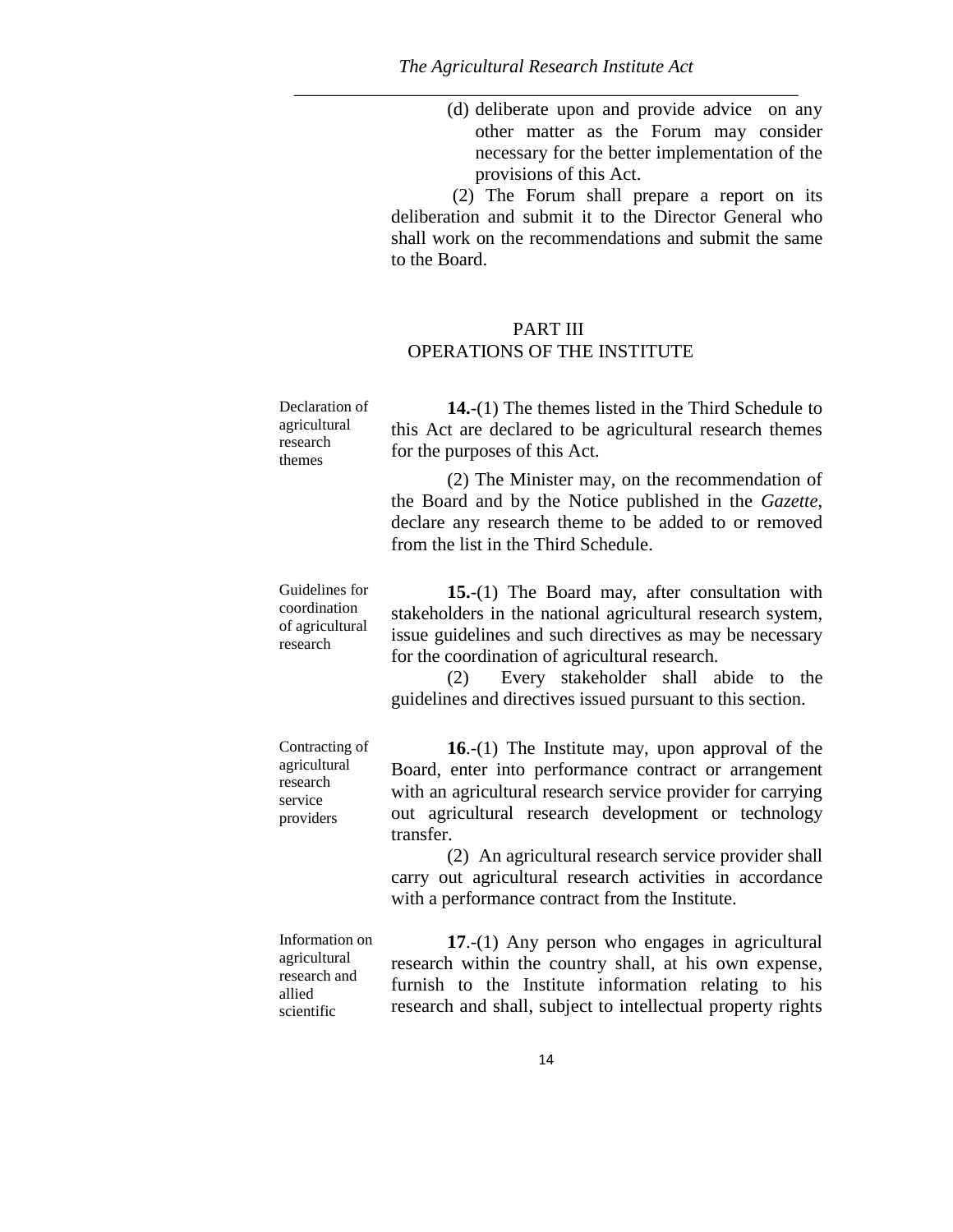research to be furnished to the Institute policies of the relevant institute that governs such research, make available to the Institute copies of any records or findings as may be directed by the Institute.

> (2) The information required to be furnished under subsection (1), shall be furnished in a manner prescribed by regulations.

> (3) The Institute and its personnel shall ensure confidentiality of all research information submitted to the Institute under subsection (1).

> (4) Any person who contravenes this section commits an offence.

Ownership of research discoveries

**18.**-(1) Where as a result of any research carried out using public funds by or on behalf of the Institute, anything discovered or invented, the discovery shall become the property of the Institute.

(2) The Institute may, for the purposes of commercial exploitation of any discovery and if the Institute considers important for the use in relation to invention or improved technologies, techniques, processes, practices, products and services and their applications, arrange with any person to buy, sell, take or grant intellectual property rights in the discovery or invention, subject to the terms spelt out in the intellectual property policy of the Institute.

(3) The Institute shall register every discovery made as a result of research carried out under this Act in such form and upon such conditions prescribed in the regulations.

(4) Where any discovery, invention or improvement is vested in the Institute under subsection (1), the Institute may-

- (a) award to the person responsible for the discovery, invention or improvement such bonus as agreed; or
- (b) make provision for financial participation by that person in the profits derived from the discovery, invention or improvement,

to such extent as the Institute may determine, after consultation with the Board and in accordance with the existing laws relating to intellectual property rights.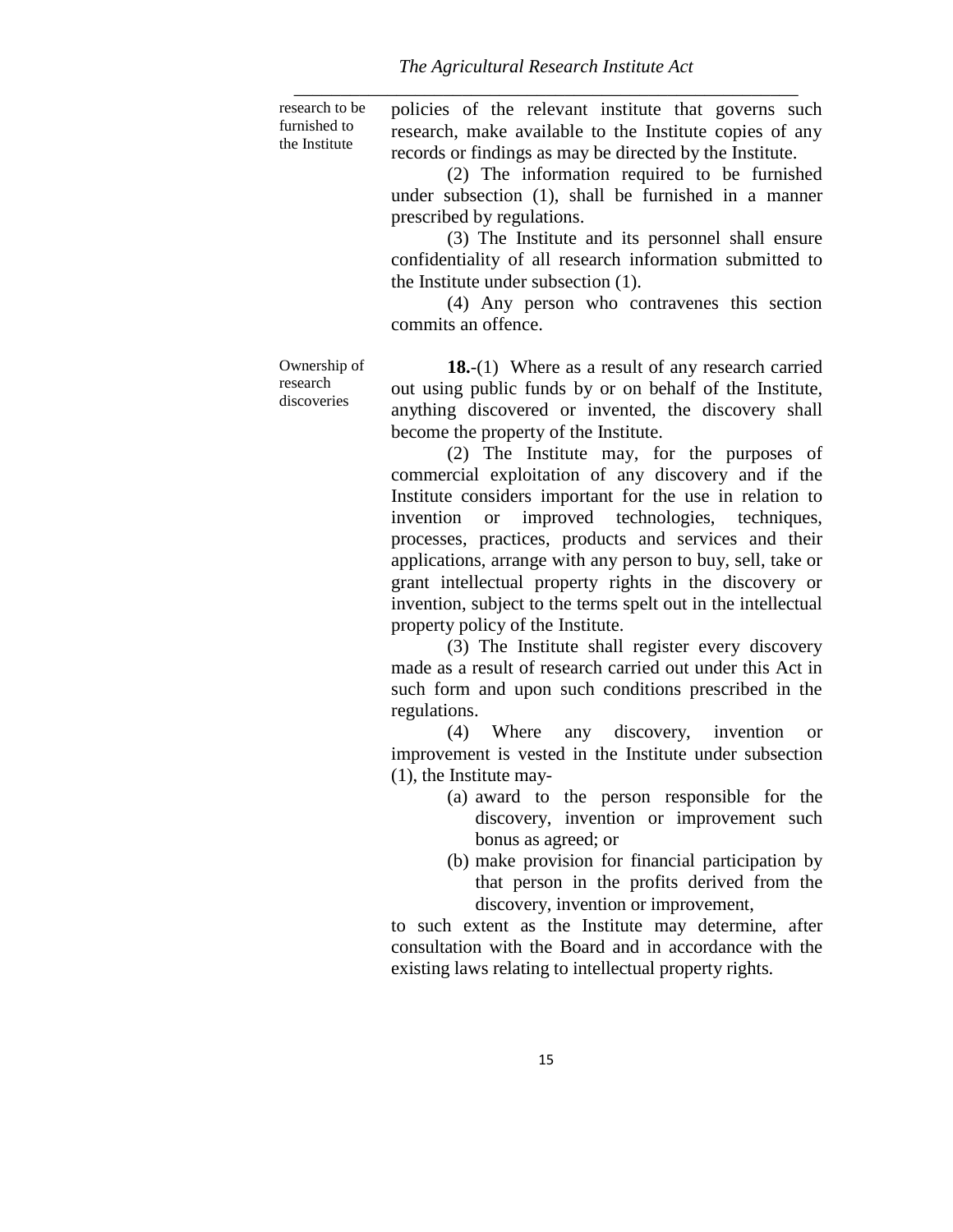(5) The Minister may, by regulations, prescribe the manner for protecting intellectual property, innovations, improvements and inventions arising out of agricultural research.

Publication of agricultural research findings

**19**.-(1) Any person who, in his research, uses resources and facilities of the Institute, shall not publish or cause to be published the results of such research unless such person has obtained approval of the Institute.

(2) For the purposes of obtaining approval pursuant to subsection (1), a person who intends to publish the results of findings shall submit to the Institute a manuscript of the publication for approval.

(3) Subject to subsection (2), the Institute shall review the manuscript and upon satisfaction, recommend it for publication.

Coordination of agricultural research and allied scientific research carried outside Tanzania

**20**.-(1) Where a person desires to carry out any agricultural research and allied scientific research project-

- (a) of which the information shall be drawn from the Tanzania; or
- (b) for the benefit of the Tanzania but such research shall be carried out outside the Tanzania,

he shall first submit his proposals in that behalf in writing to the Institute.

(2) The Institute may hold consultations with the person who submits proposals, and make such decision in relation to the proposals taking into consideration the interests of agricultural research and allied scientific research in Tanzania.

(3) A decision made by the Institute under subsection (2) shall be binding to person affected by it.

Monitoring and evaluation of agricultural research

**21**.-(1) For effective planning, implementation and impact assessment of agricultural research, the Institute shall be responsible for-

> (a) tracking and assessing the extent of use and effectiveness of research outputs and get feedback on adoption and impact of technologies;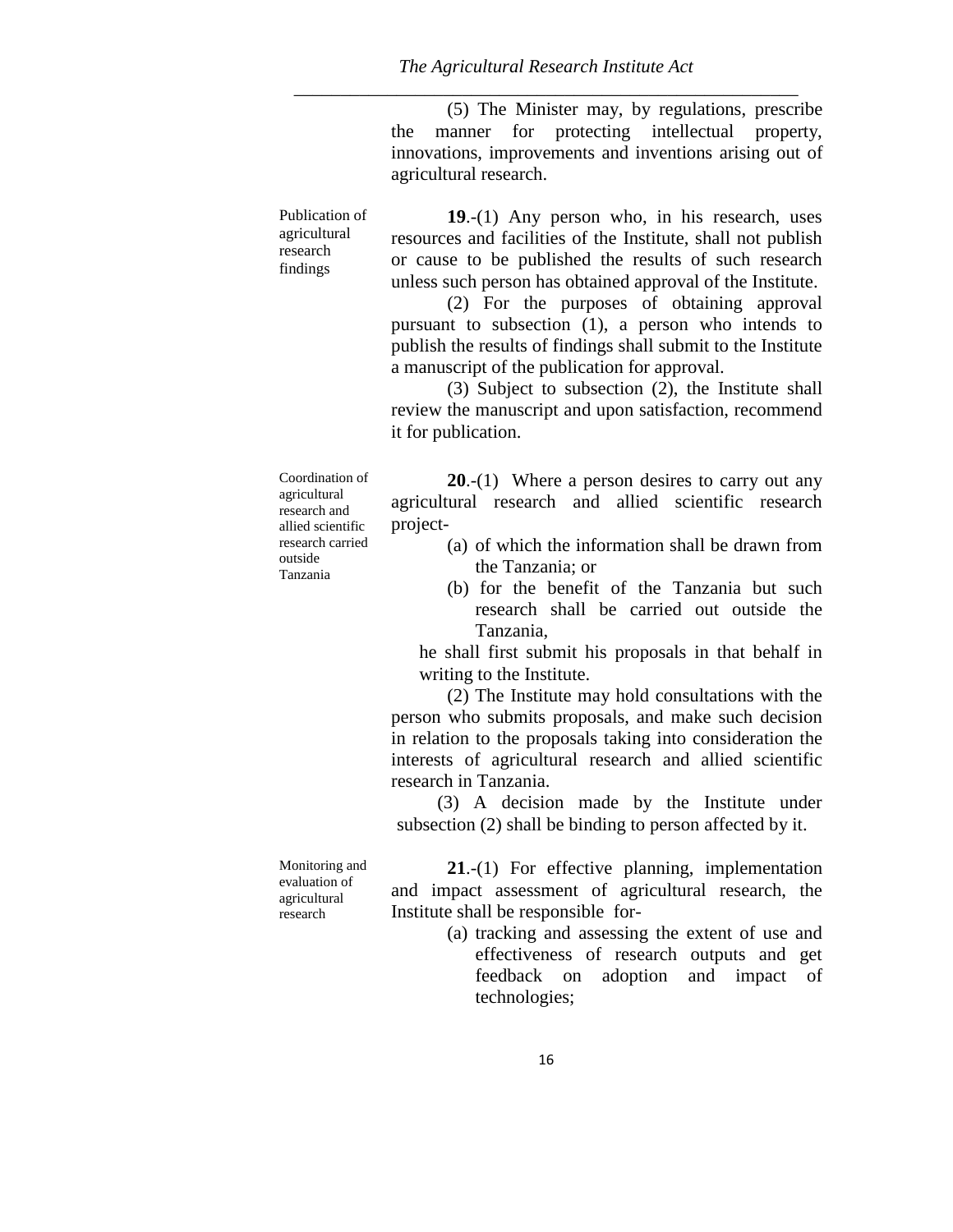- (b) institutionalizing effective peer review system;
- (c) establishing commodity and or discipline national research coordinating committees;
- (d) institutionalizing an effective research performance assessment system and developing results, outcome-and impactbased indicators; and
- (e) institutionalizing an efficient progress reporting, communication and management information system.

(2) The Institute shall in consultation with other relevant entities, formulate and periodically revise, a national plan for monitoring agricultural research and allied scientific research and shall undertake such monitoring activities.

#### PART IV

## REGISTRATION OF AGRICULTURAL RESEARCH PROJECTS AND SERVICE PROVIDERS

Registration of agricultural research service providers

**22**.-(1) A person shall not provide or carry out agricultural research service under this Act, unless that person is registered by the Institute as an agricultural research service provider.

(2) The Minister may, by regulations, prescribe the manner of registering agricultural research service providers and any other matters connected thereto.

(3) Any person who carries out agricultural research service without being registered pursuant to this section commits an offence.

Registration of agricultural research projects

**23**.-(1) A person shall not implement an agricultural research project unless such project is registered by the Institute under this Act.

(2) Any person who intends to register an agricultural research project shall make application to the Institute in such form as prescribed in the regulations.

(3) The Institute may register an agricultural research project in a manner and subject to such conditions as prescribed in the regulations.

(4) Where the Institute refuses to register an agricultural research project, the Institute shall inform the applicant in writing of the refusal and the reasons for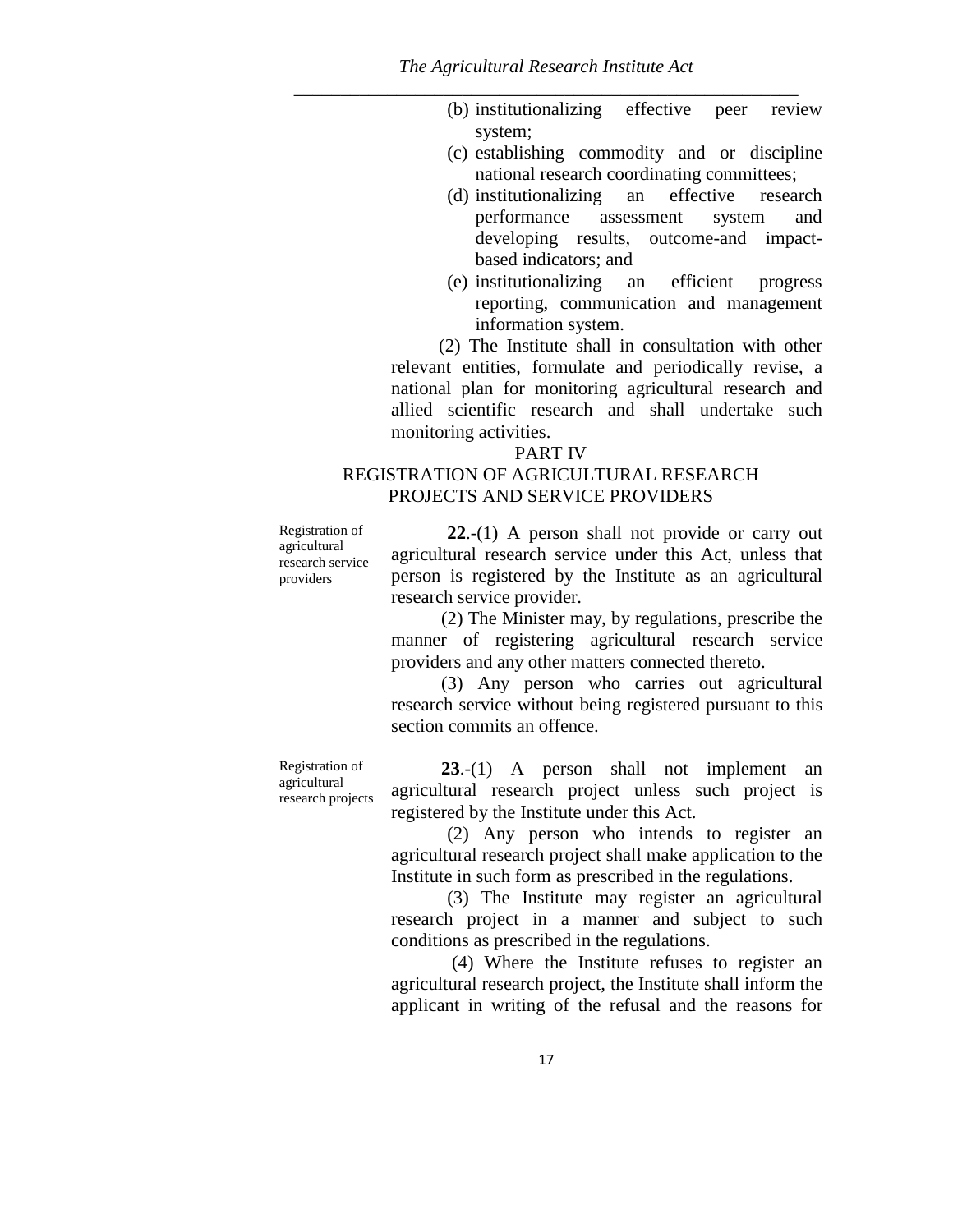such refusal.

(5) The Institute may, for good cause, and after giving the person concerned an opportunity to show cause, suspend or cancel the registration of agricultural research project.

(6) Any person who implements an agricultural research project which is not registered pursuant to this section commits an offence.

Research by foreign researchers

**24**.-(1) A foreign researcher who intends to carry out research under this Act shall submit a research proposal to the Institute for approval.

(2) The Institute shall not approve a research proposal submitted by a foreign researcher unless such foreign researcher has a local co-researcher.

**25.-**(1) The Institute shall establish and maintain a register in which shall be entered-

- (a) agricultural research services providers registered pursuant to this Act;
- (b) agricultural research and allied scientific research projects being carried out Tanzania.

(2) For the purposes of subsection (1), the Minister may, by regulations published in the *Gazette*, prescribe the form and entries to be entered in the register.

## PART V FINANCIAL PROVISIONS

Funds and Resources of the **Institute 26**.-(1)The funds and resources of the Institute shall consist of-

- (a) such sums of money as may be appropriated by Parliament;
- (b) any sums or assets held or hereafter received by the Institute, including any sums received by way of gift and endowment, grants, donation, loans, bequest and money received from development partners;
- (c) any money raised by way of fees or charges imposed under the provisions of this Act;
- (d) any loan or subsidy granted by the Government or any other body or person;

Register of agricultural research and allied scientific research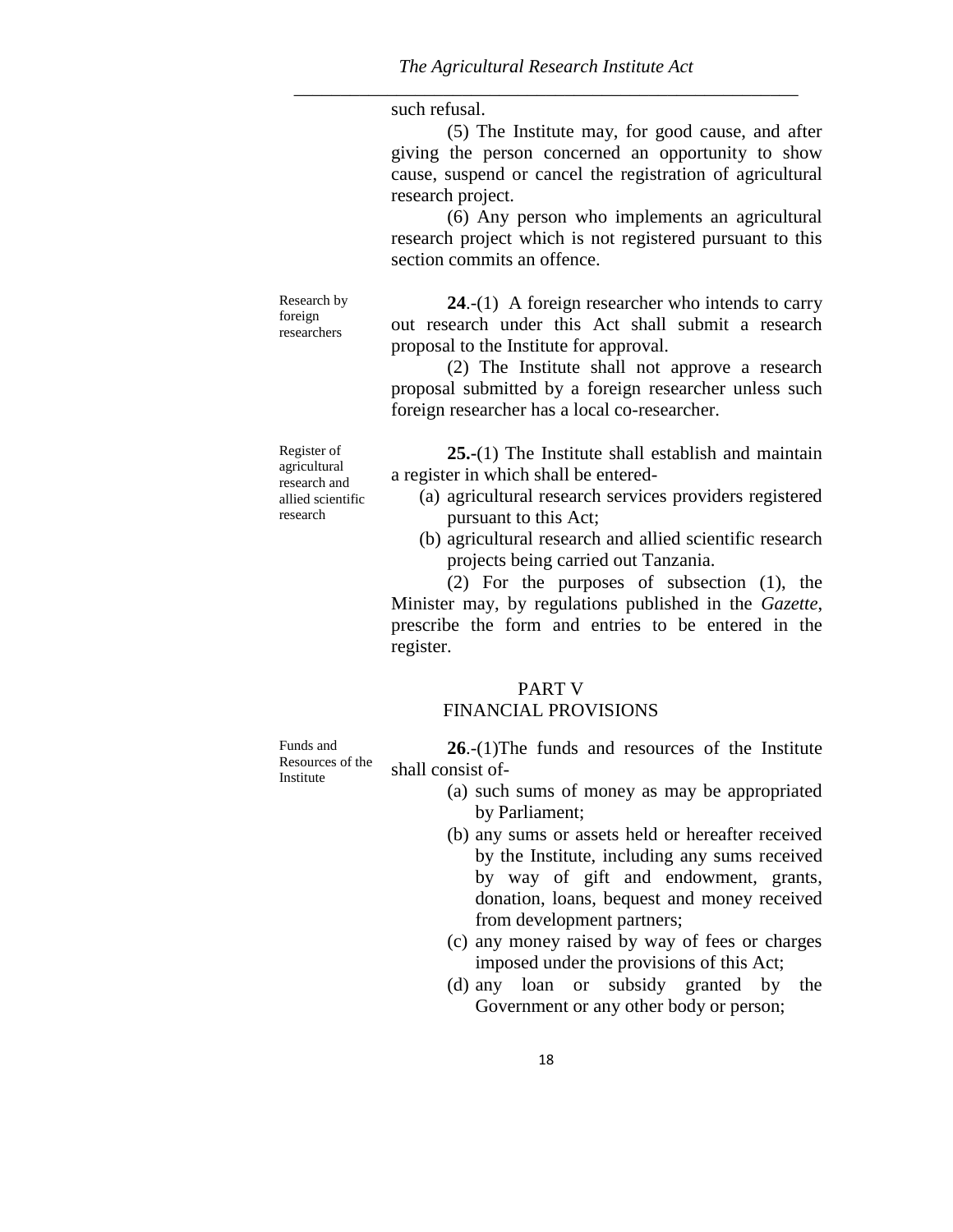- (e) any income generated from the Institute's research products and services; and
- (f) such sums of money or property which may become payable to or vested in the Institute under this Act or any other written law.

(2) The Board shall ensure that the funds of the Institute are effectively utilized for the purpose of achieving the objectives of this Act.

Powers to borrow and invest

**27**.-(1) Subject to the prior approval of the Minister and the Minister responsible for finance, the Institute may borrow money for the purposes of the Institute by way of loan or overdraft and upon such security and such terms and conditions relating to repayment of the principal and payment of interest, subject to any directives given by the Minister.

(2) With the prior approval of the Minister, the Institute may, invest any part of its moneys.

(3) The funds of the Institute shall be utilised for the purposes of-

- (a) meeting costs of implementing agricultural research projects, research infrastructure development, research operational costs and commercialization of research products;
- (b) the acquisition of land, equipment, materials and other assets;
- (c) financing by way of loan or grant, the training or capacity building courses of experts or farmers engaged in the agricultural research; and
- (d) meeting any expenses of the Institute.

Superannuation benefits

**28.** Subject to the provisions of any written law for the time being in force relating to pensions, the Board may-

- (a) grant gratuities or other retirement allowances or benefits to the employees of the Institute;
- (b) establish and contribute to a superannuation fund or a medical benefits fund for the employees of the Institute;
- (c) require any employee of the Institute to contribute to the superannuation fund or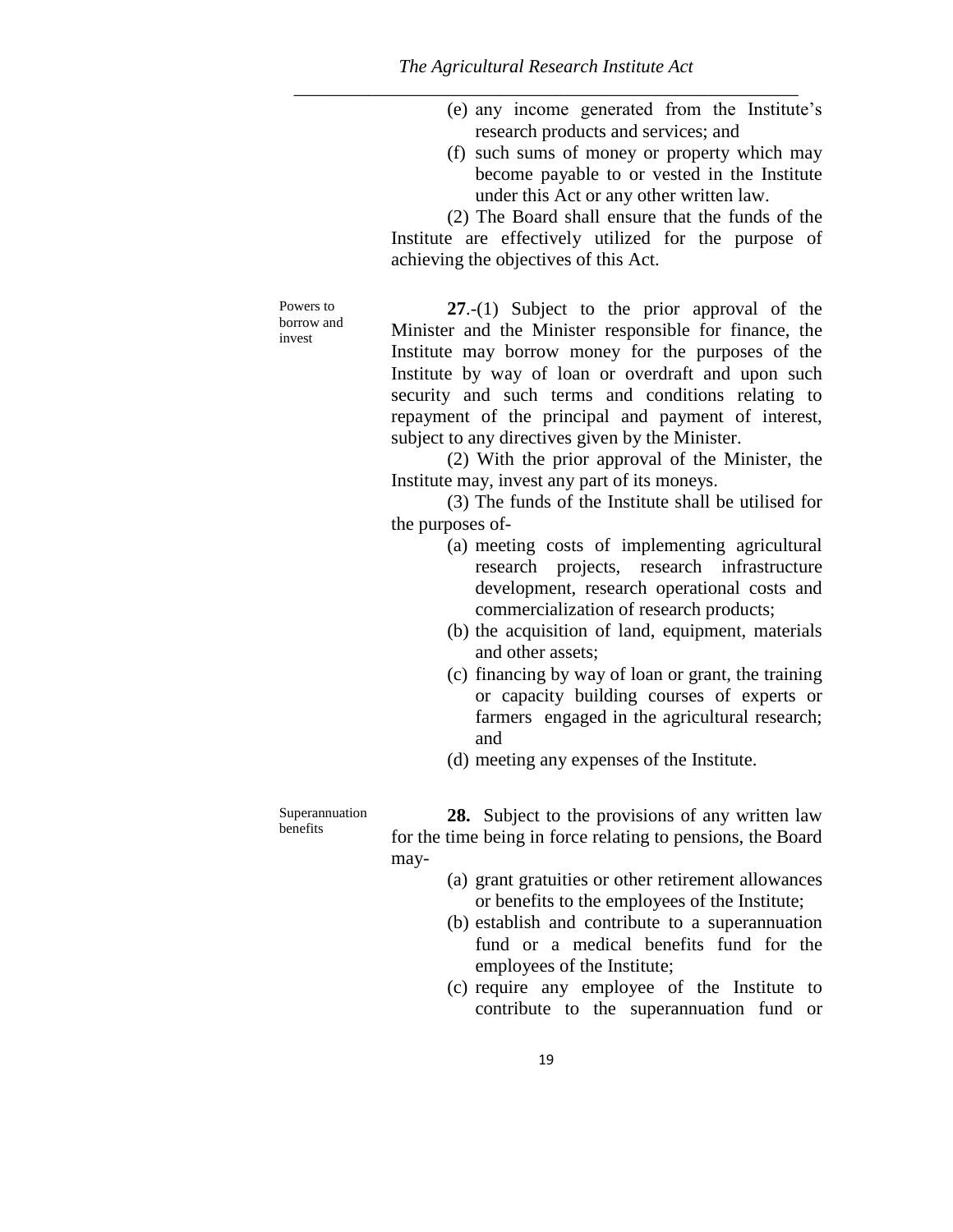medical benefits fund and fix the amounts and method of payment of the contribution.

Annual and supplementary budget

**29**.-(1) The first financial year of the Institute shall commence on the date when the Act comes into operation and may be of a period longer or shorter than twelve months.

(2) The Board shall, not less than two months before the commencement of every financial year and at a meeting, pass a detailed budget of the amounts respectively-

(a) expected to be received; or

(b) expected to be disbursed,

by the Institute during that financial year, and whenever circumstances so require, the Board may pass a supplementary budget in any financial year.

(3) The annual budget and every supplementary budget shall be in such form and include details as the Minister may approve.

(4) Upon passing of any budget or supplementary budget, the Board shall submit to the Minister for approval the annual budget or the supplementary budget as the case may be.

(5) The Minister shall, upon receipt of the annual budget or any supplementary budget, approve or disapprove it, or may approve it subject to any amendments which he may deem fit.

(6) Where the Minister approves any annual or supplementary budget, with or without amendment, the Board shall confine the disbursements of the Institute within the items and amounts contained in the applicable estimates as approved by the Minister.

(7) The Board may-

- (a) with the written sanction of the Minister, make a disbursement notwithstanding that, the disbursement is not provided for in any budget;
- (b) adjust expenditure limits to take account of circumstances not reasonably foreseeable at the time the budget was prepared, subject to submitting a supplementary budget to the Minister within two months of the alteration of expenditure limits becoming necessary.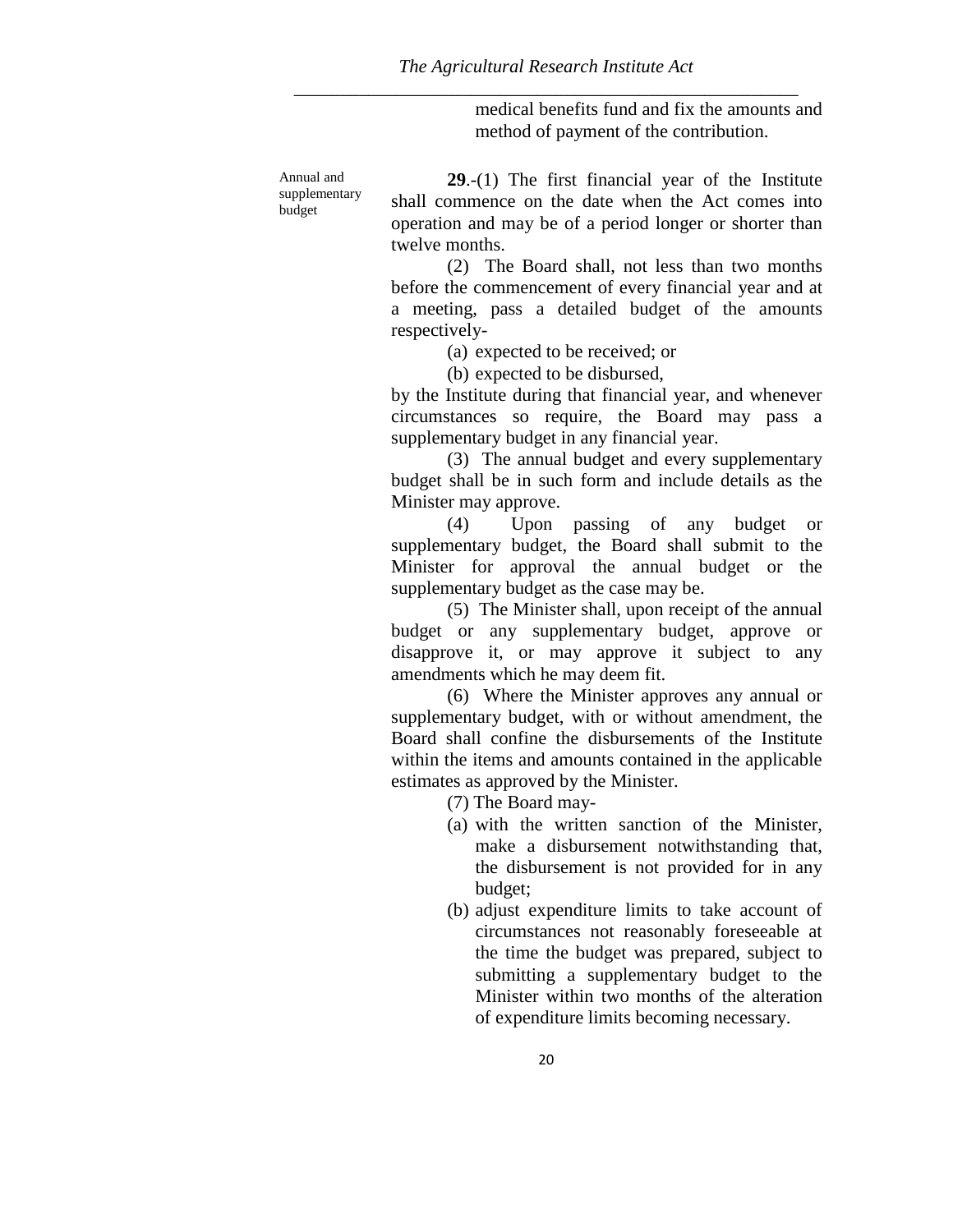Account and audit

**30.-**(1) The Director General shall keep proper books of accounts and shall, within and not later than three calendar months after the end of each financial year, prepare a statement of income and expenditure during the financial year.

(2) The accounts including the balance sheet of the Institute shall, within three months of the close of every financial year be audited by the Controller and Auditor General in accordance with the Public Audit Act.

(3) Every audited accounts shall be placed before a meeting of the Board and, if adopted, it shall be endorsed with a certificate to that effect.

(4) As soon as the accounts of the Institute **is** audited, and in any case not later than six months after the close of the financial year, the Institute shall submit to the Minister a copy of the audited statement of accounts together with a copy of the report on that statement made by the auditors.

**31.** The Board shall, within six months after the close of the financial year, cause to be prepared and submitted to the Minister a report on activities on operation s undertaken by the Institute during that financial year and accompanied by-

(a) a copy of the audited accounts;

- (b) a copy of the auditors' reports on the accounts; and
- (c) such other information as the Minister may direct.

Laying of accounts before National Assembly

**32.** The Minister shall, as soon as practicable after receiving the report, lay before the National Assembly the audited accounts of the Institute together with the auditor's report of the accounts and the annual report of the Institute.

## PART VI GENERAL PROVISIONS

Penalties for offences

**33.** A person who is convicted of an offence under this Act to which no specific penalty has been prescribed shall be liable:

Caps. 348

Annual report of the Institute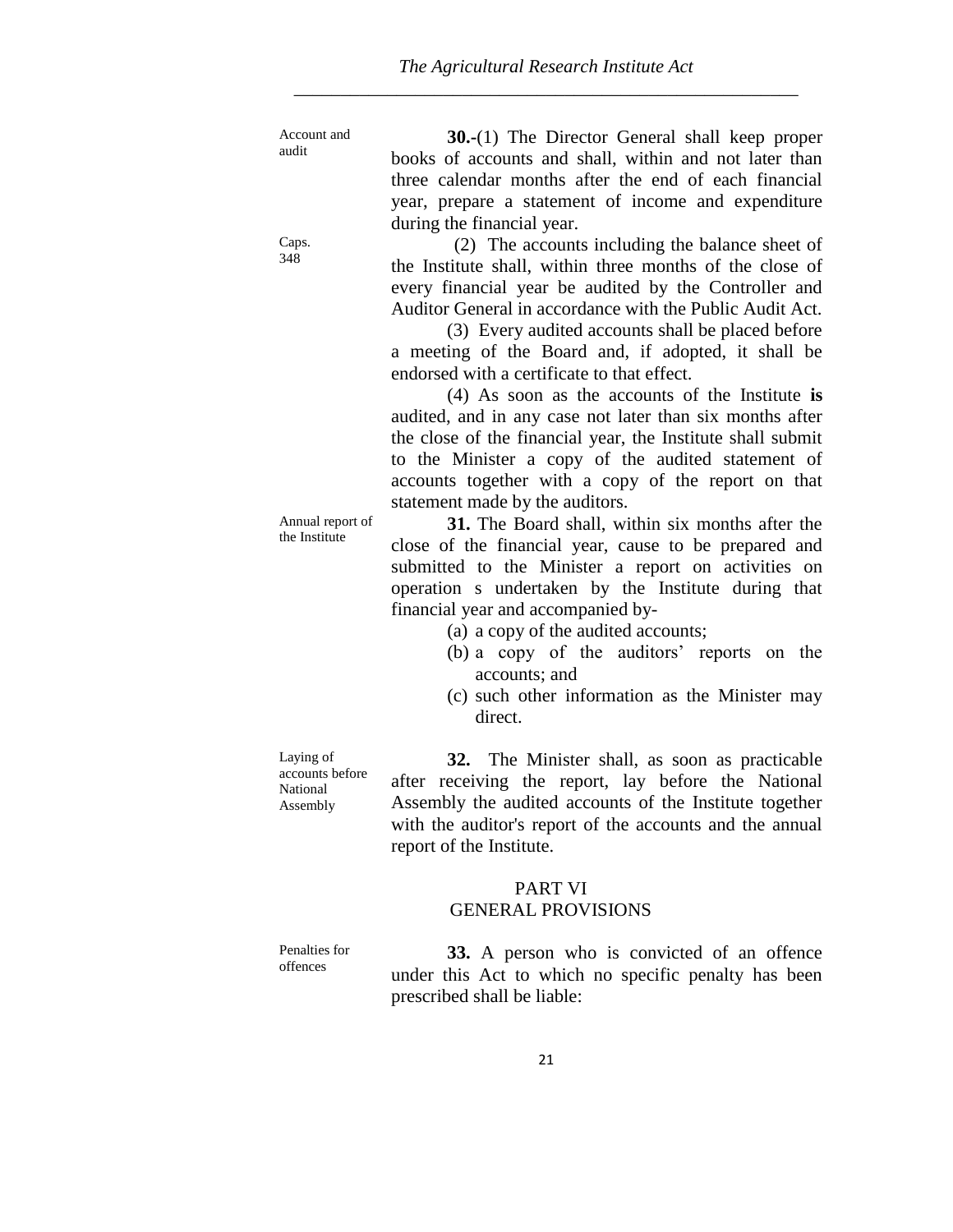(a) in the case of an individual, to a fine of not less than five hundred thousand shillings and not exceeding one million shillings, or imprisonment for a term of six months or to both;

- (b) in the case of a subsequent offence, to a further fine of not less than two million shillings and not exceeding five million shillings or imprisonment for a term of twelve months or to both;
- (c) in the case of a corporation, to a fine of not less than one million shillings and in the case of a subsequent offence, to a further fine of not less than five million shillings.

Indemnity **34**. No matter done by any person exercising or purporting to exercise any function under this Act or under any subsidiary legislation made under this Act shall, if done in good faith in the execution or purported execution of his functions under any of the provisions of this Act or such subsidiary legislation, render such person to any action, liability, claim or demand whatsoever.

Appeals **35.-(1)** Any person aggrieved by the decision of the Institute regarding implementation of the provisions of this Act may, within twenty one days upon receipt of such decision, appeal to the Minister.

> (2) The Minister shall determine the appeal and issue his decision on the appeal within thirty days from the date of lodging the appeal.

> > (3) The decision by the Minister shall be final.

Power to make regulations **36**.-(1) The Minister may, make regulations for the better carrying the provisions of this Act.

(2) Without prejudice to the generality of subsection (1), the Minister may make regulations-

(a) for the registration procedures for-

- (i) agricultural research service providers;
- (ii) agricultural research projects;
- (b) for conducting agricultural research;
- (c) prescribing for payment of fees payable under this Act;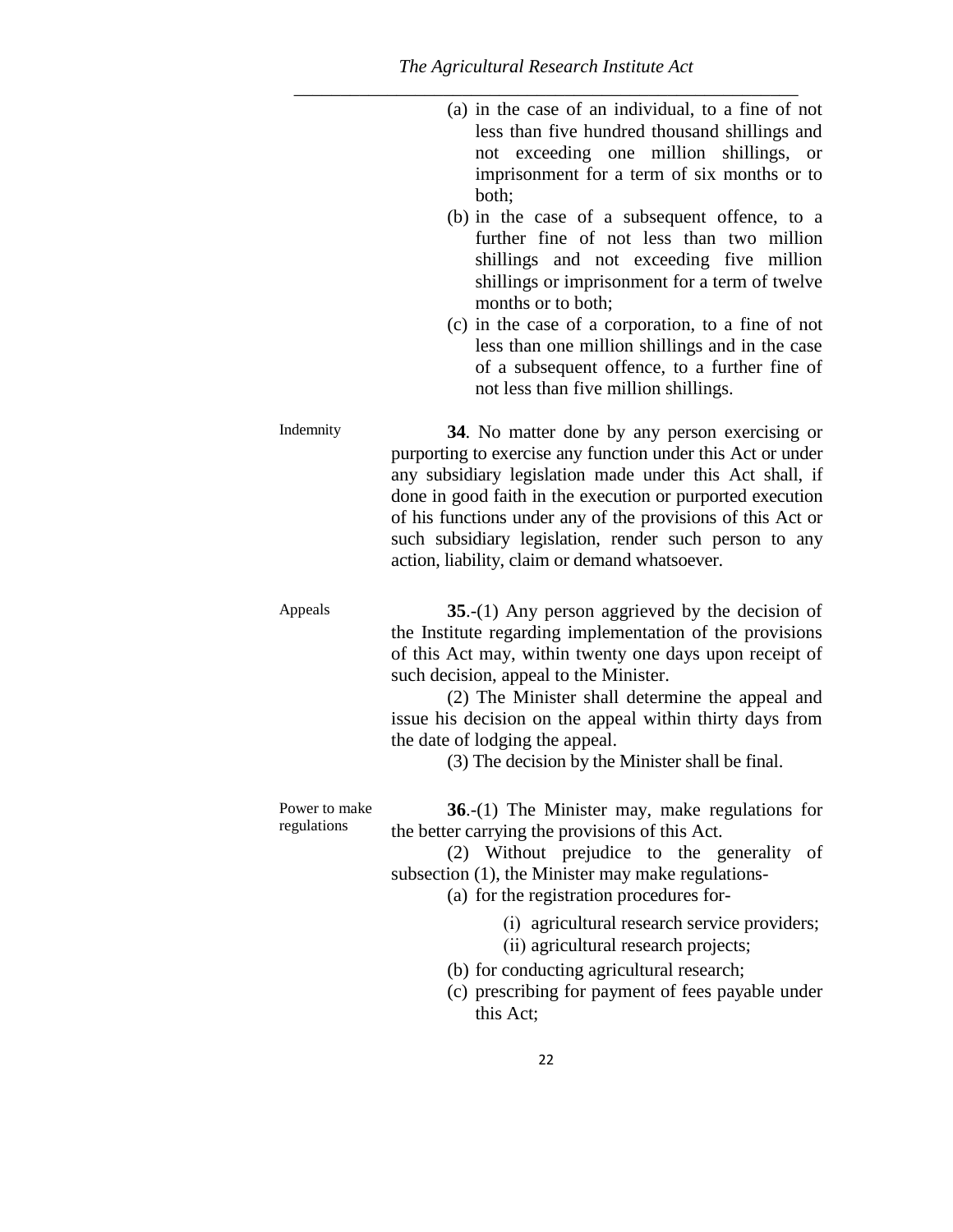(d) for conducting monitoring and evaluation;

- (e) prescribing for modalities of publication of agricultural research findings;
- (f) for the setting of standards and a code of conduct of the agricultural research service providers;
- (g) prescribing procedures of submission to the Institute of research project proposals;
- (h) prescribing procedures for contracting research;
- (i) prescribing the manner of maintaining of database for agricultural research information;
- (j) prescribing conditions for licensing and royalties to be paid for the licensed public bred varieties and other technologies by the Institute;
- (k) prescribing rewarding system for researchers of the Institute;
- (l) providing for the manner of handling appeals; and
- (m) prescribing any other matter or thing which is required or necessary to be prescribed or provided under this Act.

Transfer of assets and liabilities

**37.-**(1) All property and assets which immediately before the commencement of this Act were vested in the Division of Research and Development of the Ministry and its institutes taken over pursuant to section 11 shall belong to the Institute.

(2) The Institute shall assume all liabilities and trusts affecting the property and assets mentioned in subsection  $(1)$ .

(3) All land held by the institutes taken over pursuant to section 11 shall be exclusively used for the activities of the Institute as may be approved by the Board and shall be managed or used in such manner desirable for the better performance of the functions of the Institute.

(4) Any agreement or similar arrangement made by the institute taken over pursuant to section 11 shall continue to be in force until terminated in accordance with the terms and conditions of the agreement or arrangement.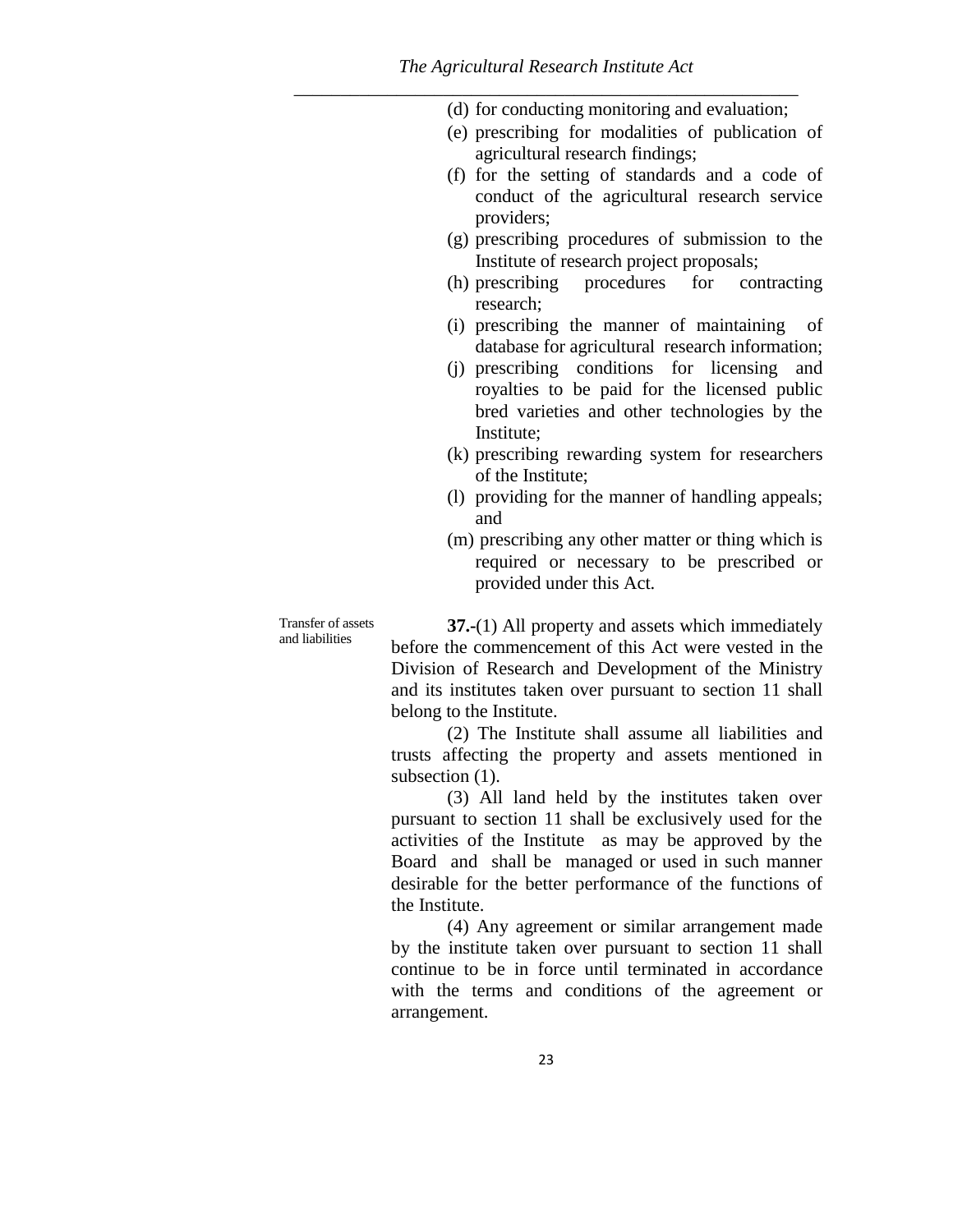Provisions regarding employees of the Institute

**38**.-(1) Subject to this Act, all employees of the Division of Research and Development of the Ministry shall, with effect from the effective date, be transferred to and be employed of the Institute.

(2) With effect from effective date every employee transferred to the institute under subsection (1) from the Division of Research and Development of the Ministry and its research institutes shall be employed by the Institute on terms and conditions not less favourable than those applicable to him before the transfer.

(3) Until such time as new scheme and terms and conditions of service are drawn up by the Institute, the schemes and terms and conditions of service in the Division of Research and Development of the Ministry and its research Institutes shall continue to apply to every person transferred under subsection (1) to the service as if he was still in the service of the Institute.

(4) Where any person who is transferred to the service of the Institutes under this section is a member of any statutory or voluntary pension scheme or provident fund he shall, for the purposes of this Act, continue to be governed by the same regulations under those schemes or funds as if he has not been transferred to the service of the Institute.

(5) For avoidance of doubt and for the purposes of the regulations governing the pension scheme and provident fund, the service of employees transfer under this section from Division of Research and Development of the Ministry and its research institutes shall be deemed to be service of the Institute.

(6) For the purpose of this section "effective date" means the date of coming into operation of this Act.

> $\overline{\phantom{a}}$ **SCHEDULES**  $\overline{\phantom{a}}$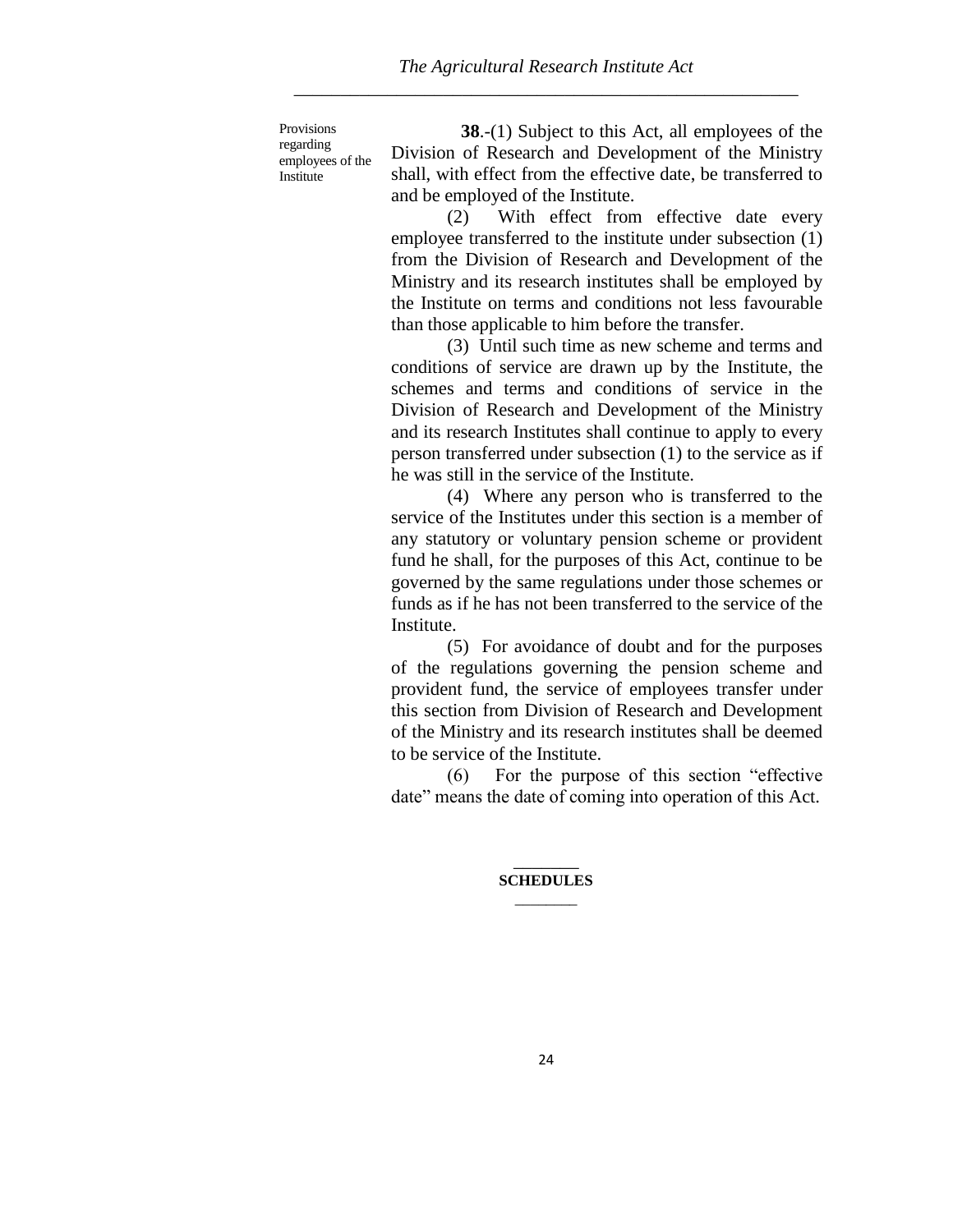#### **\_\_\_\_\_\_\_\_\_\_ FIRST SCHEDULE** \_\_\_\_\_\_\_\_\_

#### *(Made under section 5(5))* \_\_\_\_\_\_\_\_\_\_\_

#### PROCEDURES AND OTHER AFFAIRS OF THE BOARD

| Vice Chairman                                  | 1. The members shall, in their first meeting elect one of their<br>members present to be the Vice-Chairman of the Board and shall,<br>subject to his continuing to be a member holding the office for a term of<br>three years from the date of election, and shall be eligible for re-election.                                                                                                                                                                                                                                                                                      |
|------------------------------------------------|---------------------------------------------------------------------------------------------------------------------------------------------------------------------------------------------------------------------------------------------------------------------------------------------------------------------------------------------------------------------------------------------------------------------------------------------------------------------------------------------------------------------------------------------------------------------------------------|
| Procedures of the<br>Board                     | 2. The Board shall regulate its own procedure and the conduct<br>of its business in conformity with this Act and Regulations.                                                                                                                                                                                                                                                                                                                                                                                                                                                         |
| Conflict of<br>interest                        | 3. Any Board member who has a conflict of interest related to<br>any matter being discussed by the Board shall be required to declare<br>interest and the Board may not allow him to participate in decision<br>making concerning that matter.                                                                                                                                                                                                                                                                                                                                        |
| Tenure of office<br>of members of<br>the Board | $4-(1)$ A member shall, unless his appointment is terminated by<br>the appointing authority or ceases in any other way to be a member, hold<br>office for the period of three years and shall be eligible for re-<br>appointment for one more term.<br>(2) Any member appointed under this Act may at any time<br>resign his office by giving notice in writing to the appointing authority<br>and from the date specified in the notice or, if no date is so specified,<br>from the date of the receipt of the notice by the appointing authority, he<br>shall cease to be a member. |
| Alternate<br>members                           | 5. Where a member dies or resigns or otherwise vacates from<br>the office before the expiry of the term of office, the appointing<br>Authority shall appoint another person in place of such member who<br>holds office for the remainder of the term of office of his predecessor.                                                                                                                                                                                                                                                                                                   |
| Meetings and<br>procedures of the<br>Board     | 6.-(1) The Board shall hold its meetings at least four times in a<br>year for the transaction of its business.<br>(2) Notwithstanding the provision of subparagraph (1), The<br>Chairman may, in case of an emergency matter that needs the decision<br>of the Board, convene an extra ordinary meeting on such date and place<br>to be determined by the Chairman.<br>(3) The Chairman shall preside at all meetings of the Board.<br>(4) Where at any meeting of the Board the Chairman is absent<br>the Vice- Chairman shall preside.                                              |
| Quorum for the<br>meeting                      | 7.-(1) All decisions of the Board shall be arrived at<br>unanimously, except in the case of disagreement the decision shall be<br>made by a majority vote.<br>(2) The quorum at any meeting of the Board shall be half of                                                                                                                                                                                                                                                                                                                                                             |

ny meeting  $(2)$  The quandrenes in office.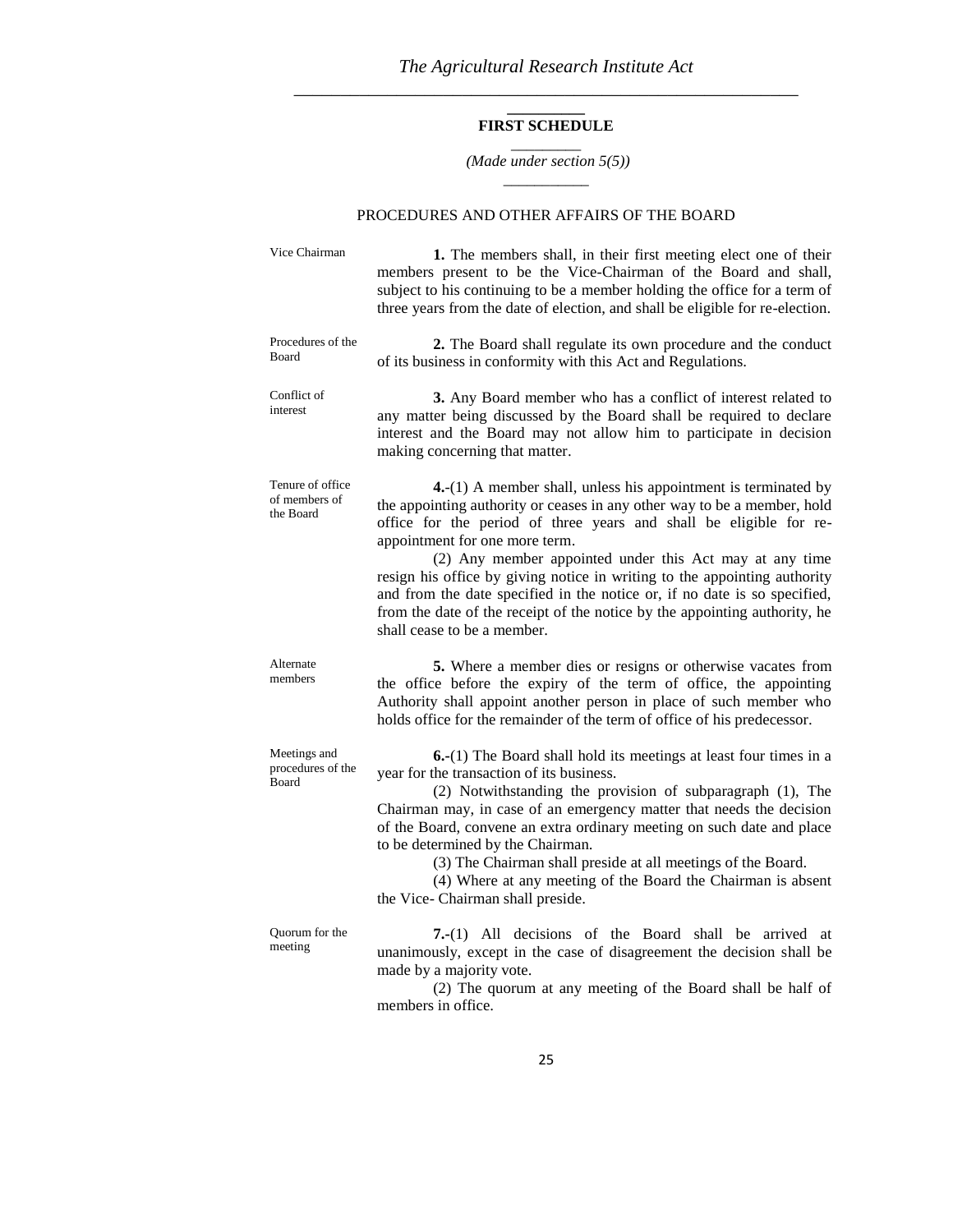| Minutes of<br>Board 's<br>Meetings                | <b>8.-</b> (1) The Board shall cause to be recorded and kept minutes of<br>all business conducted or transacted at its meeting and the minutes of<br>each meeting of the Board shall be read and confirmed or amended and<br>confirmed, at the next meeting of the Board and signed by the person<br>presiding at the meeting.<br>(2) Any minutes purporting to be signed by the person<br>presiding at a meeting of the Board shall, in the absence of proof or<br>error, be deemed to be a correct record of the meeting, whose minutes<br>purport to be. |
|---------------------------------------------------|-------------------------------------------------------------------------------------------------------------------------------------------------------------------------------------------------------------------------------------------------------------------------------------------------------------------------------------------------------------------------------------------------------------------------------------------------------------------------------------------------------------------------------------------------------------|
| Vacancies etc<br>not to invalidate<br>proceedings | <b>9.</b> The validity of any act or proceedings of the Board shall not<br>be affected by any vacancy amongest its members or by any defect in<br>the appointment of any of them.                                                                                                                                                                                                                                                                                                                                                                           |
| Notices or<br>directions                          | 10. All notices or other documents issued by or on behalf of the<br>Board shall be signed by:<br>(a) the Chairman; or                                                                                                                                                                                                                                                                                                                                                                                                                                       |

(b) the Secretary or any officer or officers of the Board authorised in writing in that behalf by the Secretary.

#### $\overline{\phantom{a}}$ **SECOND SCHEDULE** \_\_\_\_\_\_\_\_\_\_\_\_

*(Made under section 11 (3))* \_\_\_\_\_\_\_\_\_\_\_\_

| S/N            | FORMER NAME OF THE INSTITUITE                 | <b>NAME OF</b>    | <b>LOCATIO</b> |
|----------------|-----------------------------------------------|-------------------|----------------|
|                |                                               | <b>THE CENTRE</b> | N              |
| 1.             | Ilonga Agricultural Research Institute        | TARI-Ilonga       | Kilosa.        |
|                |                                               | Centre            | Morogoro       |
| 2.             | Mlingano Agricultural Research Institute      | TARI-Mlingano     | Muheza, Ta     |
|                |                                               | Centre            | nga            |
| 3.             | Kibaha Sugarcane Research Institute           | TARI-Kibaha       | Kibaha,        |
|                |                                               | Centre            | Pwani          |
| 4.             | Mikocheni Agricultural Research Institute     | TARI-             | Kinondoni,     |
|                |                                               | Mikocheni         | Dar es         |
|                |                                               | Centre            | Salaam         |
| 5 <sub>1</sub> | <b>KATRIN Agricultural Research Institute</b> | TARI-Ifakara      | Kilombero,     |
|                |                                               | Centre            | Morogoro       |
| 6.             | Dakawa Agricultural Research Institute        | TARI-Dakawa       | Mvomero,       |
|                |                                               | Centre            | Morogoro,      |
| 7.             | Makutopora Viticultural Research Institute    | TARI-             | Dodoma         |
|                |                                               | Makutopora        |                |

## AGRICULTURAL RESEARCH CENTRES UNDER THE INSTITUTE

\_\_\_\_\_\_\_\_\_\_\_\_\_\_\_\_\_\_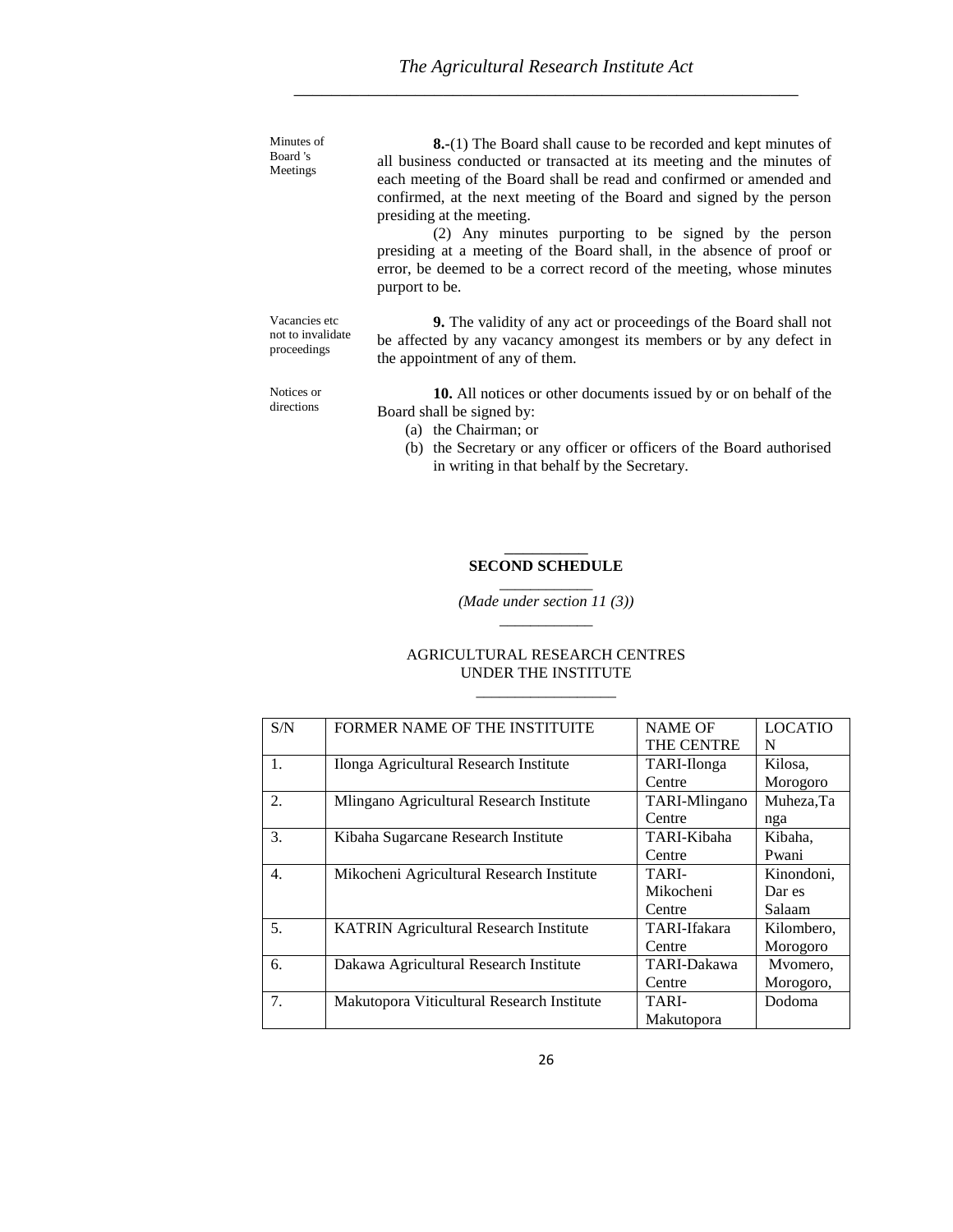## *The Agricultural Research Institute Act*

|     |                                            | Centre             |               |
|-----|--------------------------------------------|--------------------|---------------|
| 8.  | Hombolo Agricultural Experimental Station  | TARI-Hombolo       | Chamwino,     |
|     |                                            | Centre             | Dodoma        |
| 9.  | Ukiriguru, Agricultural Research Institute | TARI-              | Misungwi,     |
|     |                                            | Ukiriguru          | Mwanza        |
|     |                                            | Centre             |               |
| 10. | Maruku Agricultural Research Institute     | TARI-Maruku        | Bukoba,       |
|     |                                            | Centre             | Kagera        |
| 11. | Selian Agricultural Research Institute     | <b>TARI-Selian</b> | Arumeru,      |
|     |                                            | Centre             | Arusha        |
| 12. | Tengeru Agricultural Research Institute    | TARI-Tengeru       | Arumeru,      |
|     |                                            | Centre             | Arusha        |
| 13. | Naliendele Agricultural Research Institute | TARI-              | <b>Mtwara</b> |
|     |                                            | Naliendele         | <b>Urhan</b>  |
|     |                                            | Centre             | <b>Mtwara</b> |
| 14. | Uyole Agricultural Research Institute      | TARI-Uyole         | Mbeya         |
|     |                                            | Centre             |               |
| 15. | Kifyulilo Experimental Station             | TARI-Kifyulilo     | Mufindi,      |
|     |                                            | Centre             | Iringa        |
| 16. | Tumbi Agricultural Research Institute      | TARI-Tumbi         | Uyui,         |
|     |                                            | Centre             | Tabora        |

#### **\_\_\_\_\_\_\_\_\_ THIRD SCHEDULE**

#### **\_\_\_\_\_\_\_\_** *(Made under section 14 (1))*  $\overline{\phantom{a}}$

#### AGRICULTURAL RESEARCH THEMES  $\overline{\phantom{a}}$

#### 1. *Crop Improvement*

- (a) breeding for improved crop varieties;
- (b) develop recommendations for good agricultural practices (gap) under rain fed and irrigated farming;
- (c) collection, conservation and sustainable utilization of plant genetic resources; and
- (d) any other emerging issues.

## 2. *Crop Protection:*

- (a) integrated pest management
- (b) integrated disease management
- (c) weeds and invasive species management
- (d) any other emerging issues
- 3. *Post-Harvest Research*
	- (a) handling,
	- (b) processing,
	- (c) packaging,
	- (d) storage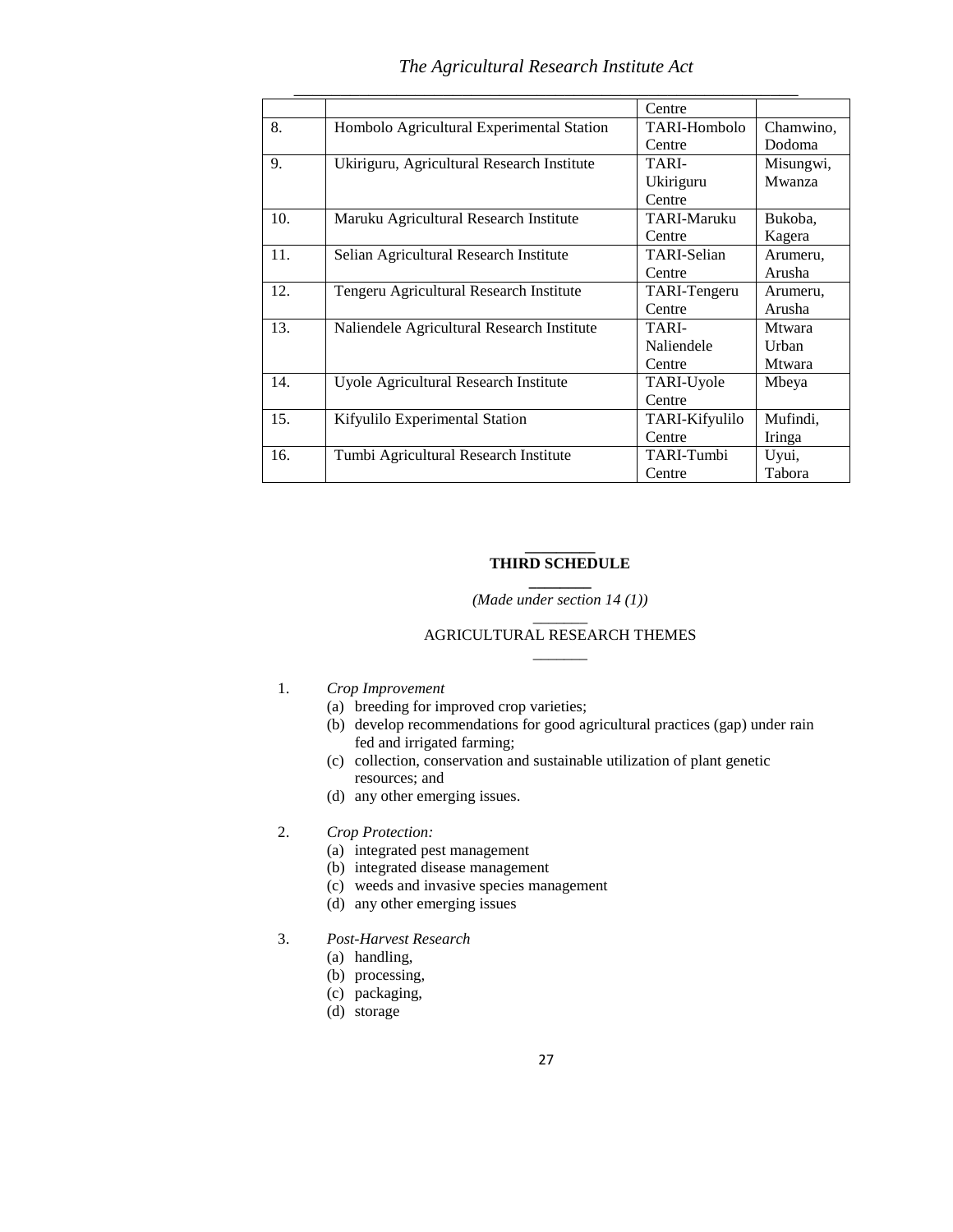(e) any other emerging issues.

- 4. *Land use and water management*
	- (a) soil fertility, plant nutrition, conservation agriculture and erosion control;
	- (b) soil mapping, land resources inventory and evaluation;
	- (c) water conservation and water quality analysis; and
	- (d) efficient and sustainable irrigation technologies.
	- (e) any other emerging issues
- 5. *Agroforestry*
	- (a) screening of multipurpose trees species for suitability as fuel wood, fodder or for soil fertility improvement, border and shade;
	- (b) developing sustainable management systems that incorporate trees and shrubs into crop/livestock systems;
	- (c) genetic resources management, conservation and sustainable utilization of trees and shrubs;
	- (d) any other emerging issues.
- 6. *Environmental Management and Climate Change Resilience*
	- (a) development of new tools for risk-based agricultural planning and operational techniques to address less predictable weather patterns and potential shifts of agro-ecological zones;
	- (b) research in loss of biodiversity due to commercial over-exploitation;
	- (c) development of measures to control pollution and degradation of natural resources;
	- (d) development of varieties of different crops for climate change adaptation purposes;
	- (e) research in agricultural technologies, techniques, and innovative adaptive measures appropriate to given agro-ecological zones.
	- (f) any other emerging issues.

#### 7. *Biosciences and Biotechnology Innovations*

All emerging scientific innovation and technologies that enhance sustainable agricultural growth and development such as:

- (a) marker assisted breeding;
- (b) tissue culture
- (c) genetic engineering;
- (d) biosafety research;
- (e) disease diagnostics;
- (f) bioinformatics;
- (g) genomics;
- (h) proteomics;
- (i) gene tilling;
- (j) metabolomics; and
- (k) any other emerging issues.
- 8. *Socio-economics and Marketing Research*
	- (a) characterization and analysis of farming system and client groups to enhance research targeting;
	- (b) technology transfer, adaptation and adoption by stakeholders;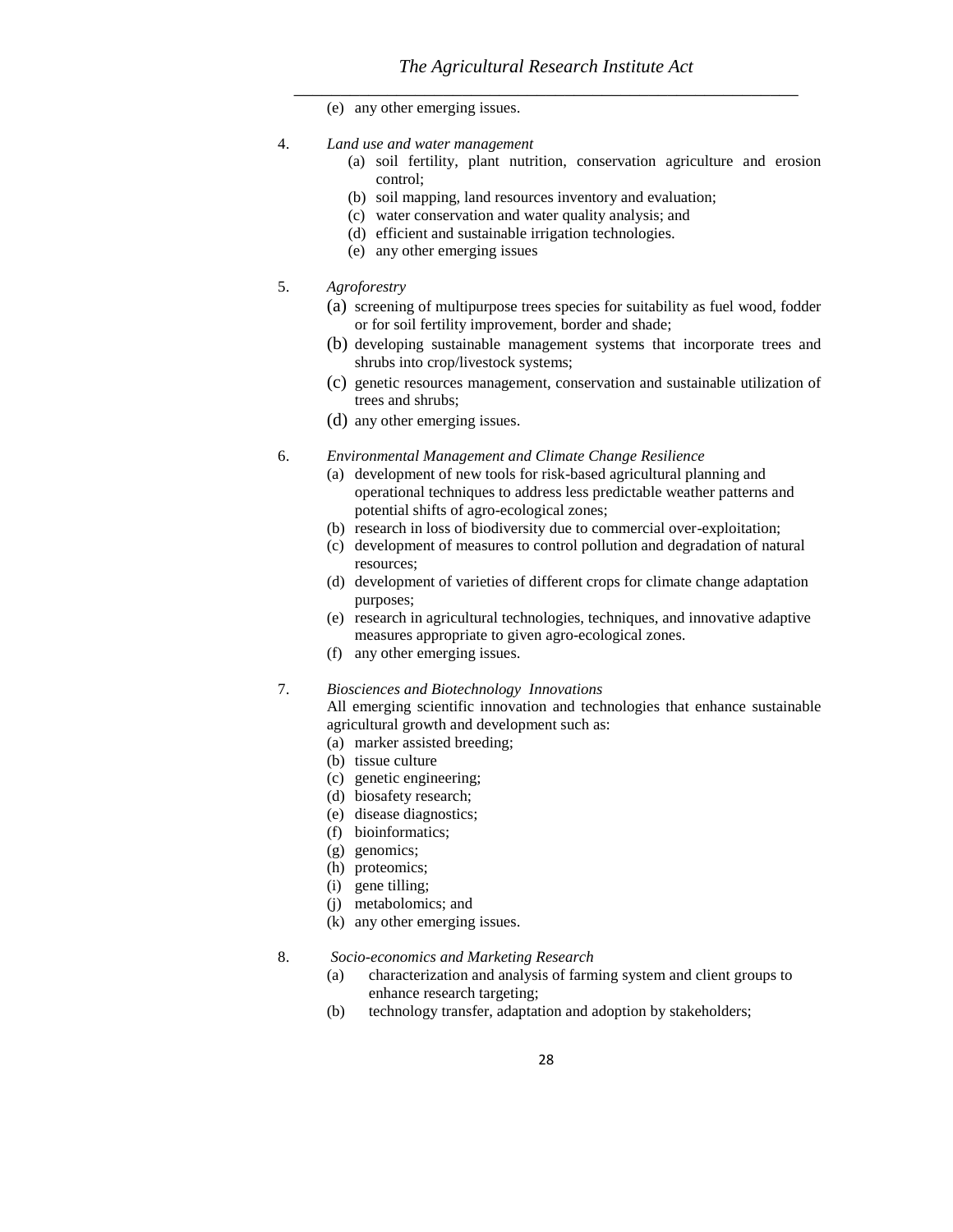- (c) validation and up-scaling and out-scaling of agricultural indigenous knowledge, technologies and techniques;
- (d) impact and research spillover studies of adapted and adopted technologies and return to research investment; including documentation and dissemination;
- (e) entrepreneurship and farm enterprise development;
- (f) analysis of institutional policy-induced constraints to technology development along the value-chain;
- (g) research in factors that enhance competitiveness and marketability of tanzanian agricultural produce in regional and international supply chains;
- (h) impact studies of agricultural technologies on labor and gender relations.
- (i) any other emerging issues.
- 9. *Technology Transfer*
	- (a) testing technologies with farmers (on-farm trials) in collaboration with extension agents;
	- (b) farmers field days at research institutes;
	- (c) farmer field schools;
	- (d) developing and executing communication strategies including print, audio, visual and electronic media;
	- (e) documentation and dissemination of agricultural research technologies to users;
	- (f) access and assessment of technologies in order to screen and adapt for dissemination; and
	- (g) any other emerging issues.

#### 10. *Agricultural Engineering*

- (a) collaborative research on testing farm implements and the use of animal power traction;
- (b) processing technologies;
- (c) screening for varieties that are adapted for mechanization;
- (d) tillage systems/techniques;
- (e) sustainable management of agricultural waste; and
- (f) any other emerging issues.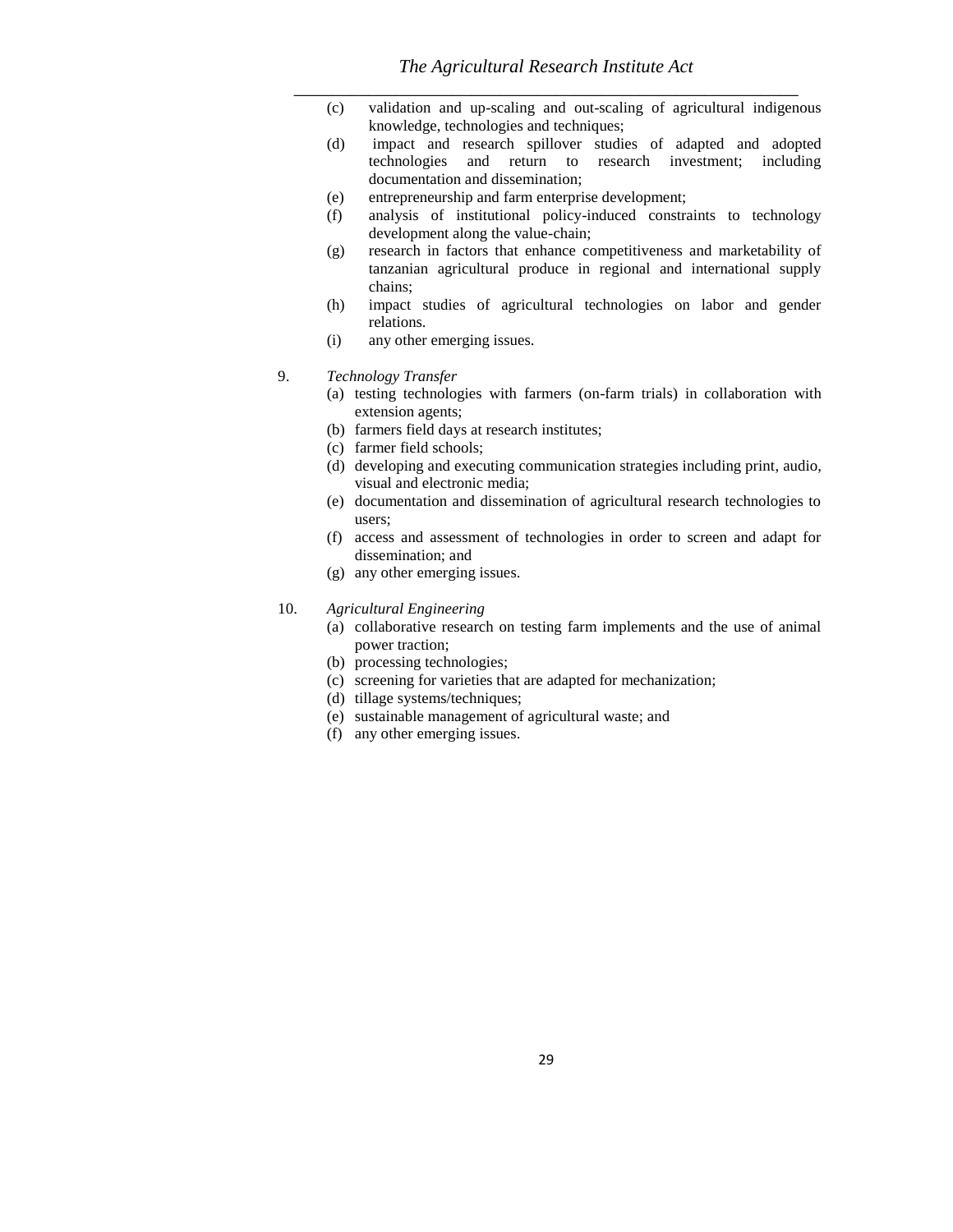- 11. *Crosscutting Themes*
	- (a) intellectual property management of developed research products and services;
	- (b) information management and development of integrated information/ict systems;
	- (c) formulation of research standards, codes of ethics, conduct and practice, and guidelines for delivery of agricultural research services;
	- (d) collaboration and linkages with local government authorities, national institutions, regional networks and international organizations dealing with and supporting agricultural research and development; the purpose being to conduct collaborative research and sharing knowledge, experiences, technologies and resources;
	- (e) alternative sources of energy such as solar, biogas, wind and biofuel; and
	- (f) gender mainstreaming;
	- (g) any other emerging issues.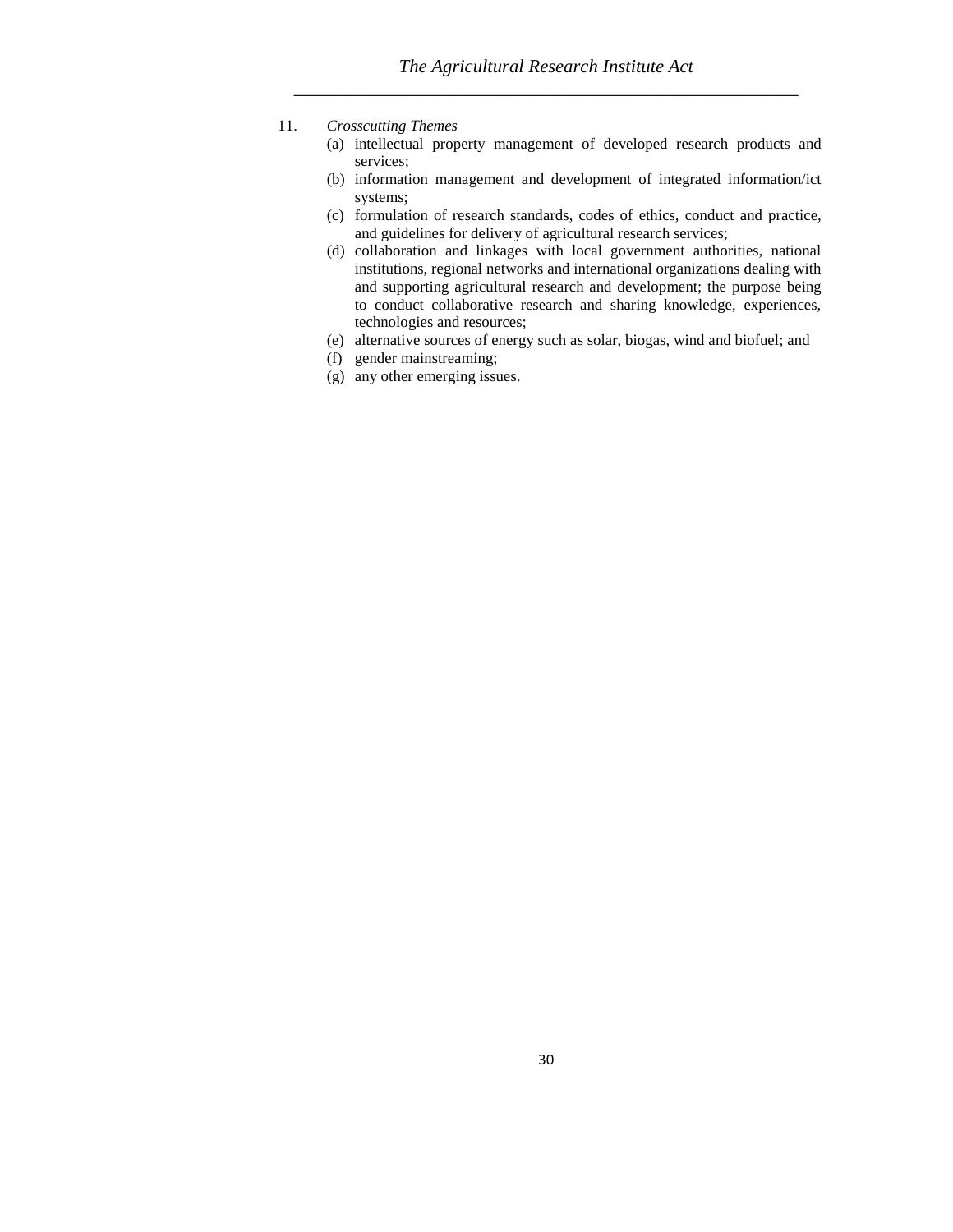$\overline{\phantom{a}}$ 

 $\frac{1}{2}$  ,  $\frac{1}{2}$  ,  $\frac{1}{2}$  ,  $\frac{1}{2}$  ,  $\frac{1}{2}$  ,  $\frac{1}{2}$  ,  $\frac{1}{2}$  ,  $\frac{1}{2}$ 

## **OBJECTS AND REASONS**

This Bill proposes for the enactment of the Tanzania Agricultural Research Institute Act, 2015. The aim of the proposed law is to establish the Tanzania Agriculture Research Institute which shall be responsible for supervision and coordination of agricultural research activities in Tanzania. The proposed Law is also intended to put in place an agricultural research system that will facilitate production, availability and dissemination of right technology and the required infrastructure for agricultural research.

The proposed system is expected to increase production and make available for use the right and convenient technology which will facilitate agricultural activities taking into consideration market demand. Furthermore, the system is expected to strengthen the effective use of national resources by avoiding overlaps and duplications of resources.

The Bill is divided into VI Parts as follows:

Part I deals with preliminary provisions such as the name and date of commencement of the proposed law. Clause 2 of this Part provides for interpretations of various terms used in the proposed law.

Part II deals with the establishment and management of the Tanzania Agricultural Research Institute. This Part proposes for the establishment of the Tanzania Agricultural Research institute which shall be vested with powers to coordinate and supervise Agricultural research in Tanzania.

According to the provisions of this Part, the governance of the Institute is vested in the Board called the Tanzania Agricultural Research Board. The Board is composed of a total of nine members who shall be appointed by the Minister from different Agriculture related institutions. The Board shall be lead by the Chairman who shall be appointed by the President.

Clause 11 of the Bill recognizes the Research Centres and put the under supervision and management of the Institute. Currently, the Research Centers are under the supervision of the Agricultural Research and Development Department in the Ministry of Agriculture, Food Security and Cooperatives.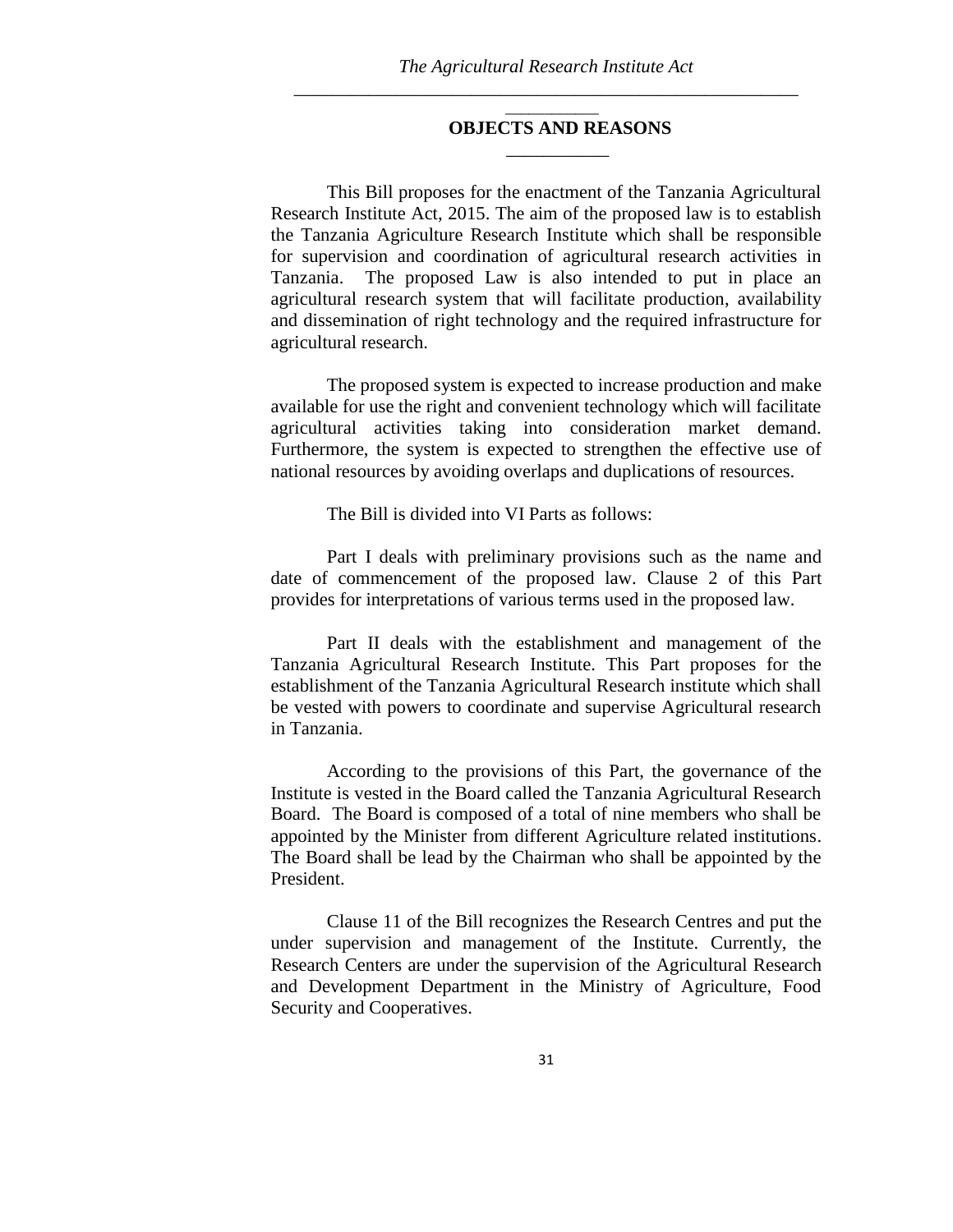Part II proposes, in Sub-Part (c), the establishment of the National Agricultural Research Consultative Forum. The Forum shall provide a platform for discussions of different matters relating to agriculture. The outcome of the Forum's discussion will assist the Institute and the Government in the management of research activities in the country.

Part III proposes for provisions relating to the management of the Institute activitis. Among other things, this Part identifies areas which are potential for agricultural research conducted in Tanzania for the benefit of Tanzania.

Part IV deals with registration of agricultural research projects conducted in Tanzania. The Part requires any agricultural research service provider to be registered before engaging in the provision of such services. It also stipulates provisions that require the institute to keep and maintain Register for agricultural research projects and service providers.

Part V deals with financial provisions. The Part makes provisions relating to sources of funds of the Institute and accountability for the use of the funds of the Institute. It also provides for submission of financial reports.

Part VI of the Bill deals with general provisions. The Part provides for employees of the Division transferred to the Institute, their rights and other administrational matters. It further provides for the penalties for any offence whose penalty is not provided in the Act is stated hereto.

Dar es Salaam, **MWIGULU L. NCHEMBA** 10 May 2016 *Minister of Agriculture, Livestock and Fisheries*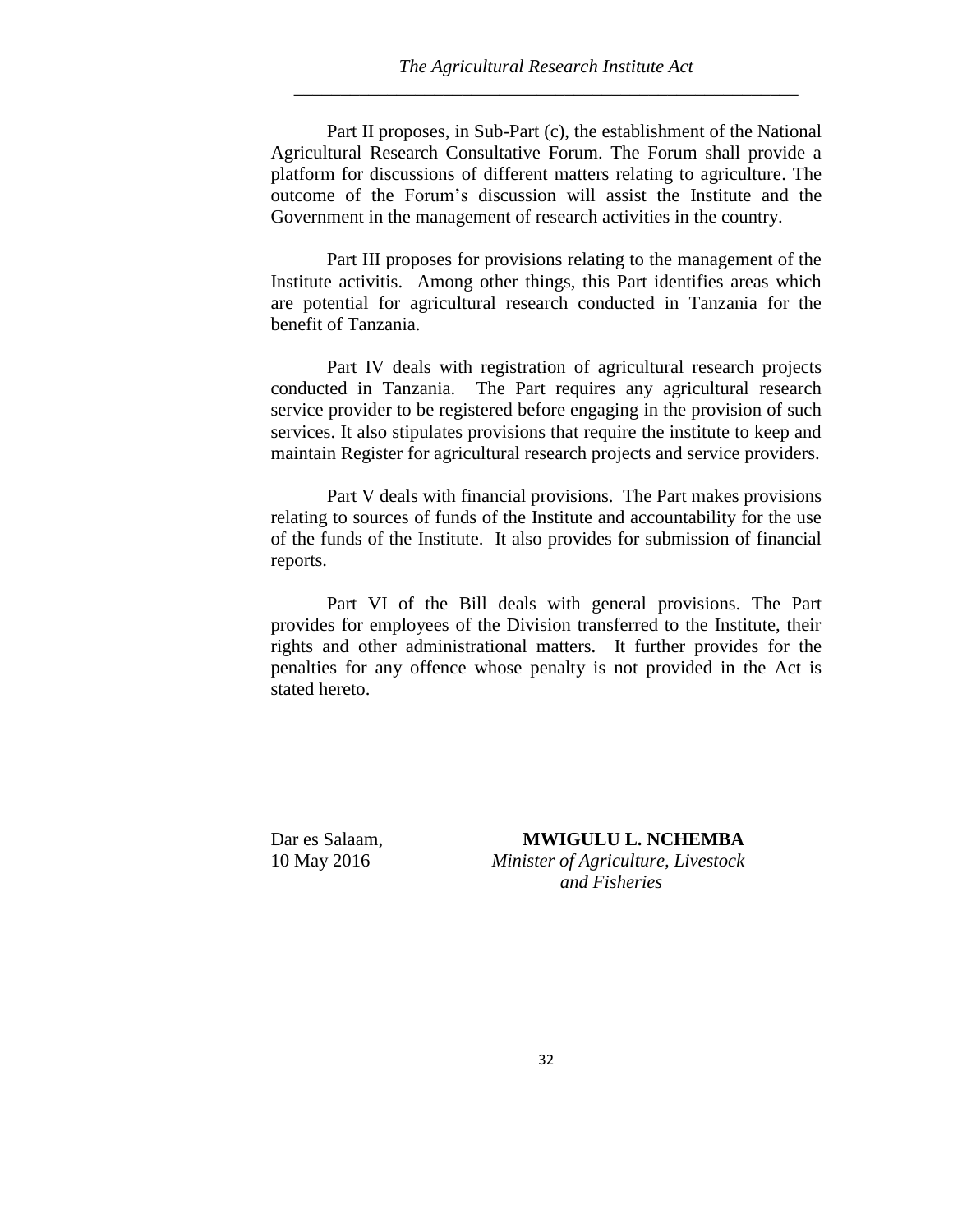# SHERIA YA TAASISI YA UTAFITI WA KILIMO TANZANIA, 2016

## MPANGILIO WA VIFUNGU

#### *Kifungu Jina*

# SEHEMU YA KWANZA MASHARTI YA UTANGULIZI

- 1. Jina fupi na tarehe ya kuanza kutumika.
- 2. Tafsiri.

## SEHEMU YA PILI

#### UANZISHWAJI NA USIMAMIZI TAASISI

# *(a) Kuanzishwa kwa Taasisi na Bodi ya Taasisi*

- 3. Kuanzishwa kwa Taasisi ya Utafiti wa Kilimo Tanzania.
- 4. Kazi za Taasisi.
- 5. Kuanzishwa kwa Bodi na muundo wa Bodi ya Taasisi.
- 6. Mamlaka na kazi za Bodi.
- 7. Posho kwa wajumbe wa Bodi.

## *(b) Usimamizi wa Taasisi*

- 8. Uteuzi na majukumu ya Mkurugenzi Mkuu.
- 9. Idara na Vitengo vya Taasisi.
- 10. Ajira za watumishi.
- 11. Vituo vya Utafiti vya Taasisi.

#### *(c) Baraza laTaifa la Ushauri wa Utafiti wa Kilimo*

- 12. Baraza la Taifa la Ushauri wa Utafiti wa Kilimo.
- 13. Kazi za Baraza.

## SEHEMU YA TATU UENDESHAJI WA TAASISI

- 14. Kutangazwa kwa maeneo ya utafiti wa kilimo.
- 15. Miongozo ya kuratibu utafiti wa kilimo.
- 16. Mikataba ya watoa huduma za utafiti wa kilimo.
- 17. Kuwasilisha kwa Taasisi taarifa za utafiti wa kilimo na utafiti mwingine husishi wa kisayansi.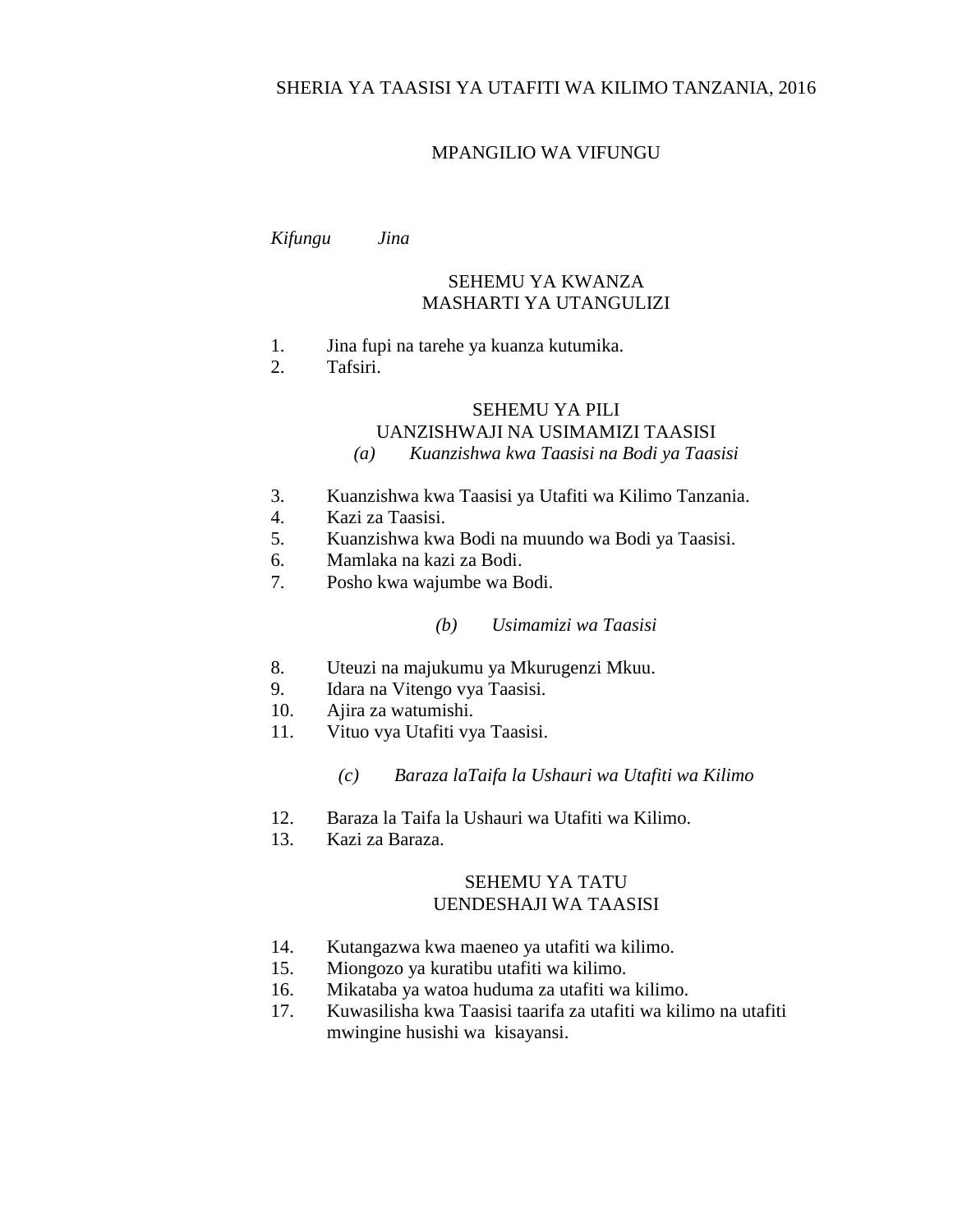# *Sheria ya Taasisi ya Utafiti wa Uvuvi Tanzania \_\_\_\_\_\_\_\_\_\_\_\_\_\_\_\_\_\_\_\_\_\_\_\_\_\_\_\_\_\_\_\_\_\_\_\_\_\_\_\_\_\_\_\_\_\_\_\_\_\_\_\_\_\_\_\_\_*

- 18. Umiliki wa ugunduzi wa utafiti.
- 19. Utangazaji wa matokeo ya utafiti wa kilimo.
- 20. Uratibu wa utafiti wa kilimo na utafiti husishi wa kisayansi unaofanyika nje ya Tanzania.
- 21. Ufuatiliaji na tathmini ya utafiti wa kilimo.

# SEHEMU YA NNE USAJILI WA MIRADI YA UTAFITI WA KILIMO NA WATOA HUDUMA

- 22. Usajili wa miradi ya utafiti wa kilimo.
- 23. Usajili wa watoa huduma za utafiti wa kilimo.
- 24. Utafiti unaofanywa na watafiti kutoka nje ya nchi.
- 25. Rejista ya utafiti wa kilimo na utafiti husishi wa kisanyansi.

# SEHEMU YA TANO MASHARTI YA FEDHA

- 26. Fedha na raslimali za Taasisi.
- 27. Mamlaka ya kukopa na kuwekeza.
- 28. Mafao ya uzeeni.
- 29. Bajeti ya mwaka na bajeti ya nyongeza.
- 30. Hesabu na Ukaguzi.
- 31. Taarifa za mwaka za Taasisi.
- 32. Kuwasilisha taarifa za hesabu Bungeni.

## SEHEMU YA SITA MASHARTI YA JUMLA

- 33. Adhabu.
- 34. Kinga kwa kosa lililofanywa kwa nia njema.
- 35. Rufaa.
- 36. Mamlaka ya kutunga kanuni.
- 37. Kuhamisha mali na madeni.
- 38. Masharti kuhusiana na wafanyakazi wa Taasisi.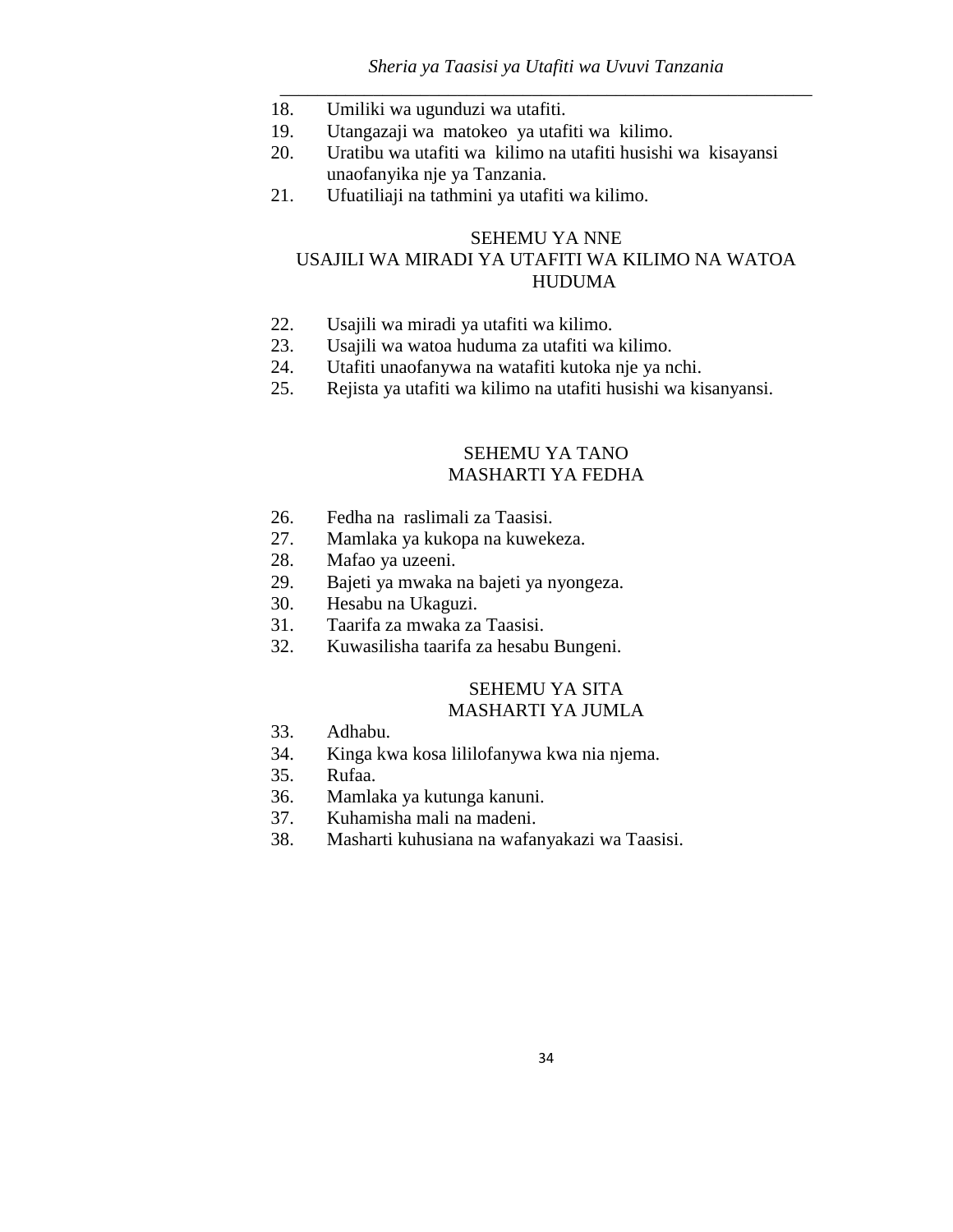# \_\_\_\_\_\_ **NOTISI \_\_\_\_\_\_**

Muswada huu utakaowasilishwa Bungeni unachapishwa kwa ajili ya kutoa taarifa kwa umma pamoja na maelezo yake ya madhumuni na sababu.

Dar es Salaam, **JOHN W. KIJAZI** 17 Mei, 2016 *Katibu wa Baraza la Mawaziri* 

## **MUSWADA**

*wa*

**Sheria ya kuimarisha mfumo wa utafiti wa kilimo Tanzania; kuanzisha Taasisi ya Utafiti wa Kilimo Tanzania; uratibu madhubuti, utawala bora, usimamizi na utekelezaji wa utafiti wa kilimo pamoja na masuala mengine yanayohusiana.** 

**IMETUNGWA** na Bunge la Jamhuri ya Muungano wa Tanzania**.** 

# SEHEMU YA KWANZA MASHARTI YA UTANGULIZI

Jina fupi na na tarehe ya kuanza kutumika **1.** Sheria hii itajulikana kama Sheria ya Taasisi ya Utafiti wa Kilimo Tanzania 2016, na itaanza kutumika tarehe itakayoainishwa na Waziri kwenye notisi itakayochapishwa katika *Gazeti la Serikali*.

Tafsiri **2**. Katika Sheria hii, isipokuwa kama muktadha utahitaji vinginevyo-

- "mazao ya kilimo" maana yake ni mazao yoyote au bidhaa zitokanazo na mazao hayo kama zinavyotambuliwa kwa mujibu wa Sheria hii;
- "utafiti wa kilimo" maana yake ni kuendeleza, kuongeza na kuboresha uelewa kwenye mazao na sayansi husishi kwa kutumia mbinu bunifu za mwanzo na za kisayansi katika uzalishaji, uhifadhi na utunzaji wa mazao au bidhaa za kilimo;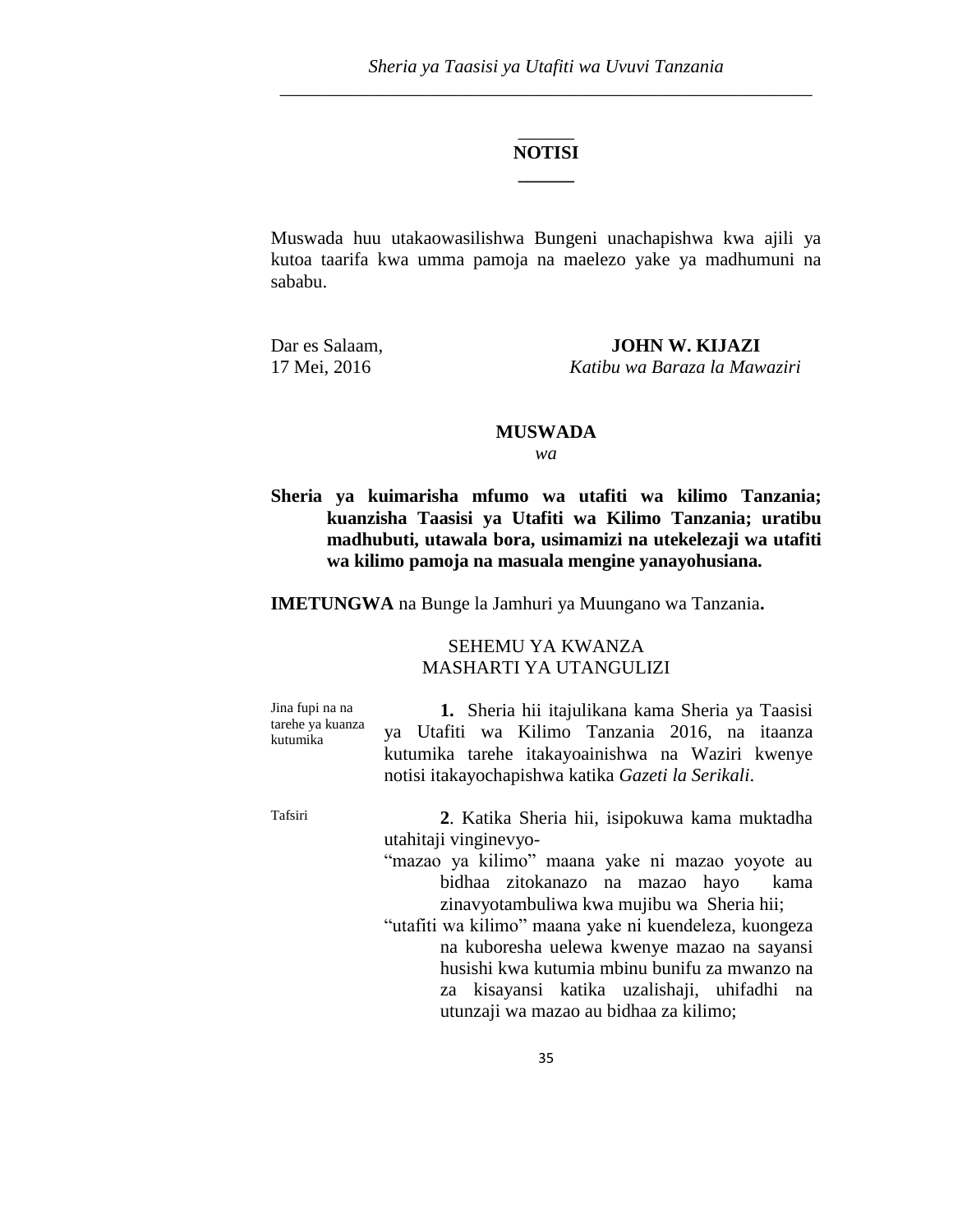"watoa huduma za utafiti wa kilimo" maana yake ni mtu yeyote, awe kwenye sekta ya umma, au sekta binafsi anayefanya au kusimamia utafiti wa kilimo kwa mujibu wa Sheria hii; itajumuisha pia, taasisi za umma za utafiti wa kilimo, vyuo vikuu, vikundi vya wakulima, vyama visivyo vya kiserikali, vikundi binafsi na asasi yeyote kama itakavyotambulika na Taasisi;

"maeneo ya utafiti wa kilimo" maana yake ni maeneo ya utafiti katika kilimo kama yalivyotambuliwa kwa mujibu wa kifungu cha 14;

"Utafiti tumizi" maana yake ni utafiti unaolenga matumizi ya teknolojia mpya au iliyopo katika kutatua changamoto za kilimo zinazokabili jamii kwa upana wake;

"utafiti wa msingi" maana yake ni utafiti uliobuniwa ili kuboresha taaluma na kuongeza uelewa au utafiti wenye lengo la kugundua teknolojia mpya, kuongeza maarifa ya kisayansi na unaweza kuhusisha ugunduzi wa kuendeleza nadharia, mbinu au viwango vinavyojulikana au visivyojulikana;

"Bodi" maana yake ni Bodi ya Taasisi ya Utafiti wa Kilimo Tanzania kama ilivyoanzishwa kwa mujibu wa kifungu cha 5;

"vituo" maana yake ni vituo vya utafiti vinavyotajwa kwenye kifungu cha 11;

"Mwenyekiti" maana yake ni Mwenyekiti wa Bodi;

"Baraza" maana yake ni Baraza la Taifa la Ushauri wa Utafiti wa Kilimo kama lilivyoanzishwa chini ya kifungu cha 12;

"Mkurugenzi Mkuu" maana yake ni Mkurugenzi Mkuu wa Taasisi aliyeteuliwa kwa mujibu wa kifungu cha 8;

- "chama cha wakulima" maana yake ni chama ambacho kimesajiliwa na mamlaka husika na kilichoanzishwa na watu wanaojihusisha na uzalishaji, usindikaji au biashara ya mazao maalumu ya kilimo;
- "Taasisi" maana yake ni Taasisi ya Utafiti ya Kilimo Tanzania iliyoanzishwa chini ya kifungu cha 3;

"Waziri" maana yake ni Waziri mwenye dhamana ya masuala ya utafiti wa kilimo;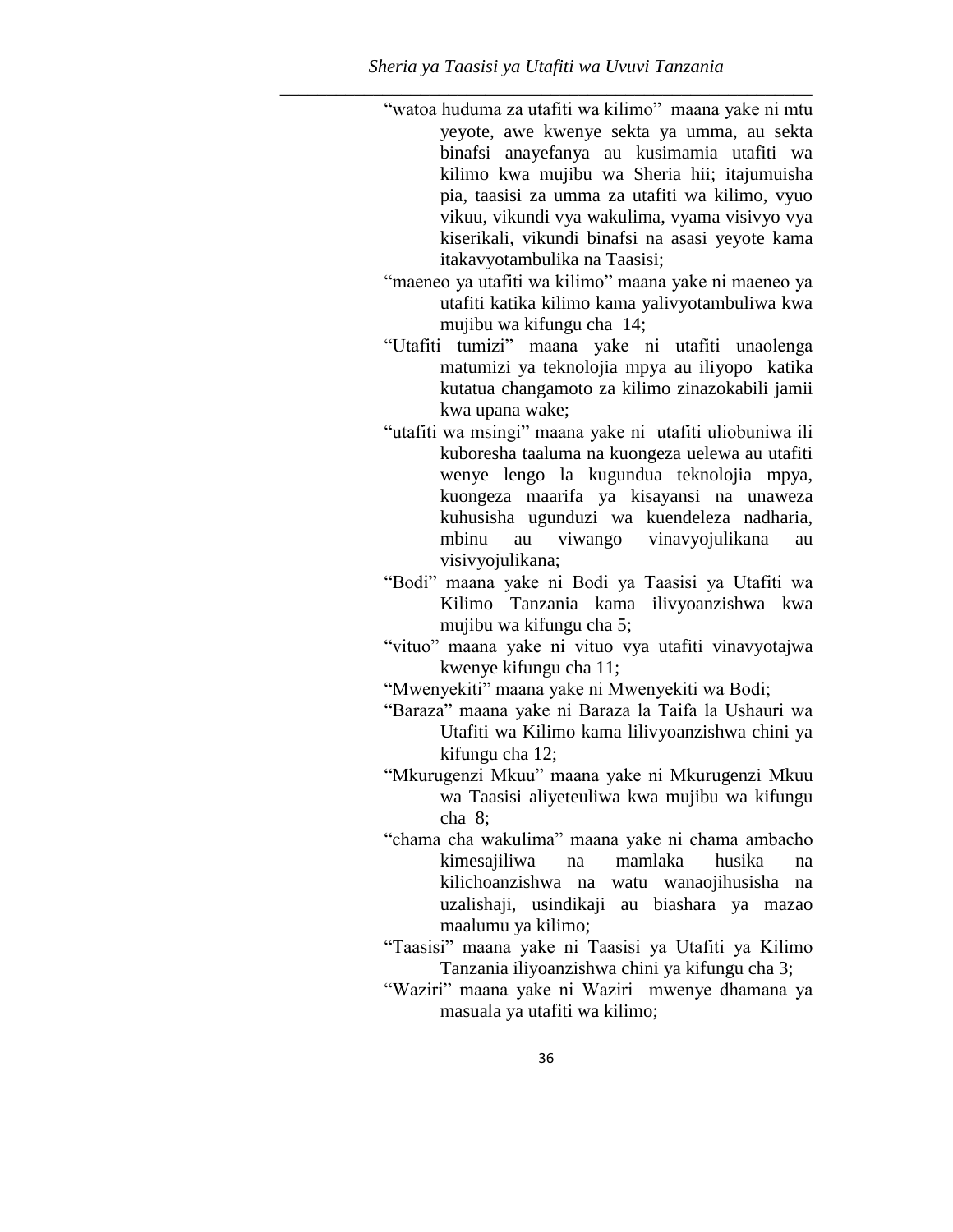"mfumo wa taifa wa utafiti wa kilimo" maana yake ni mfumo unaojumuisha wadau wote, wawe kwenye sekta ya umma au sekta binafsi, ambao wanajihusisha na utoaji wa huduma za utafiti wa kilimo; na

"utafiti mkakati" maana yake ni utafiti unaokusudia kujibu hoja za kiutafiti au vipaumbele vya kitaifa na kuainisha utaratibu, misingi na vigezo vya kiteknolojia.

#### SEHEMU YA PILI

# UANZISHWAJI NA USIMAMIZI WA TAASISI

*(a) Kuanzishwa kwa Taasisi na Bodi ya Taasisi*

Kuanzishwa kwa Taasisi ya Utafiti wa Kilimo Tanzania **3.**-(1) Inaanzishwa Taasisi itakayojulikana kwa jina la Taasisi ya Utafiti wa Kilimo Tanzania au kwa kifupi "TARI". (2) Taasisi itakuwa ni taasisi hodhi na itakuwa

na-

- (a) urithi wa kudumu na lakiri rasmi;
- (b) jina lake la biashara na uwezo wa kushtaki na kushtakiwa;
- (c) kwa mujibu wa Sheria hii, itakuwa na uwezo wa kumiliki, kununua au kutwaa kwa njia yoyote ile, mali yoyote inayohamishika au isiyohamishika, na kutoa mali yake yoyote ile;

(3) Bila kuathiri masharti ya kifungu hiki, Mwanasheria Mkuu wa Serikali atakuwa na haki ya kuingilia mashauri yoyote au masuala yaliyofunguliwa na Taasisi au yale mashauri yaliyofunguliwa dhidi ya taasisi.

(4) Pale ambapo Mwanasheria Mkuu wa Serikali ataingilia suala lolote lile kwa mujibu wa kifungu kidogo cha (3) na (4), masharti ya Sheria ya Mwenendo wa Mashauri dhidi ya Serikali itatumika kuhusiana na mwenendo wa shauri au suala hilo kama vile lilifunguliwa na Serikali, au dhidi ya Serikali.

(5) Kwa madhumuni ya kifungu kidogo cha (3) na (4), Taasisi itakuwa na wajibu wa kumtaarifu Mwanasheria Mkuu wa Serikali juu ya mashauri yote ambayo yanasubiri kusikilizwa, au nia ya kufungua shauri au suala na au dhidi ya Taasisi.

Sura ya 5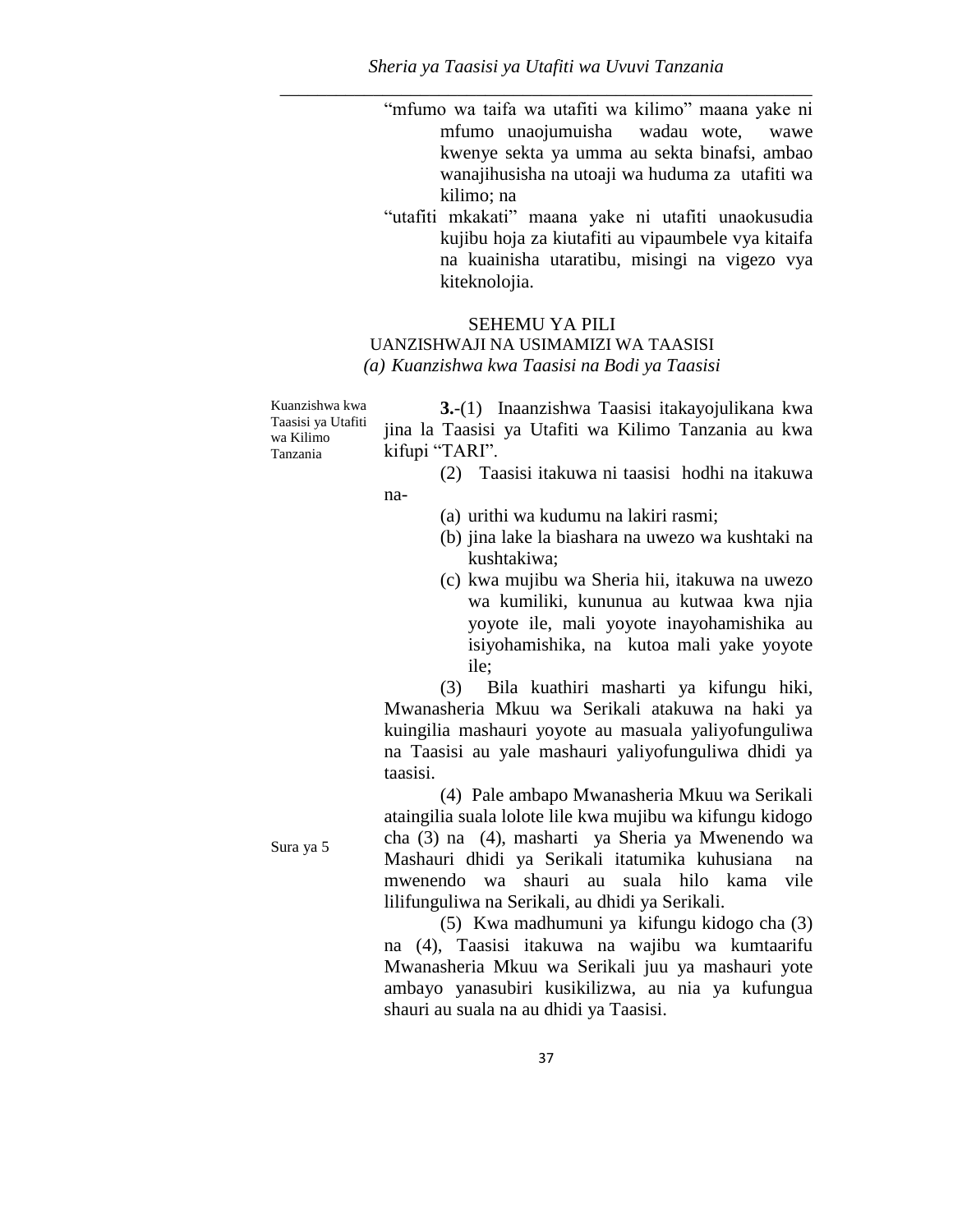Kazi za Taasisi **4**.-(1) Taasisi itawajibika kufanya, kudhibiti na kuratibu shughuli zote za utafiti wa kilimo Tanzania Bara.

(2) Bila kuathiri majukumu ya jumla kama yalivyoelezwa kwenye kifungu kidogo (1), Taasisi itakuwa na kazi ya-

- (a) kufanya, kuhamasisha na kuratibu utafiti wa msingi na wa mkakati wa kilimo;
- (b) kuishauri Serikali katika kutunga sera ya Taifa, Sheria na mifumo ya usimamizi kwa ajili ya kuhamasisha na kusimamia utafiti wa kilimo;
- (c) kutunga na kusimamia utekelezaji wa sera ya hakimiliki ya Taasisi;
- (d) kuweka viwango, miiko ya taaluma, utendaji na miongozo ya utoaji wa huduma za utafiti wa kilimo;
- (e) kwa kushirikiana na wadau, kuandaa ajenda ya kitaifa ya utafiti wa kilimo na vipaumbele vya mfumo wa utafiti wa kilimo pamoja na kuratibu utekelezaji wa ajenda na vipaumbele husika;
- (f) kuanzisha na kusimamia mfumo madhubuti wa utunzaji, utoaji na usambazaji na kuhamasisha matumizi ya taarifa za utafiti wa kilimo;
- (g) kukuza weledi kwa kutoa mafunzo kwa watafiti wa Taasisi na wadau wengine ili waweze kufanya utafiti wa msingi, tumizi na mkakati;
- (h) kutafuta fedha kwa ajili ya kugharamia shughuli za utafiti wa kilimo na maendeleo;
- (i) kuratibu na kuhamasisha ushirikiano na nchi, taasisi nyingine, jumuiya za wanasayansi na watoa huduma wengine katika masuala ya utafiti, maendeleo na uhawilishaji wa teknolojia katika sekta ya kilimo;
- (j) kutoa, kufanya na kuwezesha huduma za ushauri katika utafiti, mafunzo, na usambazaji wa taarifa za kilimo na sayansi shirikishi;
- (k) kusajili na kutunza rejesta ya watoa huduma za utafiti na miradi ya utafiti wa kilimo katika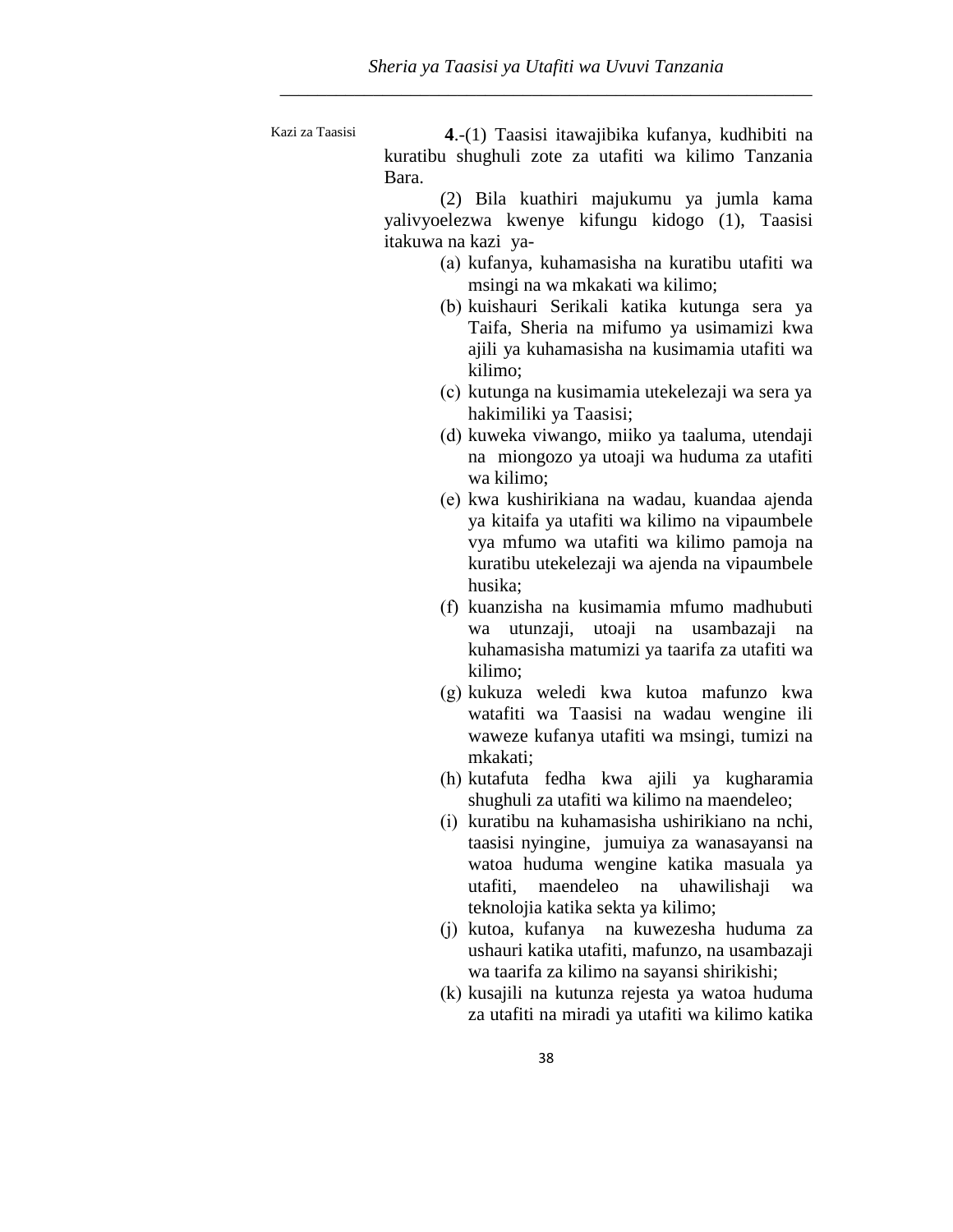taasisi za umma na sekta binafsi;

- (l) kuhamasisha matumizi na uzalishaji wa mbegu bora;
- (m)kuanzisha na kutunza benki za vinasaba kwa madhumuni ya kuchanganua, kutathmini na kuhifadhi vinasaba vya mimea; na
- (n) kutekeleza majukumu mengine yoyote katika utekelezaji bora wa madhumuni ya Sheria hii.

(3) Taasisi inaweza kwa maandishi chini ya lakiri ya Taasisi kukasimu kwenye kamati au kwa wanachama wake au kwa mfanyakazi yeyote wa Taasisi mojawapo ya kazi zake au mamlaka chini ya sheria hii.

(4) Taasisi inaweza kutengua ukasimishaji ilioufanya chini ya kifungu hiki na hakutakuwa na ukasimishaji wowote uliofanywa ambao utaizuia Taasisi kutekeleza kazi au mamlaka yaliyokasimishwa.

(5) Tasisi haitakasimu:

- (a) mamlaka yake ya kukasimu au mamlaka; au
- (b) kuidhinisha bajeti ya mwaka, maelezo ya mwaka ya mizania ya mahesabu au taarifa za mahesabu.

Kuanzishwa na muundo wa Bodi ya Taasisi

**5**.-(1) Inaanzishwa Bodi itakayojulikana kama Bodi ya Taasisi ya Utafiti wa Kilimo Tanzania.

- (2) Bodi itaundwa na wafuatao:
- (a) Mwenyekiti ambaye atateuliwa na Rais; na
- (b) Wajumbe tisa wengine ambao watateuliwa na Waziri kama ifuatavyo-
	- (i) mjumbe kutoka Wizara yenye dhamana ya kilimo;
	- (ii) Makamu Mkuu wa Chuo atakayeteuliwa kutoka katika moja ya vyuo vikuu vya kilimo;
	- (iii) Mtendaji Mkuu atakayewakilishwa **kutoka** taasisi binafsi za utafiti wa kilimo;
	- (iv) Mkurugenzi wa Serikali za Mitaa;
	- (v) Mkurugenzi Mkuu wa Tume ya Taifa ya Sayansi na Teknolojia;
	- (vi) Mkurugenzi Mkuu wa Taasisi ya Utafiti wa Mifugo Tanzania;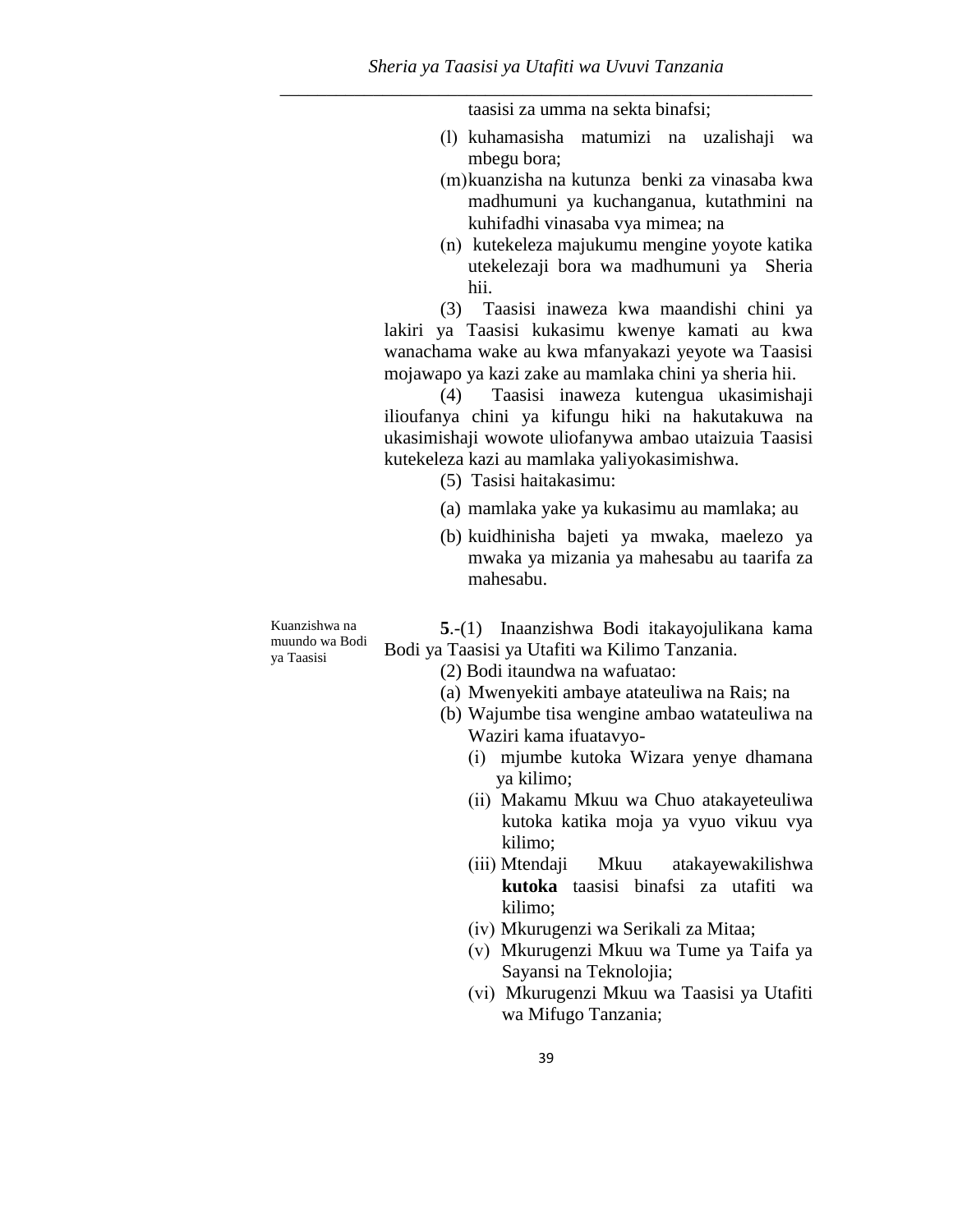(vii) Wakili mwandamizi wa Serikali kutoka Ofisi ya Mwanasheria Mkuu wa Serikali;

- (viii) Mjumbe mmoja mwenye uzoefu kwenye kilimo atakayewakilisha vyama vya wakulima; na
- (ix) mjumbe mmoja mwenye uzoefu kwenye kilimo atakayewakilisha jumuiya za wafanyabiashara kwenye kilimo.

(3) Katika kuteua wajumbe wa Bodi, Waziri atazingatia taaluma, uzoefu na jinsia.

(4) Bila kuathiri masharti ya kifungu kidogo cha (2), Bodi, pale itakapoona inafaa, inaweza kumwalika mtu yeyote ambaye sio mjumbe wa Bodi hiyo kuhudhuria vikao vya Bodi.

(5) Masharti katika Jedwali la Kwanza kwenye Sheria hii yanaainisha muundo, utaratibu na masuala mengine yanayohusiana na Bodi.

Mamlaka na kazi za Bodi

**6.**-(1) Kwa kuzingatia masharti ya Sheria hii, usimamizi, uendeshaji na udhibiti wa Taasisi utakuwa chini ya Bodi.

(2) Kwa madhumuni maalum na pasipo kuathiri matakwa ya jumla ya kifungu kidogo(1), mamlaka na majukumu ya Bodi yatakuwa -

- (a) kusimamia, kutoa maelekezo na miongozo kuhusu uendeshaji wa Taasisi na kuhakikisha kuwa fedha na rasilimali za kutosha zinapatikana ili kuiwezesha Taasisi kutekeleza majukumu yake ya kitaifa ya utafiti wa kilimo, maendeleo na uhamasishaji;
- (b) kupitia na kuidhinisha mipango mkakati, mipango kazi na bajeti ya Taasisi na kupitia taarifa za utekelezaji wake na kuidhinisha mipango ya kuwezesha shughuli za maendeleo na kuwaendeleza kitaaluma watafiti na watumishi wengine;
- (c) kupendekeza kwa mamlaka ya uteuzi kupitia kwa Waziri hatua za kinidhamu dhidi ya Mkurugenzi Mkuu;
- (d) kuchukua hatua za kinidhamu dhidi ya watumishi wa ngazi ya menejimenti;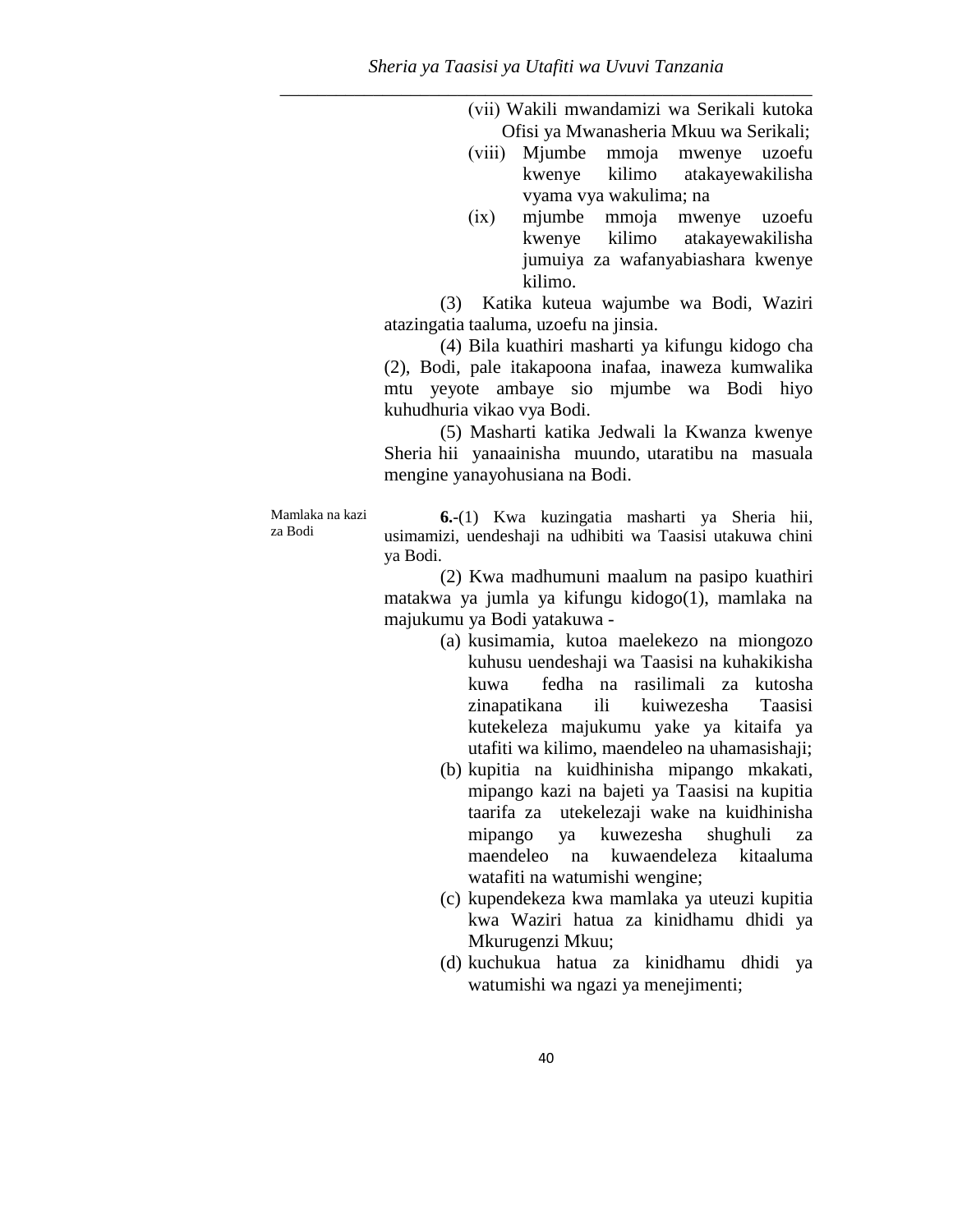- (e) kutekeleza jukumu la chombo cha rufaa kwa menejimenti ya Taasisi;
- (f) kumshauri Waziri kuhusu uanzishwaji wa vituo vya utafiti au vituo vidogo vya utafiti kwa idadi inayofaa kuwezesha utekelezaji wa majukumu ya Taasisi;
- (g) kusimamia matumizi na uwajibikaji kwenye masuala ya fedha na rasilimali zingine za Taasisi; na
- (h) kutekeleza majukumu yoyote yaliyoainishwa katika Sheria hii au ambayo kwa maoni ya Bodi, ni muhimu kwa ajili ya kuwezesha Taasisi kufanikisha malengo yake.

(3) Kwa kuzingatia masharti ya Sheria hii, Waziri anaweza kutoa maelekezo ya jumla au maalumu kwa Bodi kuhusu utekelezaji wa majukumu yoyote ya Taasisi kwa mujibu wa Sheria hii.

(4) Katika kutekeleza mamlaka na kazi zake chini ya Sheria hii, Bodi itawajibika kwa Waziri.

(5) Ili kuwezesha utekelezaji wa majukumu yake kwa ufanisi, Bodi inaweza kuunda Kamati au Kamati ndogo kama itakavyoona inafaa ambazo zitakuwa na wajumbe watakaoteuliwa miongoni mwa wajumbe wa Bodi.

Posho kwa wajumbe wa Bodi

**7.** Wajumbe wa Bodi mara kwa mara watalipwa posho zitakazoainishwa na Waziri mara baada ya kupendekezwa na Bodi.

*(b) Usimamizi wa Taasisi*

Uteuzi na majukumu ya Mkurugenzi Mkuu

**8**.-(1) Kutakuwa na Mkurugenzi Mkuu wa Taasisi atakayeteuliwa na Rais baada ya kupata ushauri wa Waziri kutoka miongoni mwa watu wenye sifa na uzoefu wa kusimamia kwa ufanisi na ufasaa masuala ya Taasisi.

(2) Mtu atakuwa na sifa za kuteuliwa kuwa Mkurugenzi Mkuu kama mtu huyo ni raia wa Tanzania na ana sifa zifuatazo-

- (a) awe na shahada ya uzamivu katika masuala ya kilimo kutoka chuo kinachotambulika;
- (b) awe muadilifu;

(c) awe na ujuzi uliothibitika na uzoefu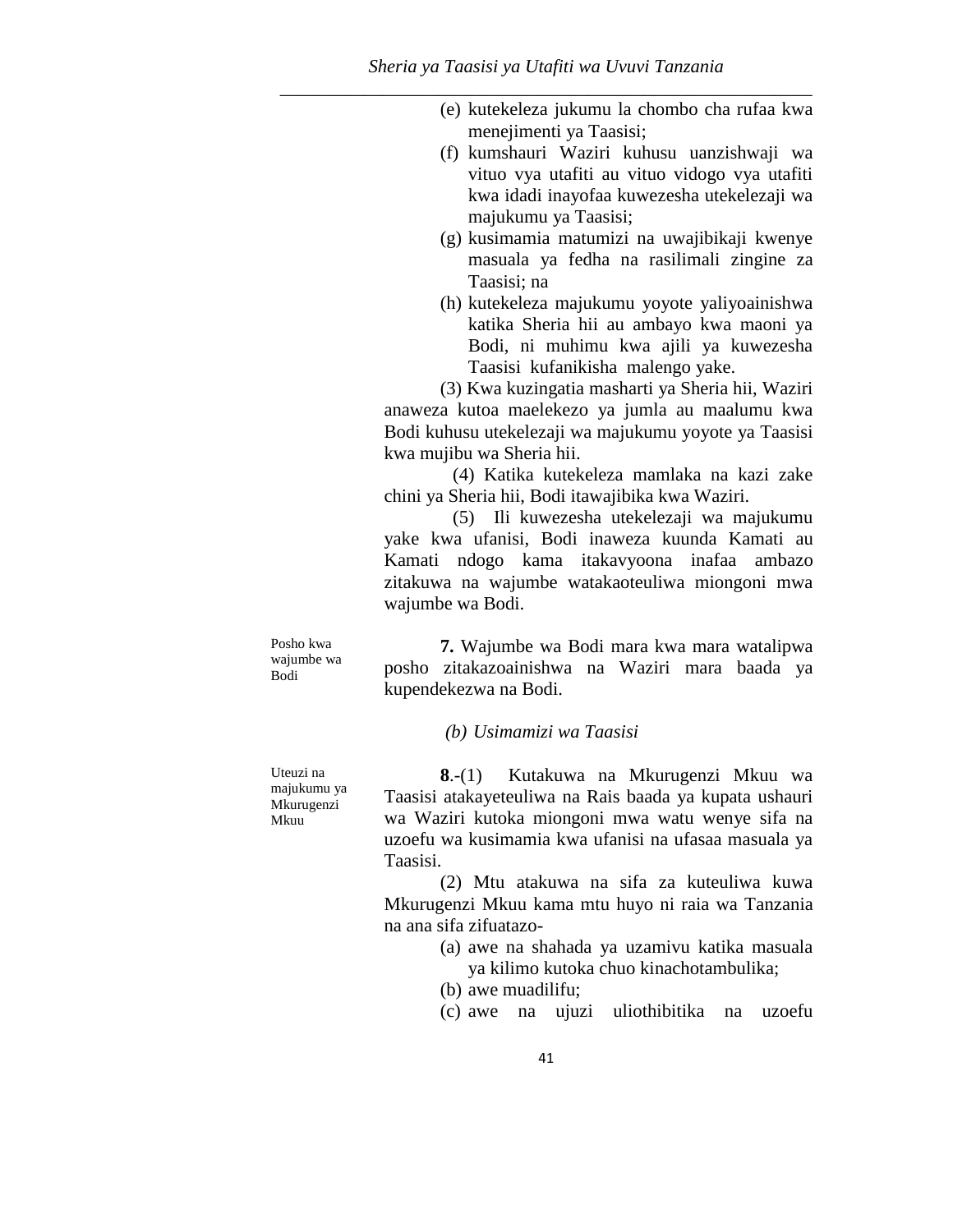usiopungua miaka kumi katika masuala ya sayansi na utafiti wa kilimo na **maendeleo**; na

(d) awe mbunifu, mwenye weledi na uwezo katika masuala ya uongozi na utawala bora wenye kuwezesha kutoa uongozi unaofaa kwa Taasisi.

(3) Mkurugenzi Mkuu atakuwa Katibu wa Bodi na wakati wa kutekeleza majukumu yake chini ya Sheria hii atakuwa chini ya usimamizi na udhibiti wa Bodi.

- (4) Mkurugenzi Mkuu atakuwa na wajibu wa-
- (a) usimamizi wa kila siku wa uendeshaji wa Taasisi;
- (b) kuendeleza, na kwa kuzingatia idhini ya Bodi, kutekeleza mpango mkakati wa Taasisi;
- (c) kuhamasisha upatikanaji wa fedha na kusimamia matumizi ya fedha, rasilimali na shughuli za kila siku za Taasisi;
- (d) kusimamia, kuongoza na kuwaelekeza watumishi wa Taasisi na nidhamu ya wafanyakazi ambao si wafanyakazi walio katika menejiment ya Taasisi;
- (e) kuratibu na kutekeleza sera, programu na shughuli za Taasisi; na
- (f) kutekeleza majukumu mengine yoyote atakayokabidhiwa na Bodi au chini ya Sheria hii.

(5) Katika kutekeleza majukumu yake chini ya Sheria hii, Mkurugenzi Mkuu atatakiwa kuzingatia maelekezo ya Bodi kama yatakavyotolewa kwake mara kwa mara.

(6) Mkurugenzi Mkuu atashika madaraka kwa muda wa miaka mitano na anaweza kuteuliwa kwa kipindi kingine kimoja.

Idara na Vitengo vya Taasisi **9**. Kwa ajili ya kuwezesha utekelezaji wa shughuli za Taasisi, Bodi inaweza kuanzisha idadi yoyote ya Idara na Vitengo chini ya Taasisi kwa kuzingatia Muundo wa Taasisi ulioidhinishwa.

Ajira za watumishi **10.**-(1) Kwa idhini ya Bodi, Taasisi inaweza kuteua au kuajiri kwa utaratibu wa ushindani, maafisa na watumishi ambao watawezesha Taasisi kutekeleza majukumu yake.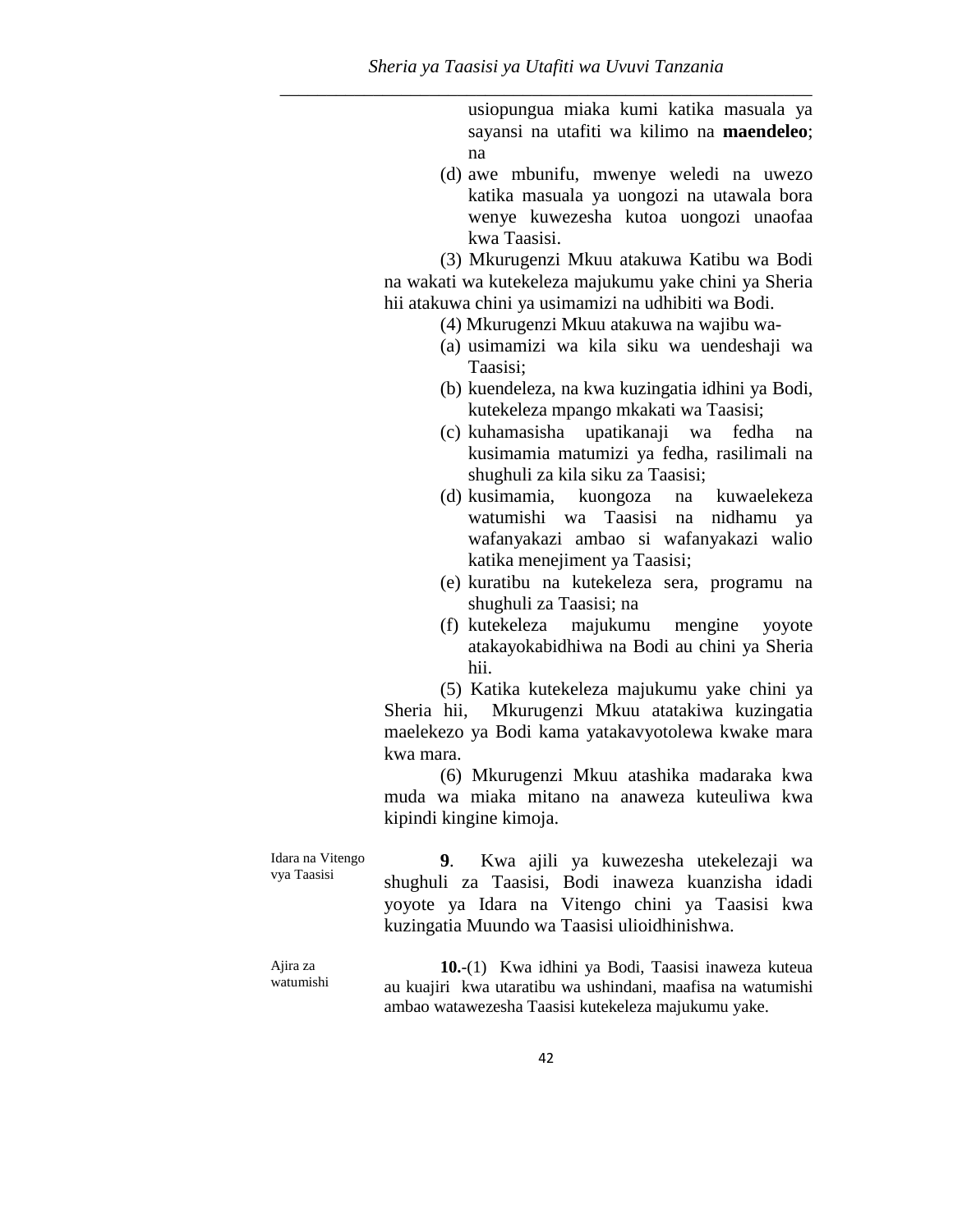(2) Maafisa au watumishi watakaoajiriwa chini ya Kifungu hiki watatekeleza majukumu yao kwa muda ambao Bodi itaamua.

Vituo vya utafiti vya Taasisi

**11**.-(1) Taasisi za Utafiti zilizotajwa kwenye Sehemu ya Pili ya Jedwali la Pili la Sheria hii vitakuwa ni vituo vya Taasisi na vitaendelea kuwa chini ya usimamizi, uangalizi na udhibiti wa Taasisi kwa kuzingatia majina mapya ya vituo hivyo kama ilivyoainishwa sehemu ya tatu ya kwenye Jedwali.

(2) Vituo husika vya utafiti vitaongozwa na Wakurugenzi ambao watateuliwa na Bodi.

(3) Waziri kwa kushauriana na Bodi na kwa amri itakayochapishwa kwenye Gazeti la Serikali anaweza kurekebisha, kufuta au kuongeza majina ya vituo kwenye Jedwali la Pili.

*(c) Baraza la Taifa la Ushauri wa Utafiti wa Kilimo* 

Baraza la Taifa la Ushauri wa Utafiti wa Kilimo

**12**.-(1) Kutakuwa na jukwaa litakalojulikana kwa jina la Baraza la Taifa la Ushauri wa Utafiti wa Kilimo.

(2) Baraza litajumuisha wajumbe wafuatao-

- (a) Mwenyekiti atakayeteuliwa na Waziri kutoka miongoni mwa watu mahiri katika sekta ya kilimo;
- (b) wajumbe wengine watakaoteuliwa na Waziri kutoka asasi zinazounda mfumo wa taifa wa utafiti wa kilimo kama ifuatavyo -
	- (i) mjumbe mmoja kutoka Wizara yenye dhamana ya kilimo;
	- (ii) Watendaji Wakuu wa Taasisi za Umma na binafsi zinazojihusisha na kilimo;
	- (iii) Wakurugenzi wa utafiti wanaowakilisha vyuo vya elimu ya juu vinavyohusika na kilimo;
	- (iv) Mkurugenzi Mkuu wa Taasisi ya Utafiti wa Mifugo Tanzania;
	- (v) Mkurugenzi wa Serikali za Mitaa:
	- (vi) mwakilishi wa vyama vya wakulima ;
	- (vii) mwakilishi wa vyama vya wafanyabiashara wa mazao ya kilimo;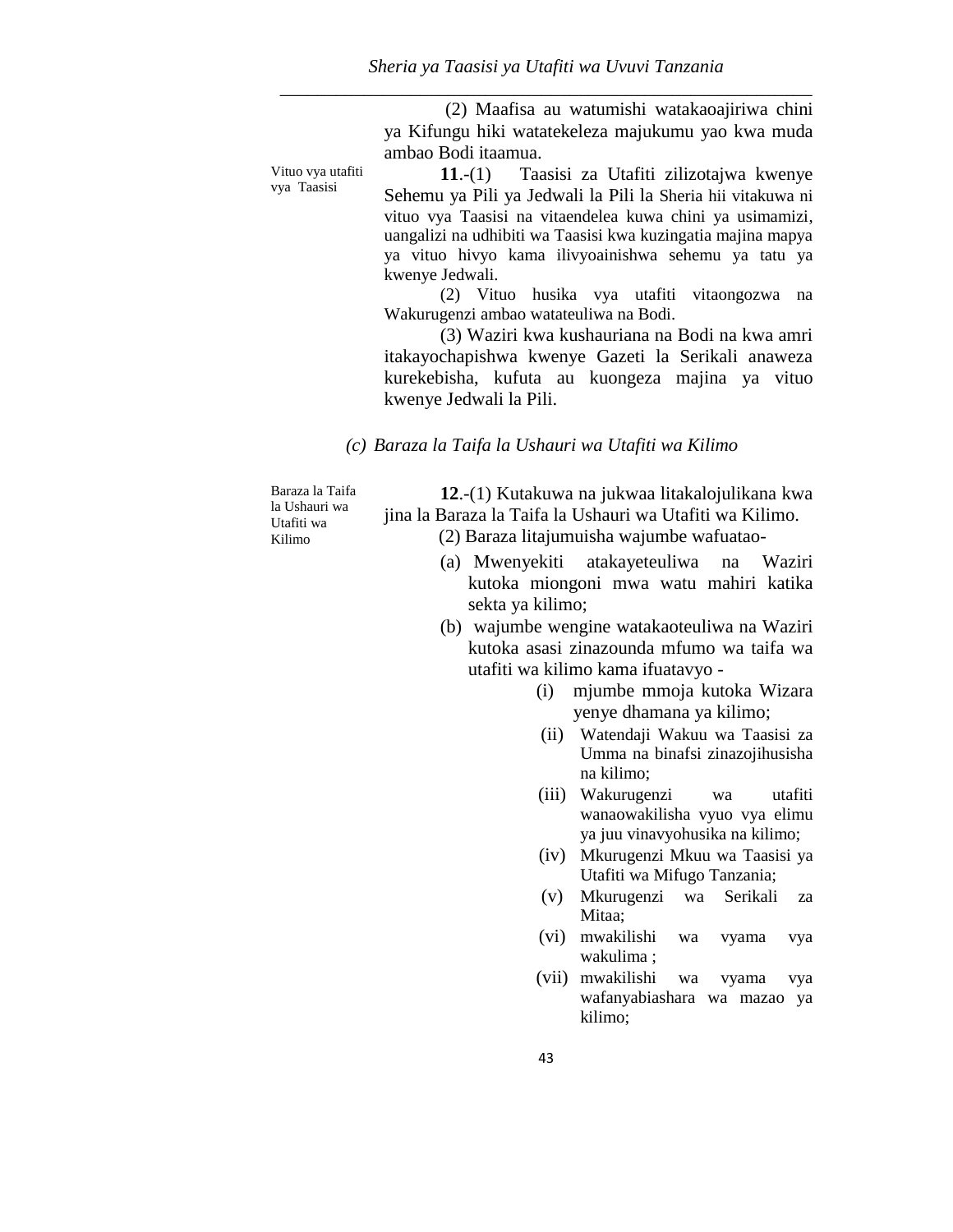- (viii) Mkurugenzi Mkuu wa Tume ya Sayansi na Teknolojia;
- (ix) Mkurugenzi Mkuu wa Baraza la Taifa la Hifadhi na Usimamizi wa Mazingira;
- (x) mwakilishi kutoka Tume ya Mipango;
- (xi) mwakilishi mmoja kutoka Wizara yenye dhamana ya Viwanda na Biashara;
- (xii) mwakilishi mmoja kutoka Wizara yenye dhamana ya misitu; na
- (xiii) mtu yeyote mwenye uzoefu wa utafiti wa kilimo ambaye atakayeteuliwa na Waziri.

(3) Mjumbe wa Baraza, isipokuwa kwa aliyeteuliwa kwa mujibu wa wadhifa wake, atakaa madarakani kwa muda wa miaka mitatu na anaweza kuteuliwa kwa kipindi kingine kimoja.

(4) Baraza linaweza kumualika mjumbe yeyote kuhudhuria vikao vyake kulingana na majadiliano husika.

(5) Baraza litakutana mara moja kwa mwaka, isipokuwa kwa ridhaa ya Mwenyekiti, linaweza kukutana muda na mahali popote kama itaonekana inafaa.

(6) Baraza linaweza kuunda Kamati ambazo wajumbe wake watateuliwa miongoni mwa wajumbe wa Baraza hilo.

(7) Taasisi itatumika kama Sekretarieti ya Baraza.

(8) Taratibu za kuendesha shughuli za Baraza zitaainishwa kwenye Kanuni.

Kazi za Baraza **13.-**(1) Baraza litakuwa -

- (a) na wajibu wa kuratibu asasi zote zinazounda mfumo wa taifa wa utafiti wa kilimo kwa lengo la kuhakikisha kuwa kunakuwepo matumizi yenye tija ya rasilimali na kupunguza kurudia kwa shughuli za utafiti;
- (b) ni jukwaa la kujadili masuala yanayohusu changamoto zinazohusu mfumo wa utafiti wa kilimo;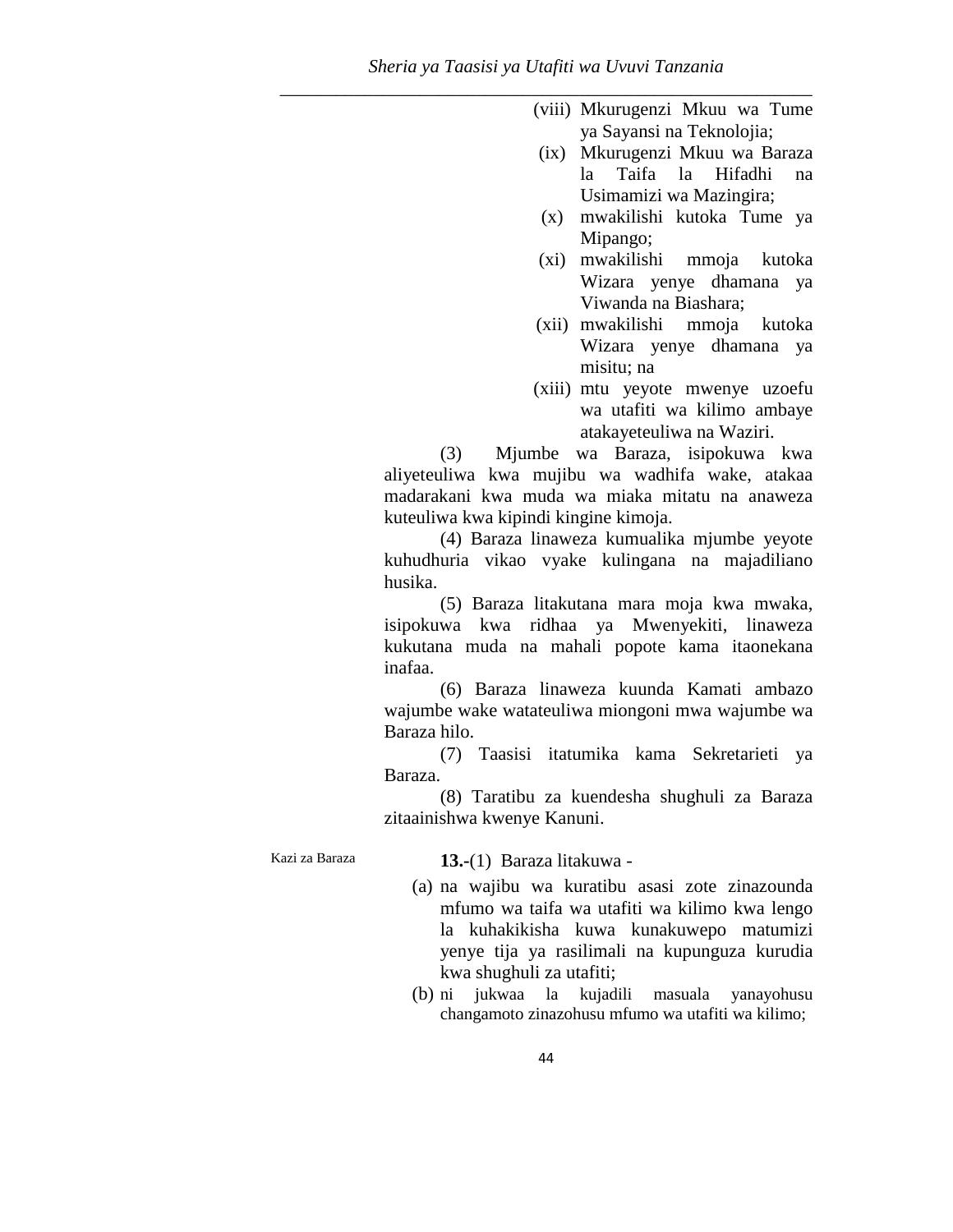- (c) ni jukwaa la kubadilishana taarifa, maarifa na uzoefu miongoni mwa asasi zinazounda mfumo wa taifa wa utafiti wa kilimo; na
- (d) na wajibu wa kujadili na kushauri kuhusu masuala yoyote ambayo Baraza litaona yanafaa kwa lengo la kusaidia utekelezaji wa Sheria hii.

(2) Baraza litaandaa taarifa ya majadiliano na maazimio yake na kuwasilisha kwa Mkurugenzi Mkuu ambaye atatakiwa kuyafanyia kazi maazimio hayo na kuwasilisha kwa Bodi.

## SEHEMU YA TATU UENDESHAJI WA TAASISI

Kutangazwa kwa maeneo ya utafiti wa kilimo

Miongozo ya kuratibu utafiti wa kilimo

Mikataba ya watoa huduma za utafiti wa kilimo

**14.**-(1) Maeneo yaliyoainishwa kwenye Jedwali la Tatu, ndiyo yatakayotambulika kuwa maeneo ya utafiti wa kilimo kwa madhumuni ya Sheria hii.

(2) Waziri anaweza, kwa mapendekezo ya Bodi na kwa notisi la tangazo kwenye Gazeti la Serikali, kuongeza au kuondoa kwenye maeneo mengine ya utafiti wa kilimo kwenye orodha ya Jedwali la Tatu.

**15.**-(1) Bodi inaweza, baada ya kushauriana na wadau katika mfumo wa taifa wa utafiti wa kilimo kutoa miongozo na maelekezo ambayo yatasaidia katika kuratibu utafiti wa kilimo.

(2) Kila mdau atawajibika kufuata na kuzingatia miongozo itakayotolewa kwa mujibu wa kifungu hiki cha Sheria na ukiukwaji wa miongozo hiyo utatafsiriwa kuwa ni ukiukwaji wa Sheria hii.

**16**.-(1) Taasisi inaweza, Kwa ridhaa ya Bodi, kuingia kwenye mikataba ya utekelezaji au kukubaliana na watoa huduma za utafiti wa kilimo au usambazaji wa teknolojia za utafiti wa maendeleo ya kilimo ili kufanya utafiti wa kilimo.

(2) Mtoa huduma za utafiti atatekeleza jukumu la utafiti kwa kuzingatia mkataba wake na Taasisi.

Kuwasilisha kwa Taasisi taarifa za utafiti wa kilimo na tafiti nyingine

**17**.-(1) Mtu yeyote anayejihusisha na utafiti wa kilimo hapa nchini, kwa gharama zake, atawasilisha kwa Taasisi taarifa zote zinazohusiana na utafiti wake na kwa kuzingatia masharti ya sera ya hakimiliki ya taasisi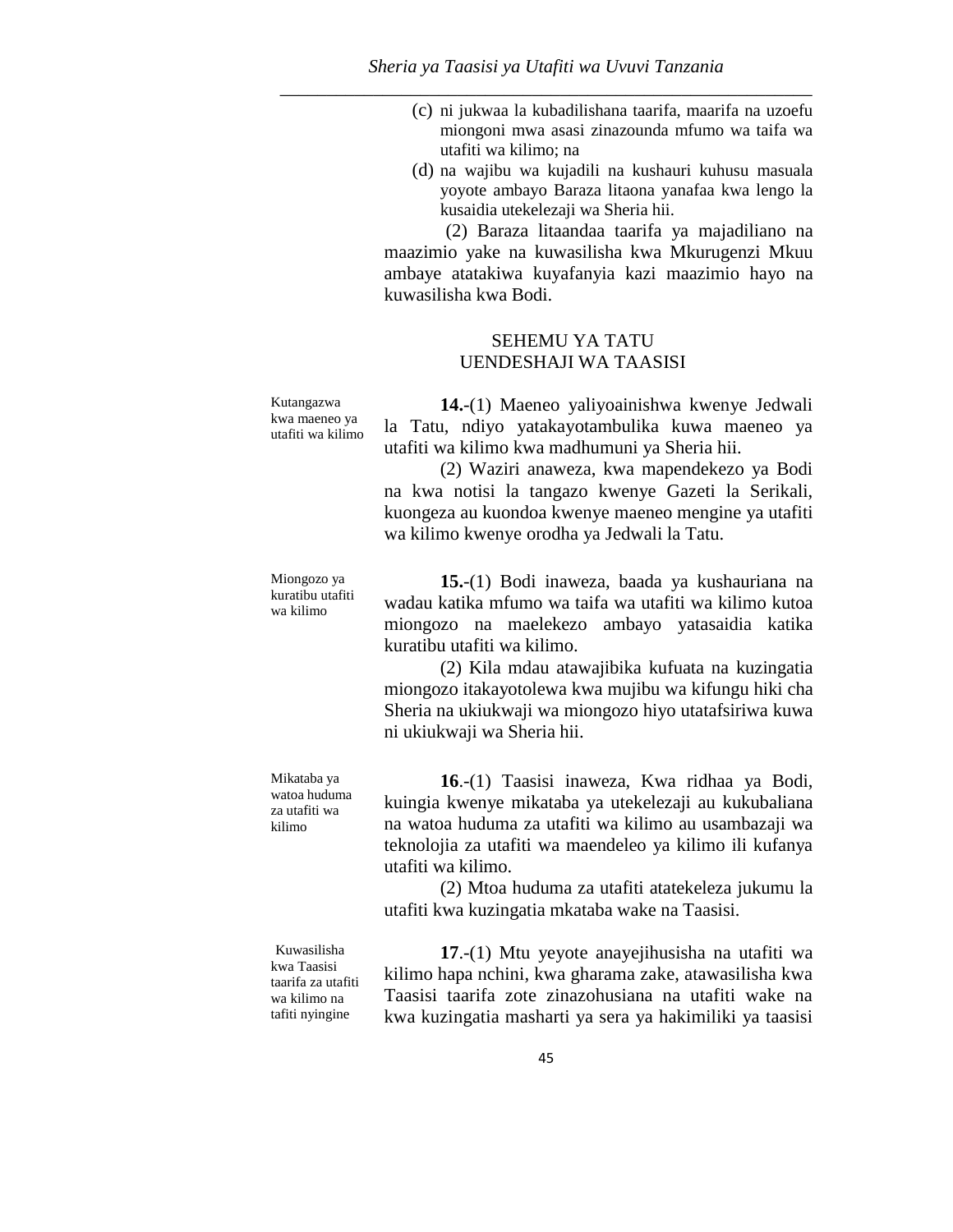husishi za kisayansi

husika, atatoa nakala ya taarifa ya utafiti au matokeo ya utafiti huo kama atakavyoelekezwa na Taasisi.

(2) Taarifa zitakazotolewa kwa mujibu wa kifungu kidogo (1) zitawasilishwa kwa Taasisi kwa kuzingatia utaratibu utakaoainishwa kwenye Kanuni.

(3) Taasisi na maafisa wake watahakikisha utunzaji wa siri kwa taarifa zote zitakazowasilishwa kwa mujibu wa kifungu kidogo cha (1).

(4) Mtu yeyote atakayekiuka kifungu hiki atakuwa ametenda kosa.

Umiliki wa ugunduzi wa utafiti

**18.**-(1) Pale ambapo matokeo yoyote ya utafiti yaliyofanyika kwa kutumia fedha za umma au kwa niaba ya Taasisi, chochote kitakacho gundulika katika utafiti huo kitakuwa ni mali ya Taasisi.

(2) Taasisi inaweza, kwa nia ya kufanyia biashara na matokeo ya utafiti na ugunduzi wowote na kama Taasisi itaona inafaa kutumia kwenye ugunduzi au kuboresha teknolojia, mbinu za utafiti, taratibu, bidhaa au huduma yoyote ile na matumizi yake, Taasisi inaweza kukubaliana na mtu yeyote kununua, kuuza au kutoa hakimiliki katika ugunduzi au ubunifu kwa kuzingatia masharti yatakayoainishwa kwenye sera ya hakimiliki ya Taasisi.

(3) Taasisi itasajili ugunduzi wowote utakaofanyika kutokana na shughuli za utafiti chini ya Sheria hii na kwa utaratibu na masharti yatakayoainishwa kwenye kanuni.

(4) Endapo ugunduzi, uvumbuzi au ubunifu ni mali ya Taasisi chini ya kifungu kidogo cha (1), Taasisi inaweza -

- (a) kutoa tuzo kwa mtu yeyote aliyehusika na ugunduzi, uvumbuzi au ubunifu huo; au
- (b) kuweka masharti ya kumpa mtu aliyeshiriki kwenye ugunduzi au ubunifu haki ya kushiriki na kunufaika na matokeo ya ugunduzi huo;
- (c) kwa kiwango na masharti ambayo Taasisi kwa kushauriana na Bodi na kwa kuzingatia masharti ya sheria zilizopo zinazohusiana na hakimiliki.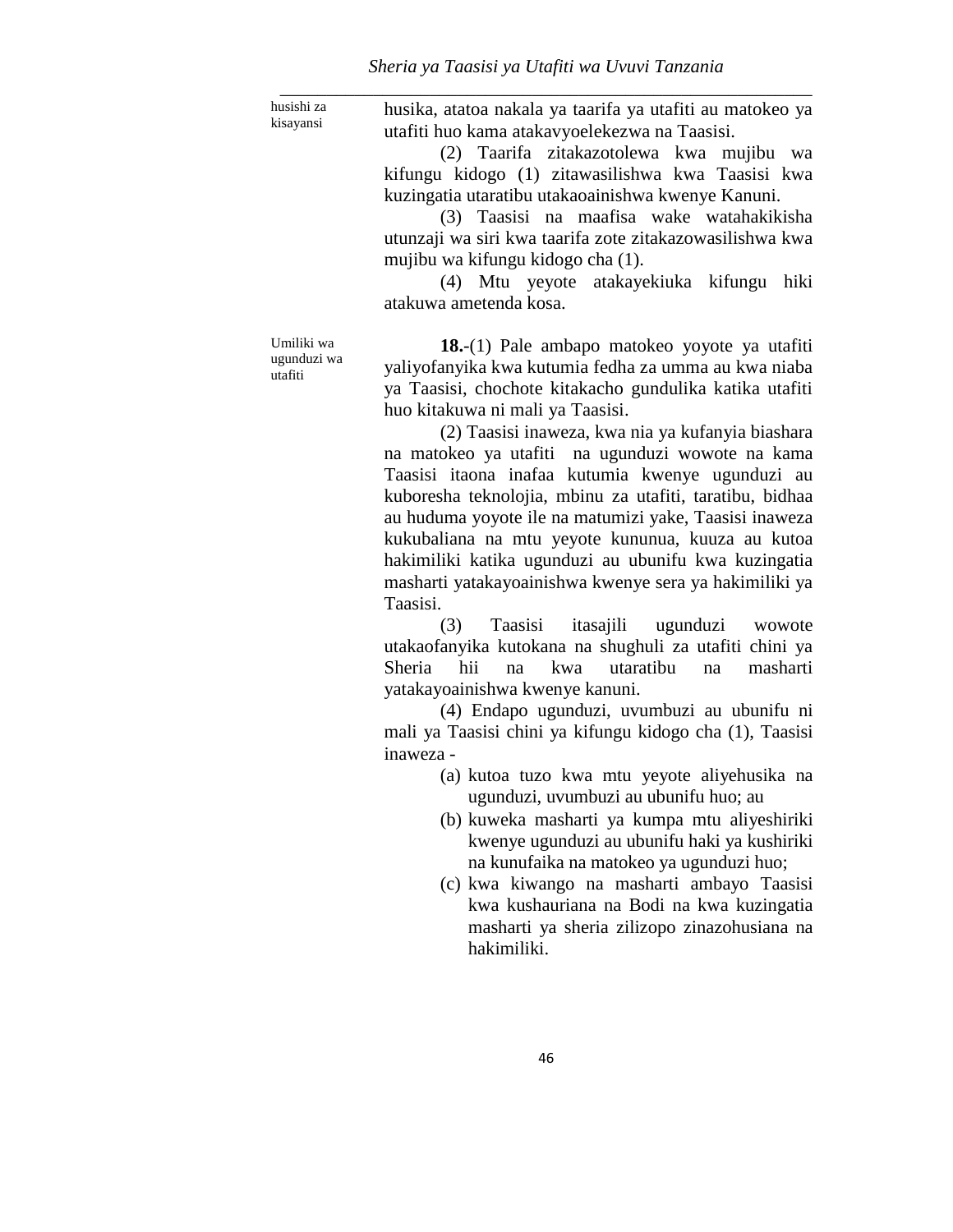(5) Waziri anaweza kutengeneza kanuni, kuainisha utaratibu wa kulinda hakimiliki, ugunduzi, ubunifu na uvumbuzi unao jitokeza kwenye utafiti wa kilimo.

Utangazaji wa matokeo ya utafiti wa kilimo

Uratibu wa

ya Tanzania

**19**.-(1) Mtu yeyote ambaye atafanya utafiti kwa kutumia rasilimali za Taasisi hataruhusiwa kutangaza matokeo ya utafiti huo pasipo kupata kwanza idhini ya Taasisi.

(2) Kwa madhumuni ya kupata idhini kwa mujibu wa kifungu kidogo cha (1), mtu ambaye anataka kutangaza utafiti atatakiwa kuwasilisha andiko la utafiti wake kwa Taasisi.

(3) Kwa kuzingatia masharti ya kifungu kidogo cha (2), Taasisi itapitia andiko la utafiti na baada ya kujiridhisha itaidhinisha kutangazwa kwa matokeo ya utafiti huo.

utafiti wa kilimo na utafiti husishi wa kisayansi unaofanyika nje **20**.-(1) Endapo mtu yeyote anataka kufanya mradi utafiti wa kilimo na sayansi inayohusiana na kilimo-

- (a) ambao taarifa zake zitapatikana kutoka Tanzania; au
- (b) kwa manufaa ya Tanzania lakini utafiti huo utafanyika nje ya Tanzania;
- (c) atatakiwa kuwasilisha kwa maandishi, andiko lake la utafiti kwa Taasisi.

(2) Taasisi inaweza kushauriana na mtu aliyewasilisha andiko na kutoa uamuzi kwa kuzingatia maslahi ya utafiti huo wa kilimo au sayansi husishi kwa Tanzania.

(3) Uamuzi utakaotolewa na Taasisi kwa mujibu wa kifungu kidogo cha (2) utakuwa na nguvu ya kisheria dhidi ya mtu yeyote atakayeathirika.

Ufuatiliaji na tathmini ya utafiti wa kilimo

**21**.-(1) Kwa madhumuni ya kuweka mipango madhubuti, utekelezaji na athari za utafiti wa kilimo, Taasisi itakuwa na wajibu wa -

> (a) kufuatilia na kuhakiki kiwango cha matumizi na ufanisi wa matokeo ya utafiti na kupata mrejesho wa kukubalika kwa matumizi ya matokeo ya teknolojia;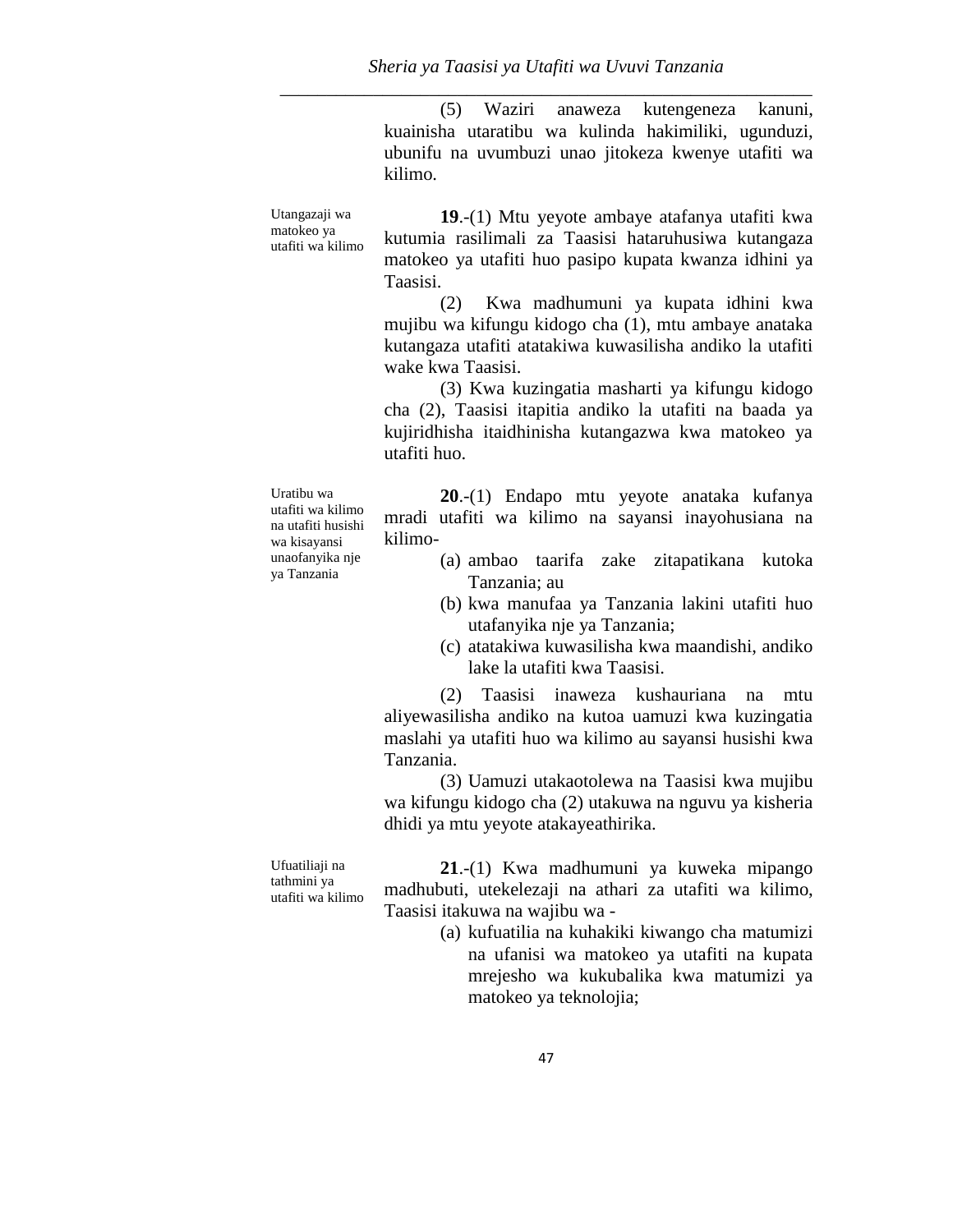- (b) kurasimisha mfumo mwenzi wa kujitathmini;
- (c) kuanzisha kamati za kitaifa za kuratibu utafiti wa mazao mbalimbali;
- (d) kurasimisha mfumo madhubuti wa upimaji wa matokeo ya utafiti wenye ufanisi na kuandaa viashiria vya matokeo ya utafiti; na
- (e) kurasimisha mfumo endelevu wa utoaji taarifa, mawasiliano na usimamizi wa taarifa.

(2) Taasisi itaandaa na kuhuisha mara kwa mara kwa kushirikiana na mamlaka husika, mpango wa kitaifa wa kufuatilia utekelezaji wa utafiti wa kilimo na sayansi husishi.

# SEHEMU YA NNE USAJILI WA MIRADI YA UTAFITI WA KILIMO NA UTOAJI WA HUDUMA

Usajili wa watoa huduma za utafiti wa kilimo

**22**.-(1) Mtu hatatoa au kufanya utafiti wa kilimo isipokuwa mtu huyo au taasisi iwe imesajiliwa na Taasisi kama mtoa huduma za utafiti wa kilimo.

(2) Waziri anaweza kutengeneza kanuni akiainisha utaratibu wa kusajili watoa huduma za utafiti wa kilimo na masuala mengine husishi.

(3) Mtu yeyote atakayetoa huduma za utafiti wa kilimo pasipo kusajiliwa kwa mujibu wa kifungu hiki atakuwa ametenda kosa.

Usajili wa miradi ya utafiti wa kilimo

**23**.-(1) Mtu hataruhusiwa kutekeleza mradi wowote wa utafiti wa kilimo isipokuwa mradi huo uwe umesajiliwa na Taasisi kwa mujibu wa Sheria hii.

(2) Mtu yeyote anayetaka kusajili mradi wa utafiti wa kilimo atawasilisha maombi ya usajili kwa Taasisi katika muundo kama utakavyoainishwa kwenye kanuni.

(3) Taasisi itasajili miradi ya utafiti kwa utaratibu na kwa masharti kama yalivyoainishwa kwenye kanuni.

(4) Endapo Taasisi itakataa kusajili mradi wa utafiti wa kilimo, Taasisi itamfahamisha kwa maandishi mwombaji sababu za kukataa.

(5) Taasisi inaweza,kwa sababu maalumu na baada ya kumfahamisha mhusika kusimamisha au kufuta usajili wa mradi wa utafiti wa kilimo.

(6) Mtu yeyote ambaye anatekeleza mradi wa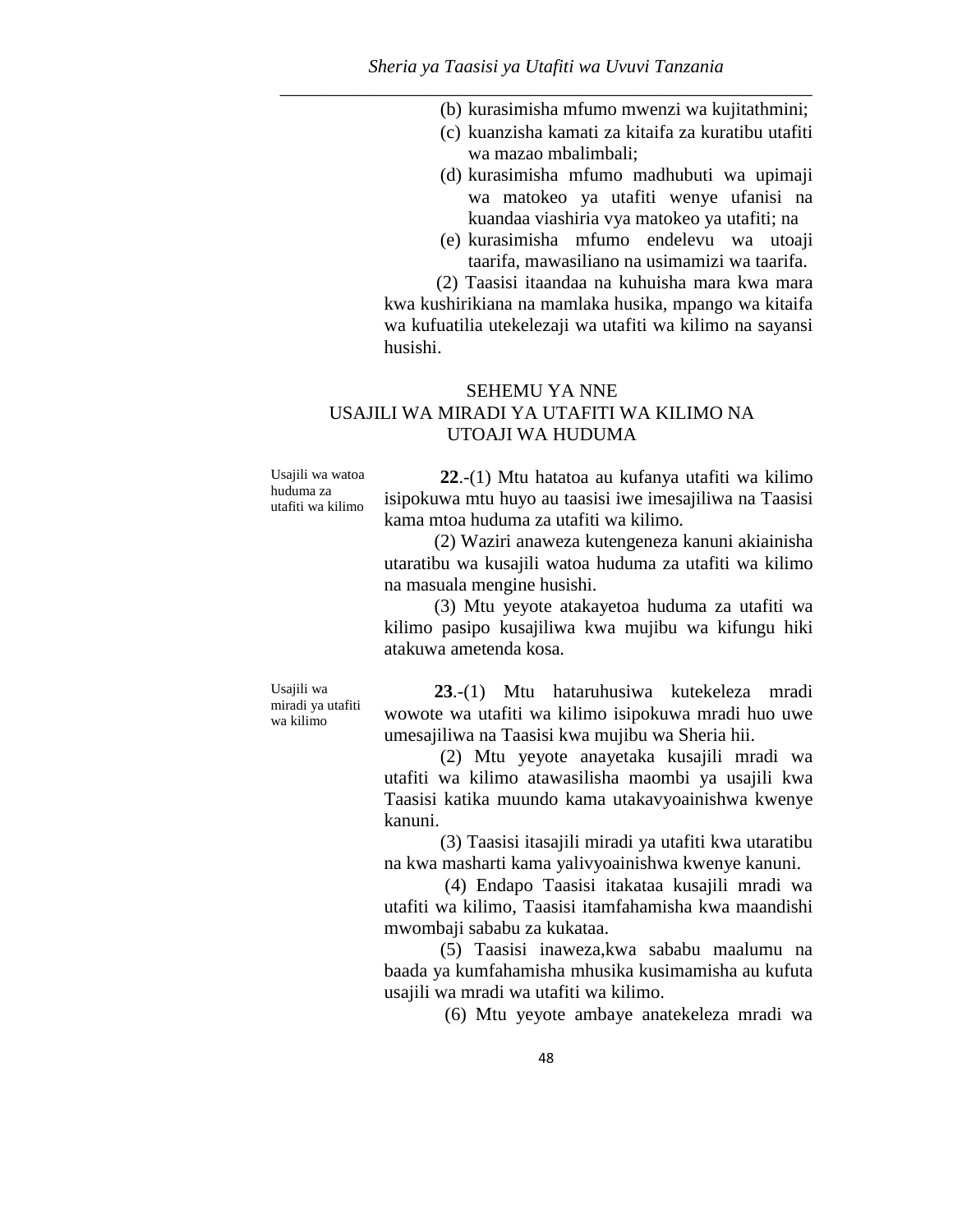utafiti wa kilimo ambao haujasajiliwa kwa mujibu wa kifungu hiki atakuwa anatenda kosa.

Utafiti

unaofanywa na watafiti kutoka nje ya nchi

Rejesta ya utafiti wa kilimo na utafiti husishi wa kisanyansi

**24**.-(1) Mtafiti yeyote kutoka nje ya nchi ambaye anakusudia kufanya utafiti chini ya Sheria hii atapaswa kuwasilisha andiko lake la utafiti kwa Taasisi ili kuidhinishwa.

(2) Taasisi haitaidhinisha andiko la utafiti litakalowasilishwa na mtafiti kutoka nje ya nchi isipokuwa kama mtafiti huyo atashirikiana na mtafiti mwingine ambaye ni Mtanzania.

**25.-**(1) Taasisi itaanzisha na kutunza rejesta ambayo taarifa zifuatazo zitaingizwa-

- (a) watoa huduma za utafiti kwa mujibu wa sheria;
- (b) utafiti wa kilimo na miradi ya utafiti ya sayansi husishi;

(2) kwa madhumuni ya kifungu kidogo (1), Waziri atatengeneza kanuni zitakazotangazwa kwenye Gazeti la Serikali, zitakazoainisha utaratibu na taarifa za kuwekwa kwenye rejesta.

## SEHEMU YA TANO MASHARTI YA FEDHA

Fedha na rasilimali za Taasisi

na-

**26**.-(1) Fedha na rasilimali za Taasisi zitatokana

- (a) kiasi cha fedha kitakachoidhinishwa na Bunge kupitia bajeti;
- (b) fedha au mali ambazo zinaweza kutolewa kwa Taasisi ikijumuisha fedha zitakazopokelewa kama zawadi, misaada, udhamini, mikopo au kutoka kwa wadau wa maendeleo;
- (c) fedha zozote zitakazopatikana kutokana na tozo zilizowekwa na Sheria hii;
- (d) mikopo yoyote au ruzuku itakayotolewa na Serikali au mtu yeyote;
- (e) fedha zozote zitakazotokana na huduma na bidhaa za utafiti unaofanywa na Taasisi; na
- (f) kiasi cha fedha ambacho kitatolewa kwa Taasisi kwa mujibu wa Sheria hii au Sheria yoyote ya Bunge.

49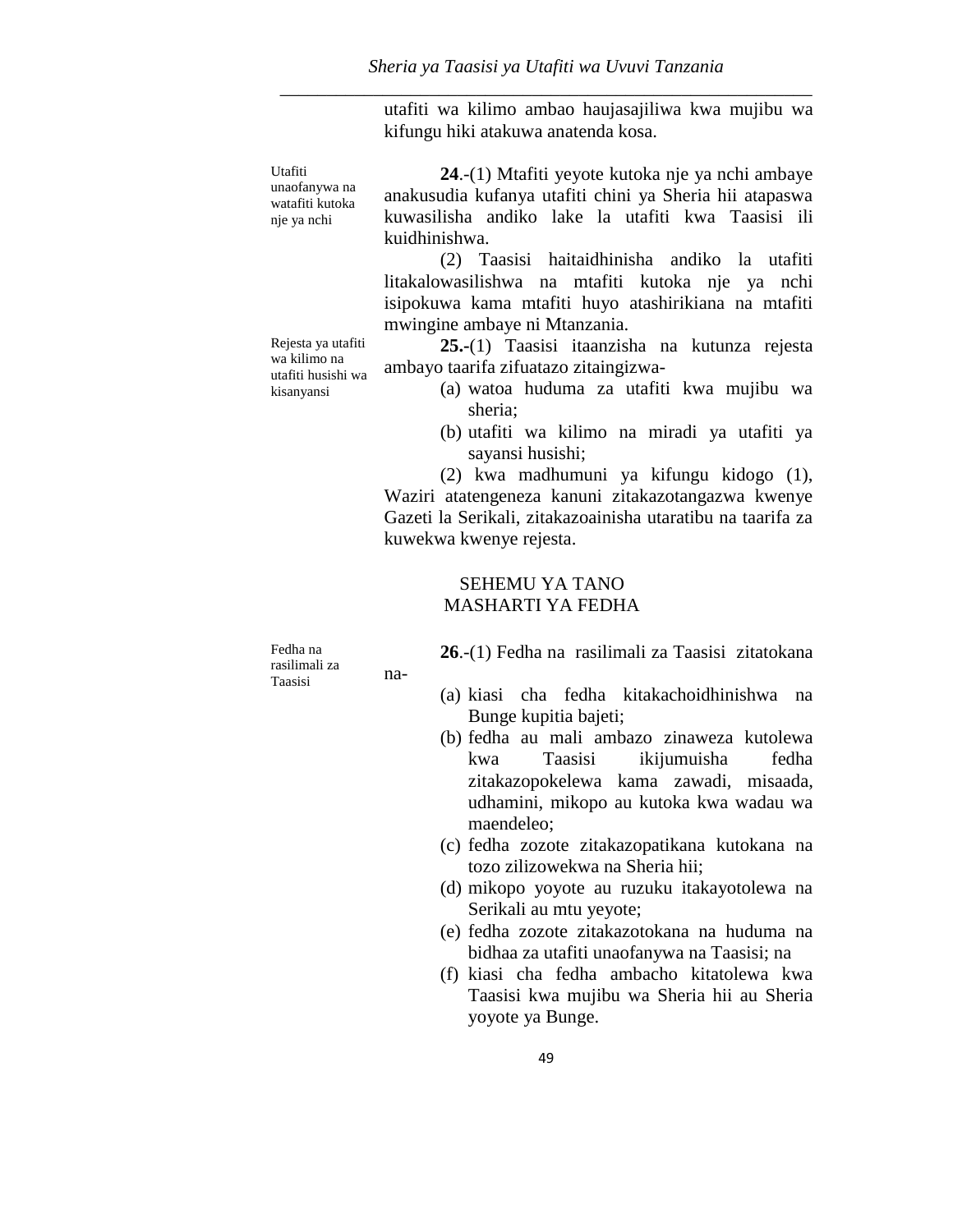(2) Bodi itahakikisha kuwa fedha zote za Taasisi zinatumika kwa ufanisi na kwa madhumuni ya kusaidia utekelezaji wa malengo ya Sheria hii.

Mamlaka ya kukopa na kuwekeza Sura. 53 **27**.-(1) Kwa kuzingatia idhini ya Waziri na Waziri mwenye dhamana ya Fedha, Taasisi inaweza kukopa kiasi chochote cha fedha kwa ajili yake kwa dhamana yenye masharti yoyote yatakayoonekana yanafaa kuhusu taratibu za urejeshaji wa mkopo huo kwa kadiri ambavyo Waziri ataona inafaa.

> (2) Kwa idhini ya Waziri, Taasisi inaweza kuwekeza sehemu yoyote ya fedha zake.

- (3) Fedha za Taasisi zitatumika kwa ajili ya-
- (a) kugharimia utekelezaji wa shughuli za miradi ya utafiti, miundombinu ya maendeleo ya utafiti, uendeshaji wa utafiti na ubiasharishaji wa bidhaa zitokanazo na matokeo ya utafiti wa kilimo.
- (b) ununuzi wa ardhi, vifaa na mali nyingine za Taasisi;
- (c) kugharamia kwa utaratibu wa mikopo au misaada, mafunzo na kuwajengea uwezo wataalamu wa utafiti na wakulima wanaojihusisha na utafiti wa kilimo; na
- (d) kugharamia shughuli nyingine zozote za Taasisi.

**28.** Kwa kuzingatia masharti ya Sheria nyingine yoyote ya nchi ambayo inatumika kuhusiana na pensheni, Bodi itahakikisha-

- (a) kwamba viinua mgongo au posho nyingine za kustaafu au mafao mengine yanayotolewa kwa waajiriwa wa Taasisi;
- (b) Taasisi inachangia kwa wakati kwenye mifuko ya pensheni au mfuko wa huduma za matibabu kwa waajiriwa wa Taasisi;
- (c) kwamba mwajiriwa yeyote wa Taasisi anachangia kwenye mfuko wa pensheni au mifuko mingine ya huduma za afya.

Bajeti ya mwaka na **29**.-(1) Mwaka wa kwanza wa fedha wa Taasisi utaanza kwenye tarehe ambayo Sheria hii itaanza

Mafao ya uzeeni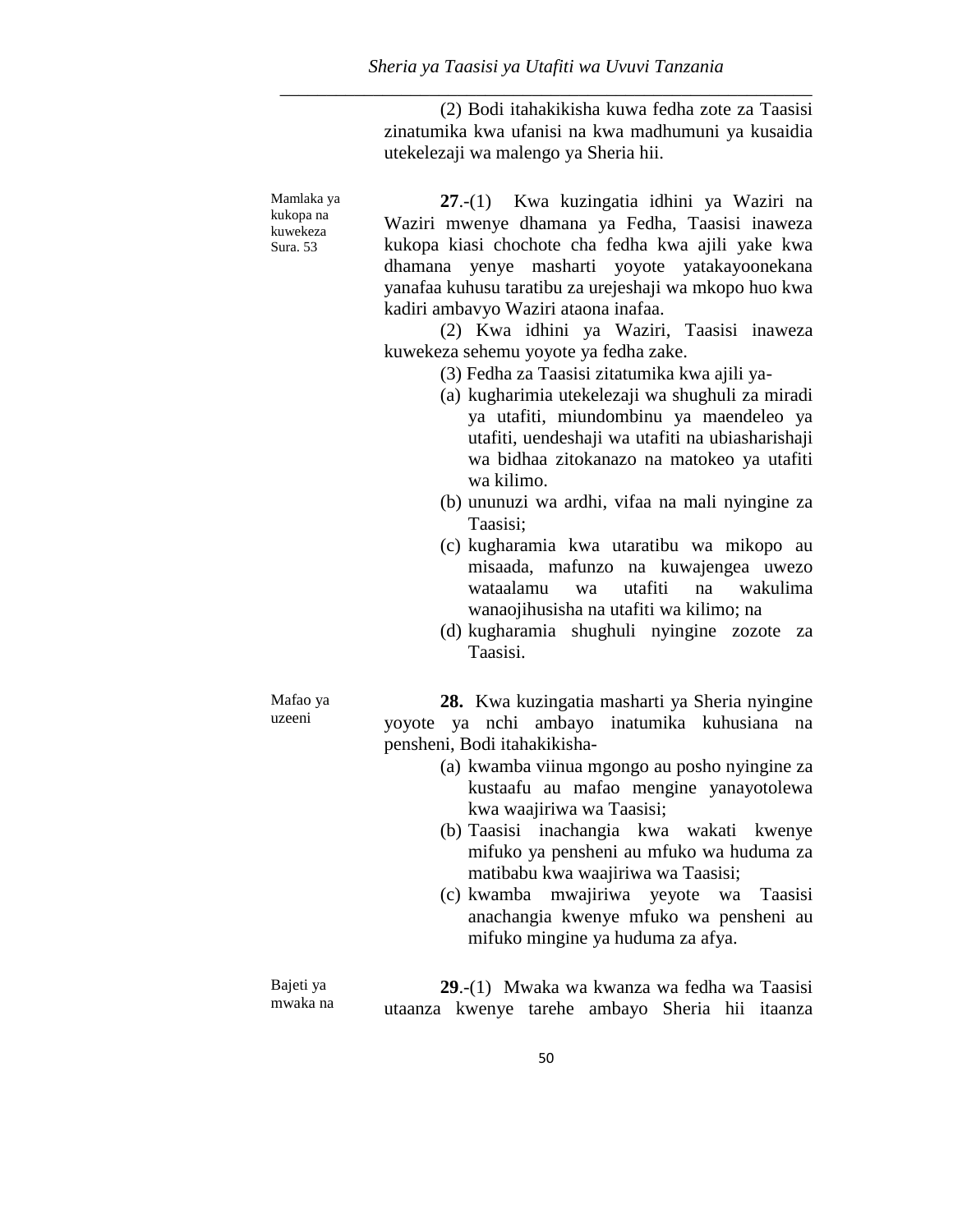bajeti ya nyongeza kutumika na unaweza kuwa muda mrefu au mfupi kuliko miezi kumi na mbili.

(2) Si chini ya miezi miwili kabla ya kuanza kwa kila mwaka wa fedha Bodi katika mkutano wake, itapitisha bajeti ya kiasi cha fedha husika:

(a) kinachotegemewa kupokelewa; au

(b) kinachotegemewa kutumiwa na Taasisi katika mwaka huo wa fedha, na kwa kadri mazingira yatakavyoruhusu, Bodi inaweza kupitisha bajeti ya nyongeza katika mwaka wowote wa fedha.

(3) Bajeti ya mwaka na kila bajeti ya nyongeza itakuwa kwenye namna ambayo na itajumuisha taarifa ambazo kama itakavyoidhinishwa na Waziri.

(4) Baada ya kupitisha bajeti ya mwaka au bajeti ya nyongeza, Bodi itawasilisha bajeti ya mwaka au nyongeza ya bajeti kwa Waziri kwa ajili ya kuidhinishwa.

(5) Waziri, baada ya kupokea bajeti ya mwaka au bajeti ya nyongeza, ataikubali, ataikataa au ataikubali bajeti au nyongeza ya bajeti kwa kuzingatia marekebisho yoyote ambayo anaweza kuona yanafaa.

(6) Endapo Waziri ameidhinisha bajeti yoyote ya mwaka au bajeti ya nyongeza ikiwa na marekebisho au bila marekebisho, bajeti hiyo, kama ilivyoidhinshwa na Waziri, itaifunga Bodi ambayo, kwa kuzingatia kifungu kidogo cha (8), itaelekeza matumizi ya fedha hizo za Taasisi kwenye vitu na kiasi ambacho kimewekwa kwenye makisio yanayotumika na kama ilivyoidhinishwa na Waziri.

- (7) Bodi inaweza-
- (a) kwa idhini ya kimaandishi ya Waziri, kutumia fedha bila kujali kwamba matumizi hayo hayapo kwenye bajeti yoyote;
- (b) kubadilisha ukomo wa kiwango cha matumizi ya fedha kwa kuzingatia mazingira ambayo hayakuweza kutarajiwa wakati wa uandaaji wa bajeti kwa masharti ya uwasilishaji wa bajeti ya nyongeza kwa Waziri ndani ya kipindi cha miezi miwili cha marekebisho ya ukomo wa matumizi utakuwa ni wa muhimu.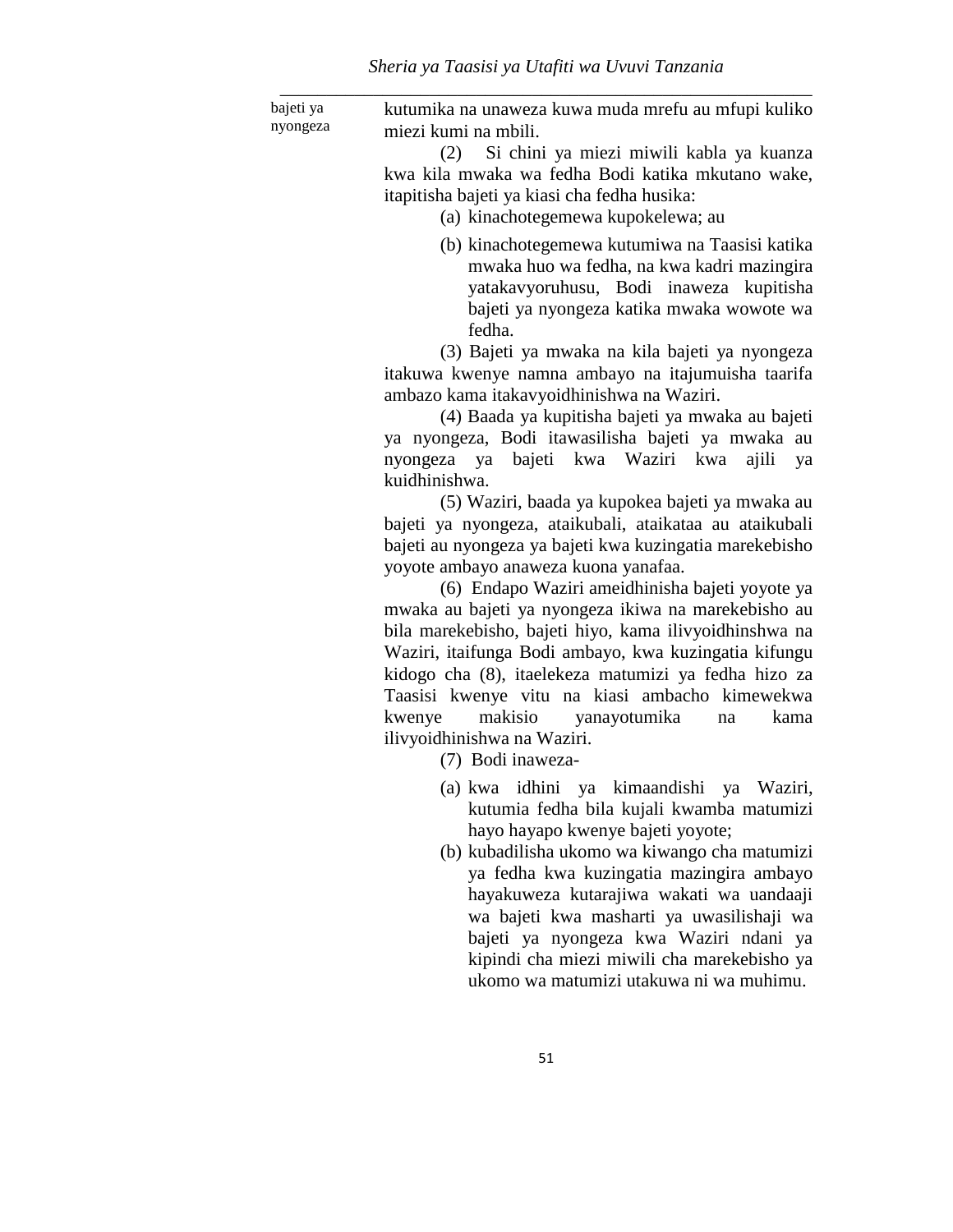| Hesabu na           | 30.-(1) Mkurugenzi Mkuu atatunza vitabu vya              |
|---------------------|----------------------------------------------------------|
| Ukaguzi             | hesabu za fedha, na katika kipindi kisichozidi miezi     |
|                     | mitatu baada ya mwaka wa fedha wa Taasisi, atawajibika   |
|                     | kuandaa taarifa ya mapato na matumizi ya Taasisi katika  |
|                     | kipindi husika cha mwaka wa fedha.                       |
| Sura 348            | (2) Ndani ya kipindi cha miezi mitatu ya                 |
|                     | kufunga mwaka wa fedha, hesabu pamoja na taarifa za      |
|                     | fedha za Taasisi kwa mwaka husika zitakaguliwa na        |
|                     | Mdhibiti na Mkaguzi Mkuu wa Hesabu za Serikali kwa       |
|                     | mujibu wa Sheria ya Ukaguzi wa Umma.                     |
|                     | (3) Kila taarifa ya ukaguzi wa hesabu za fedha za        |
|                     | Taasisi itawasilishwa kwanza kwa Bodi na endapo          |
|                     | itaridhiwa itaidhinishwa kwa hati maalumu.               |
|                     | (4) Mara baada ya kukamilika kwa ukaguzi wa              |
|                     | hesabu za Taasisi, na kwa mazingira yoyote, katika       |
|                     | kipindi kisichozidi miezi sita baada ya kukamilika kwa   |
|                     | mwaka wa fedha, Taasisi itawasilisha kwa Waziri nakala   |
|                     | ya taarifa ya hesabu zilizokaguliwa pamoja na taarifa ya |
|                     | Mkaguzi kuhusu hesabu hizo.                              |
| Taarifa za          | 31. Katika kipindi cha miezi sita baada ya               |
| mwaka za<br>Taasisi | kufungwa kwa mwaka wa fedha, Bodi itaelekeza Taasisi     |
|                     | iandae na kuwasilisha kwa Waziri taarifa ya shughuli za  |
|                     | Taasisi katika kipindi husika cha mwaka ambayo           |
|                     | itaambatana na-                                          |
|                     | (a) nakala ya hesabu zilizokaguliwa;                     |
|                     | (b) nakala ya taarifa ya mkaguzi kuhusu hesabu;          |
|                     | na                                                       |
|                     | (c) taarifa nyingine ambazo Waziri anaweza<br>kuelekeza. |
| Kuwasilisha         | 32. Waziri, mara baada ya kupokea taarifa ya             |
| taarifa za hesabu   | hesabu, atawasilisha taarifa ya hesabu iliyokaguliwa ya  |
| Bungeni             | mwaka ya Taasisi Bungeni.                                |
|                     | <b>SEHEMU YA SITA</b>                                    |
|                     | <b>MASHARTI YA JUMLA</b>                                 |
| Adhabu              | 33. Mtu yeyote atakayepatikana na hatia chini ya         |
|                     | Sheria hii kwa kosa ambalo adhabu yake haijabainishwa    |
|                     | katika kifungu chochote:                                 |
|                     | (a) ikiwa ni mtu binafsi, atalipa faini isiyopungua      |
|                     | shilingi laki tano na isiyozidi shilingi milioni         |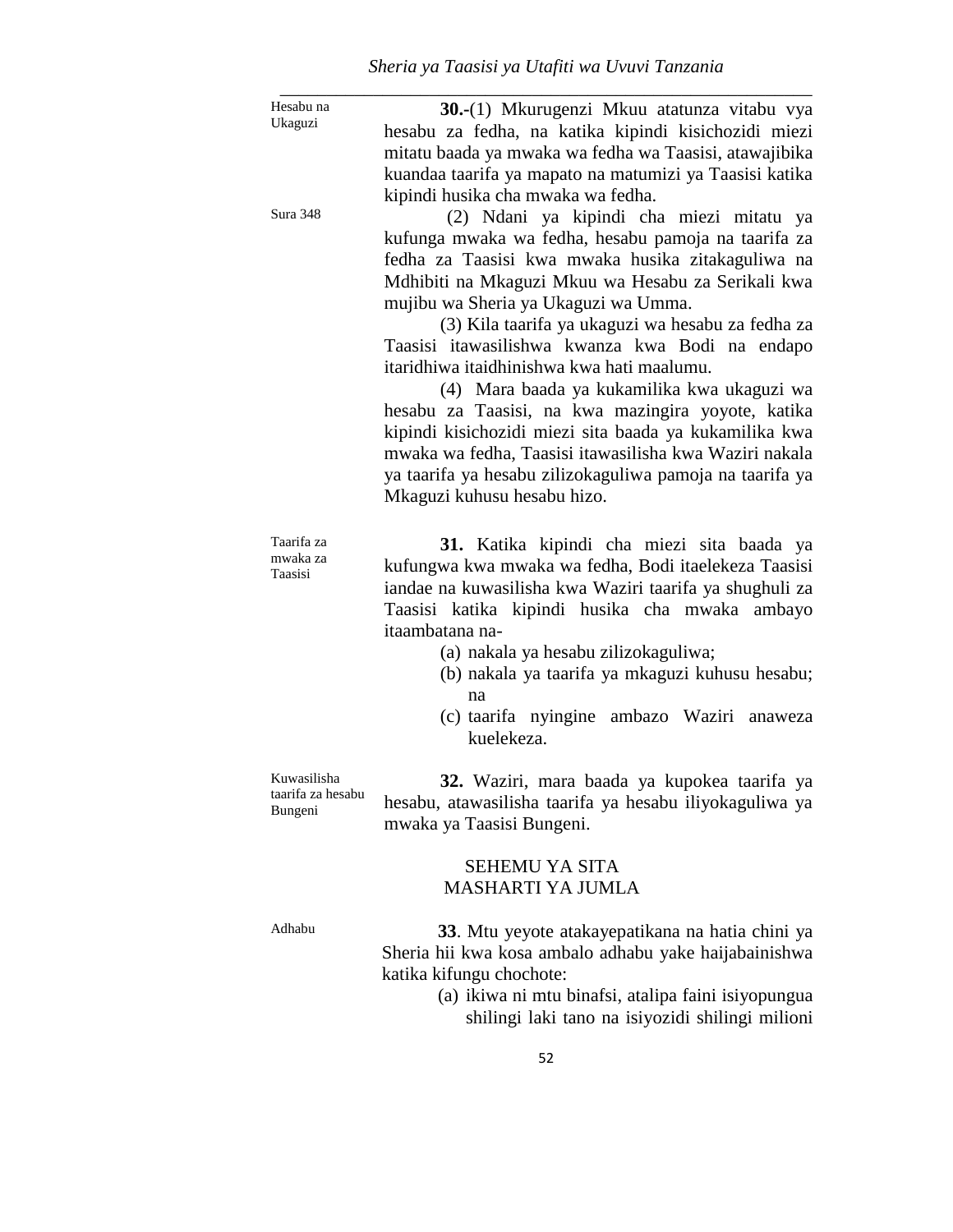moja au atatumikia kifungo cha miezi sita jela au atalipa faini na kutumikia kifungo kwa pamoja.

- (b) kwa kosa lililorudiwa, atawajibika kulipa faini ya ziada isiyopungua shilingi milioni mbili na isiyozidi shilingi milioni tano au kifungo cha mwaka mmoja au vyote pamoja;
- (c) ikiwa ni taasisi au jumuiya, atalipa faini isiyopungua shilingi milioni moja na ikiwa kwa kosa lililorudiwa, itawajibika kulipa faini ya ziada isiyopungua shilingi milioni tano.

Kinga kwa kosa lililofanywa kwa nia njema

**34**. Hakutakuwa na shitaka lolote, madai au malalamiko yatakayofunguliwa dhidi ya mtu yeyote kwa kitendo chochote alichokifanya kwa nia njema katika kutekeleza kazi zake alizopewa kwa mujibu wa Sheria hii au sheria nyingine ndogo iliyotungwa chini ya Sheria hii.

Rufaa **35**.-(1) Mtu yeyote ambaye atakuwa hajaridhika na maamuzi ya Taasisi kuhusiana na utekelezaji wa masharti ya Sheria hii, anaweza ndani ya siku ishirini na moja baada ya kupokea uamuzi huo, kukata rufaa kwa Waziri.

> (2) Waziri atapitia rufaa na kutoa uamuzi wake ndani ya siku thelathini baada ya **tarehe ya** kupokea rufaa husika.

> (3) Uamuzi wa Waziri kwenye rufaa utakuwa wa mwisho.

Mamlaka ya kutunga kanuni

**36**.-(1) Waziri anaweza kutunga kanuni kwa ajili ya utekelezaji mzuri wa masharti ya Sheria hii.

(2) bila ya kuathiri masharti ya jumla kwenye kifungu kidogo (1), Waziri anaweza kutunga kanuni kuhusu mambo yafuatayo-

(a) taratibu za usajili wa -

(i) watoa huduma za utafiti wa kilimo;

(ii) miradi ya utafiti wa kilimo;

- (b) ufanyaji utafiti wa kilimo;
- (c) viwango vya ada au tozo zitakazolipwa chini ya Sheria hii;
- (d) kwa ajili ya ufuatiliaji na kufanya tathmini;
- (e) kuweka utaratibu wa kutangaza matokeo ya utafiti wa kilimo;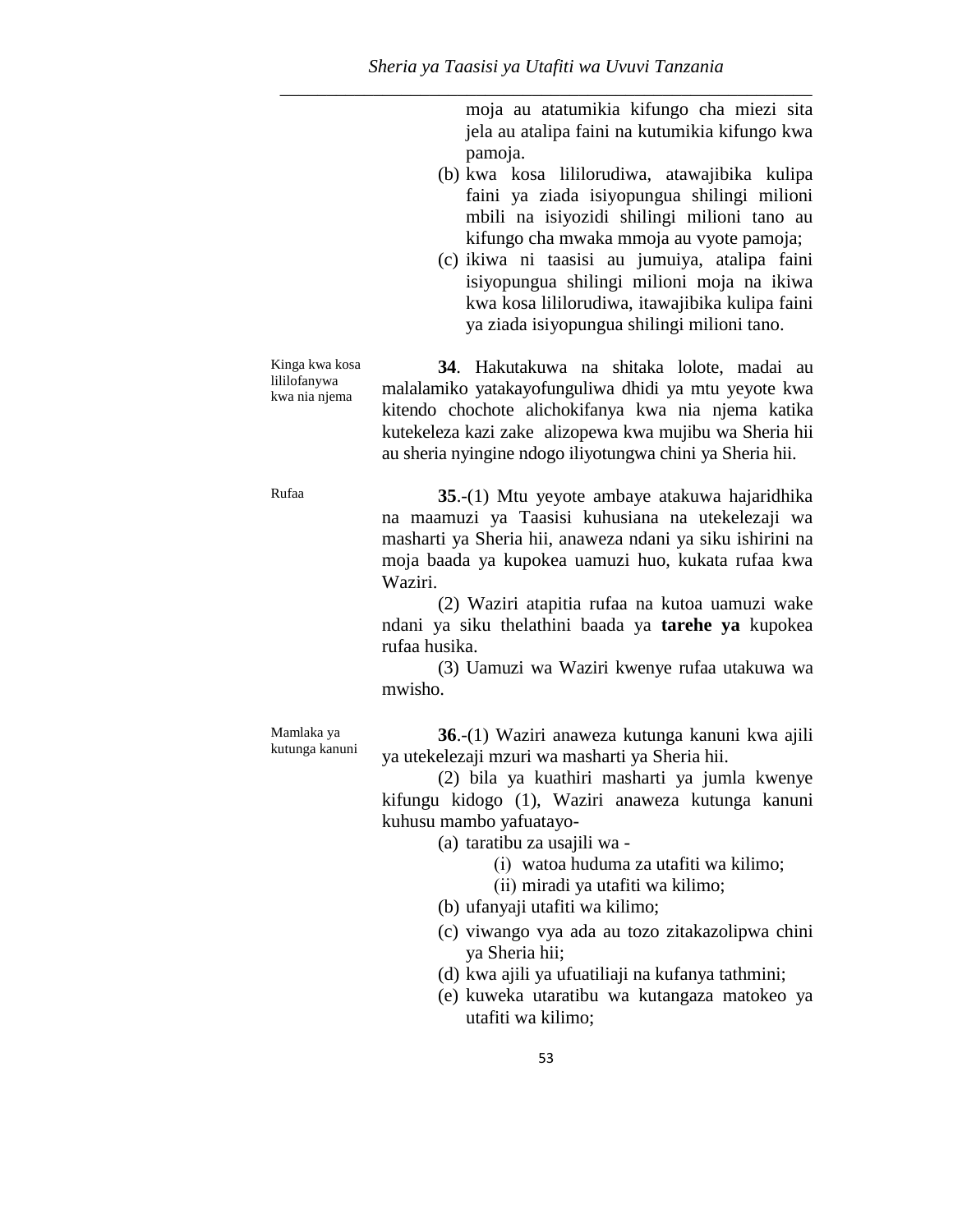- (f) kuweka viwango na maadili ya watoa huduma za utafiti wa kilimo;
- (g) kuweka utaratibu wa kuwasilisha maandiko ya utafiti kwa Taasisi ;
- (h) kuweka utaratibu wa kuingia mikataba ya kufanya utafiti wa kilimo;
- (i) kuweka utaratibu wa kuhifadhi taarifa za utafiti wa kilimo kupitia kanzi data;
- (j) kuweka masharti ya kutoa leseni na ulipaji mrabaha kwa mbegu na teknolojia nyingine ambazo zitagunduliwa na Taasisi;
- (k) kuweka mfumo wa utoaji motisha kwa watafiti wa Taasisi;
- (l) kuweka utaratibu wa kupokea na kushughulikia rufaa; na
- (m) kuweka masharti kuhusu masuala mengine yoyote ambayo yanatakiwa kwa mujibu wa Sheria hii.

Kuhamisha mali na madeni

**37.-**(1) Mali zozote ambazo mara baada ya kuanza kutumika kwa sheria hii zilikuwa ni za Idara ya Utafiti na Maendeleo chini ya Wizara na Vituo vilivyotambulika chini ya kifungu cha 11 cha Sheria hii zitaendelea kumilikiwa na Taasisi.

(2) Taasisi itapokea madeni na dhamana zozote ambazo zinahusiana na mali zilizotajwa kwenye kifungu kidogo (1).

(3) Ardhi yoyote ambayo ilikuwa chini ya vituo vilivyochukuliwa na Taasisi kwa mujibu wa kifungu cha 11 itaendelea kutumiwa na Taasisi kwa ajili ya shughuli zake za utafiti kadiri ambavyo Bodi itakavyoidhinisha na itatumika kwa manufaa ya shughuli za Taasisi.

(4) Mikataba yoyote iliyoingiwa na vituo vilivyochukuliwa kwa mujibu wa kifungu cha 11 itaendelea kuwa na nguvu ya kisheria chini ya Taasisi mpaka hapo itakapokoma.

Masharti kuhusiana na waajiriwa wa Taasisi

**38.**-(1) Kwa mujibu wa sheria hii, waajiriwa wote wa Idara ya Utafiti na Maendeleo ya Wizara watahamishiwa na kuajiriwa na Taasisi itakapofikia tarehe maalum.

(2) Itakapofikia tarehe maalum kila mwajiriwa aliyehamishwa kutoka Taaisi chini ya kifungu kidogo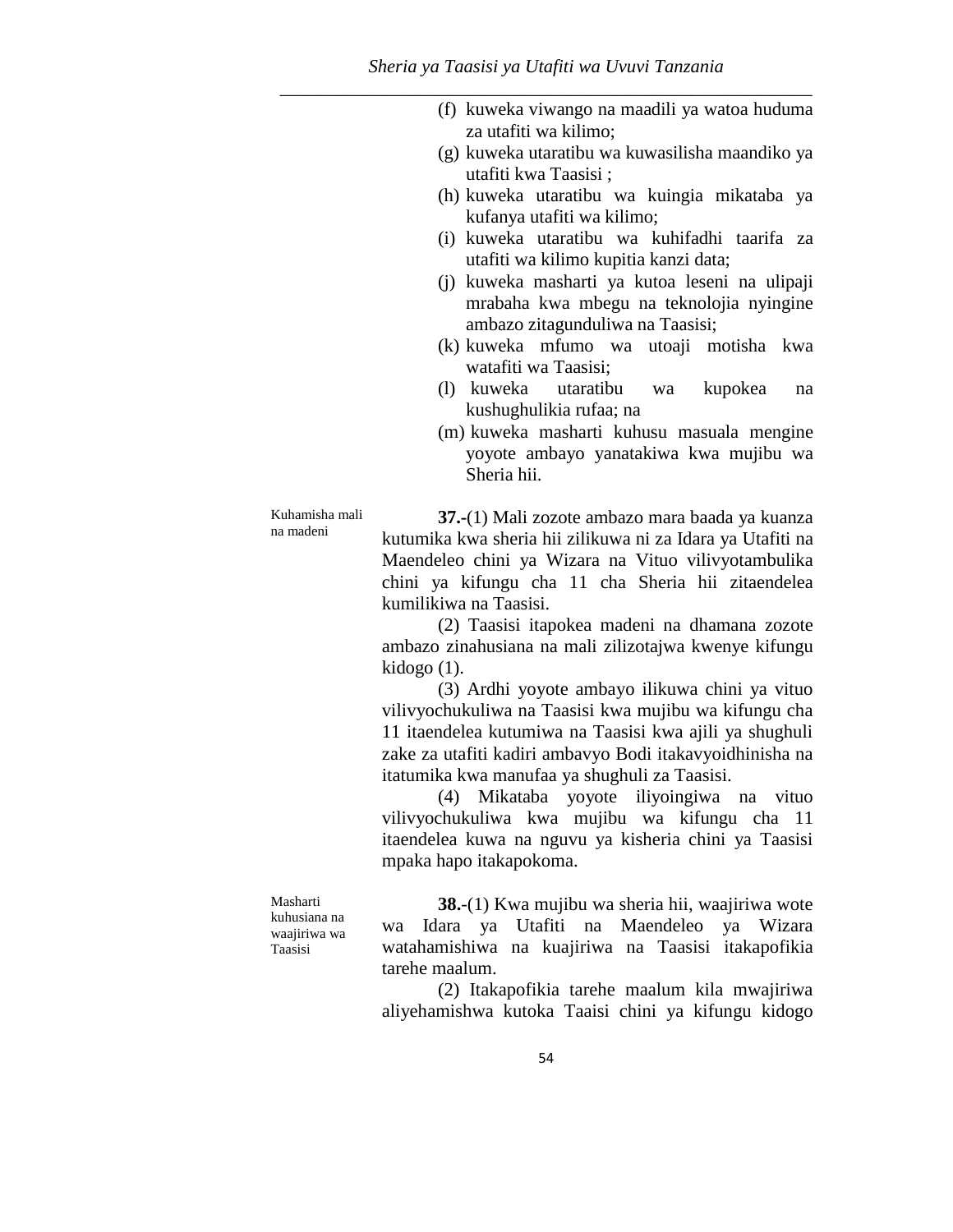cha (1) kutoka kwenye Idara ya Utafiti na Maendeleo ya Wizara na vituo vyake vya utafiti ataajiriwa na Taasisi kwa masharti ambayo si ya chini kuliko yale yaliyokuwa yakitumika kwake kabla ya kuhamishwa.

(3) Mpaka pale mpango mpya na masharti ya utumishi wa Taasisi, umepatikana, mpango na masharti ya utumishi katika idara ya Utafiti na Maendeleo ya Wizara na vituo vyake utaendelea kutumika kwa watumishi waliohamishiwa kwenye Taasisi chini ya kifungu kidogo cha (1) kama vile ni watumishi waliokuwa bado wako kwenye utumishi.

(4) Pale ambapo mtu yeyote aliyehamishiwa kwenye utumishi wa Taasisi chini ya kifungu hiki alikuwa ni mwanachama katika mfuko au mpango wa pensheni kwa mujibu wa sheria ama kwa hiari, kwa madhumuni ya sheria hii, ataendelea kusimamiwa na taratibu za mfuko au mpango huo kama vile hajahamishiwa kwenye utumishi wa Taasisi.

(5) Kwa kuondoa shaka na kwa madhumuni ya taratibu zinazosimamia mifuko ya hifadhi ya jamii wafanye kazi waliohamishwa chini ya kifungu hiki kutoka katika Idara ya utafiti na maendeleo ya Wizara na taasisi za utafiti zitachukuliwa kuwa ni huduma za taasisi.

(6) Tarehe ya kuanza kutumika maana yake ni tarehe ambayo sheria hii itaanza kutumika.

#### \_\_\_\_\_\_\_\_\_\_ **MAJEDWALI**  \_\_\_\_\_\_\_\_\_\_\_\_\_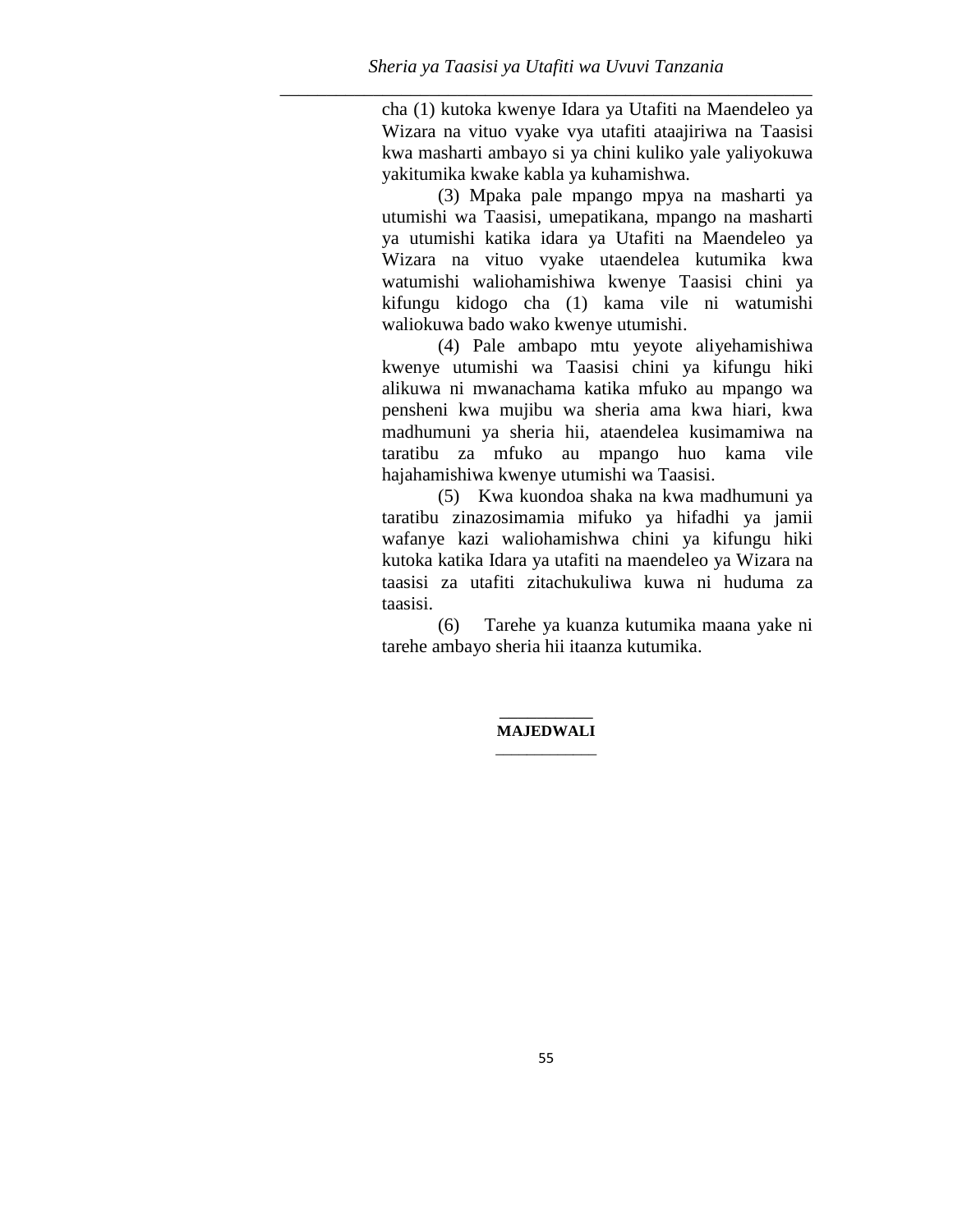#### **\_\_\_\_\_\_\_\_\_\_\_ JEDWALI LA KWANZA**  \_\_\_\_\_\_\_\_\_

*(Limetungwa chini ya kifungu cha 5(2))* \_\_\_\_\_\_\_\_\_\_\_

## TARATIBU NA MASUALA MENGINE YA BODI

| Makamu<br>Mwenyekiti                        | Wajumbe, kwenye kikao chao cha kwanza<br>1.<br>watamchagua miongoni mwao mjumbe mmoja kuwa Makamu<br>Mwenyekiti wa Bodi na kwa kuzingatia sharti la yeye<br>kuendelea kuwa mjumbe wa Bodi, atakuwa madarakani kwa<br>muda wa miaka mitatu na anaweza kuchaguliwa tena.                                                                                                                                                                                                                                                                                                                    |
|---------------------------------------------|-------------------------------------------------------------------------------------------------------------------------------------------------------------------------------------------------------------------------------------------------------------------------------------------------------------------------------------------------------------------------------------------------------------------------------------------------------------------------------------------------------------------------------------------------------------------------------------------|
| Taratibu za<br><b>Bodi</b>                  | 2. Bodi itajiwekea taratibu zake yenyewe kuhusu<br>masuala ya uendeshaji wa shughuli zake kwa kuzingatia Sheria<br>hii na Kanuni.                                                                                                                                                                                                                                                                                                                                                                                                                                                         |
| Mgongano wa<br>maslahi                      | 3. Mjumbe yeyote atakayekuwa na mgongano wa<br>kimaslahi katika jambo lolote linalojadiliwa na Bodi atatakiwa<br>kutangaza maslahi katika jambo hilo na Bodi inaweza kumzuia<br>kushiriki katika kutoa maamuzi juu ya jambo hilo.                                                                                                                                                                                                                                                                                                                                                         |
| Vipindi vya<br>ujumbe wa<br>Bodi            | 4.-(1) Mjumbe wa Bodi, isipokuwa tu endapo uteuzi<br>wake umesitishwa na mamlaka iliyomteua au ameacha kwa<br>namna yoyote kuwa mjumbe, atashika madaraka kwa kipindi<br>cha miaka mitatu na anaweza kuteuliwa tena kwa kipindi<br>kingine kimoja.<br>Mjumbe yeyote aliyeteuliwa kwa mujibu wa<br>(2)<br>Sheria hii anaweza wakati wowote kujiuzulu kwa kutoa<br>tangazo la nia ya kujiuzulu kwa maandishi kwa mamlaka<br>iliyomteua kueleza tarehe ya kusudio lake, na kama tarehe<br>haikuoneshwa atakoma kuwa Mjumbe kuanzia tangazo la nia<br>yake lilipofika kwa mamlaka iliyomteua. |
| Mjumbe wa<br>kupokezana                     | 5. Inapotokea mjumbe amefariki au amejiuzulu au<br>anaondoka katika ofisi yake, mamlaka iliyomteua itamteua<br>mjumbe mwingine badala yake ambaye atakuwa mjumbe<br>kwa muda uliobakia wa aliyemtangulia.                                                                                                                                                                                                                                                                                                                                                                                 |
| Vikao na<br>taratibu<br>nyingine za<br>Bodi | 6.-(1) Bodi itafanya mikutano yake angalau mara nne<br>kwa mwaka kwa ajili ya kutekeleza majukumu yake.<br>(2) Bila kujali kifungu kidogo cha (1), Mwenyekiti<br>anaweza, endapo kutakuwa na jambo la dharura ambalo<br>linahitaji maamuzi ya Bodi, kuitisha mkutano wa dharura<br>katika siku na tarehe atakayoona inafaa.                                                                                                                                                                                                                                                               |

(3) Mwenyekiti ataongoza vikao vyote ya Bodi.

(4) Iwapo Mwenyekiti hatakuwepo katika mkutano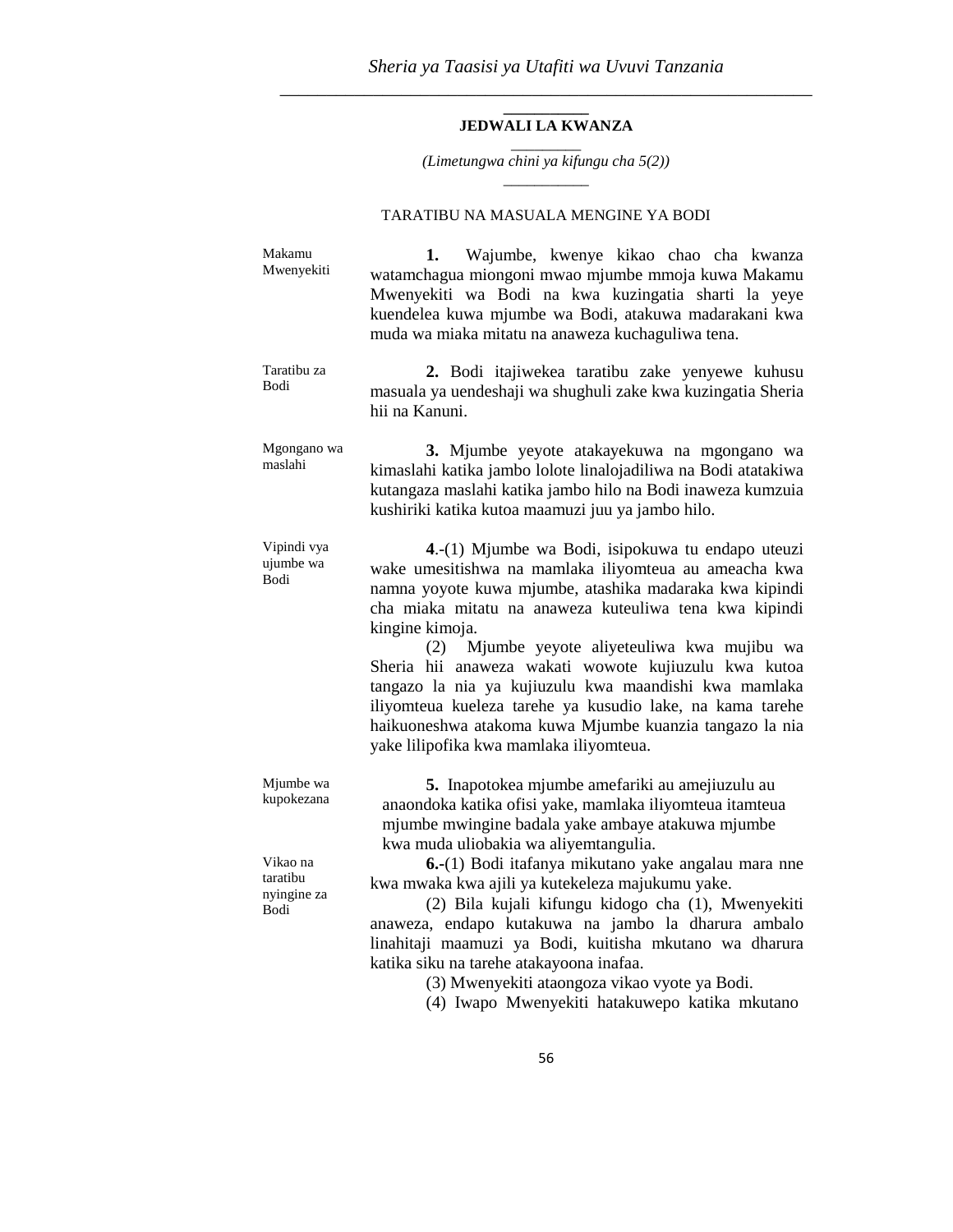wowote wa Bodi, Makamu Mwenyekiti atakuwa Mwenyekiti wa Mkutano.

(5) Mwenyekiti au mtu anayeendesha Mkutano wa Bodi atakuwa na kura ya ziada iwapo kura zitalingana katika kufanya uamuzi zaidi ya kura yake ya hiari.

| Akidi ya<br>Mkutano                                             | 7.-(1) Maamuzi yote ya Bodi yataamuliwa kwa<br>kukubaliana kwa wajumbe, isipokuwa pale ambapo<br>hapatakuwepo na muafaka, uamuzi utafanyika kwa kupiga<br>kura ya wingi.<br>(2) Akidi ya mkutano wa Bodi itakuwa ni nusu ya<br>wajumbe wote waliopo madarakani.                                                                                                                                  |
|-----------------------------------------------------------------|--------------------------------------------------------------------------------------------------------------------------------------------------------------------------------------------------------------------------------------------------------------------------------------------------------------------------------------------------------------------------------------------------|
| Muhtasari wa<br>mikutano ya<br>Bodi                             | <b>8.-</b> (1) Bodi itahakikisha kuwa muhtasari za mikutano<br>yake yote inaandaliwa na kutunzwa na kwamba mihtasari ya<br>kila mkutano wa Bodi utasomwa na kuthibitishwa au<br>utarekebishwa na kuthibitishwa katika mkutano unaofuata wa<br>Bodi, na utasainiwa na Mwenyekiti.<br>(2) Muhtasari wowote uliosainiwa na Mwenyekiti,<br>utahesabika, kuwa ni kumbukumbu sahihi za mkutano husika. |
| Nafasi wazi<br>kutokuvuruga<br>uhalali wa<br>maamuzi ya<br>Bodi | 9. Uhalali wa tendo au uamuzi wowote wa Bodi<br>hautaathiriwa na kutokuwepo kwa mjumbe yeyote au kutokana<br>na upungufu katika uteuzi wa yeyote miongoni mwao.                                                                                                                                                                                                                                  |

| Taarifa au | 10. Taarifa zote na maelekezo yanayotolewa na au |
|------------|--------------------------------------------------|
| maelekezo  | kwa niaba ya Bodi sharti yasainiwe na:           |

- (a) Mwenyekiti; au
- (b) Katibu au afisa yeyote au afisa wa Bodi aliyeidhinishwa kimaandishi kwa niaba hiyo na Katibu.

#### \_\_\_\_\_\_\_\_\_\_\_\_\_\_\_ **JEDWALI LA PILI**

 $\overline{\phantom{a}}$  ,  $\overline{\phantom{a}}$  ,  $\overline{\phantom{a}}$  ,  $\overline{\phantom{a}}$  ,  $\overline{\phantom{a}}$  ,  $\overline{\phantom{a}}$  ,  $\overline{\phantom{a}}$  ,  $\overline{\phantom{a}}$  ,  $\overline{\phantom{a}}$  ,  $\overline{\phantom{a}}$  ,  $\overline{\phantom{a}}$  ,  $\overline{\phantom{a}}$  ,  $\overline{\phantom{a}}$  ,  $\overline{\phantom{a}}$  ,  $\overline{\phantom{a}}$  ,  $\overline{\phantom{a}}$ *(Limetungwa chini ya kifungu cha 11 (3))* \_\_\_\_\_\_\_\_\_\_\_\_

| S/N | <b>JINA LA AWALI LA</b>     | <b>JINA LA KITUO</b>      | <b>ENEO</b>   |
|-----|-----------------------------|---------------------------|---------------|
|     | <b>TAASISI</b>              |                           |               |
|     | Kituo cha Utafiti wa Kilimo | <b>TARI-Ilonga Centre</b> | Kilosa,       |
|     | Ilonga,                     |                           | Morogoro      |
| 2.  | Kituo cha Utafiti wa Kilimo | <b>TARI-Mlingano</b>      | Muheza, Tanga |
|     | Mlingano,                   | Centre                    |               |
| 3.  | Kituo cha Utafiti wa Miwa   | <b>TARI-Kibaha Centre</b> | Kibaha, Pwani |
|     | Kibaha.                     |                           |               |

## VITUO VYA UTAFITI WA KILIMO CHINI YA TAASISI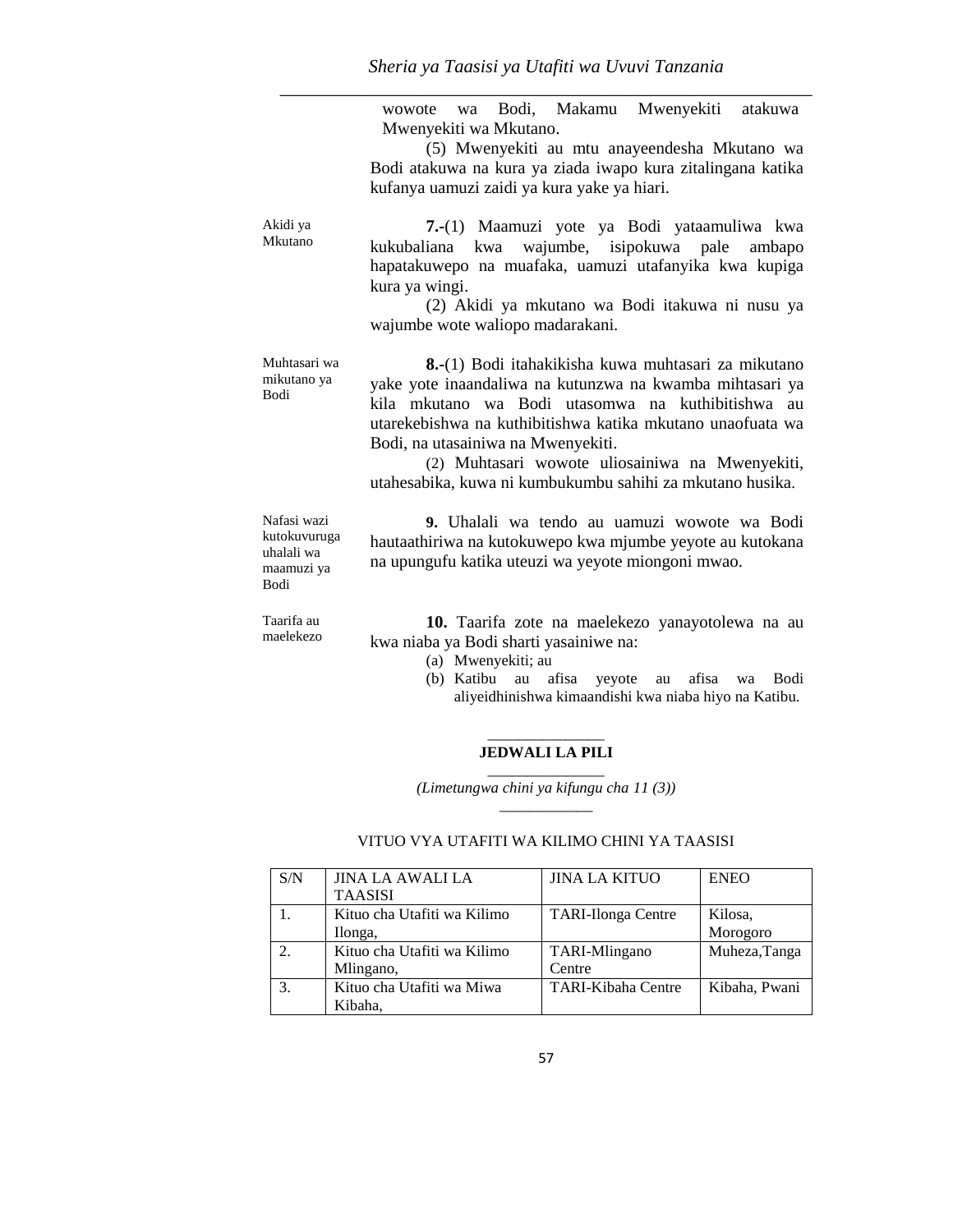| $\mathbf{4}$ . | Kituo cha Utafiti wa Kilimo | TARI- Mikocheni            | Kinondoni.    |
|----------------|-----------------------------|----------------------------|---------------|
|                | Mikocheni,                  | Centre                     | Dar es Salaam |
| 5 <sub>1</sub> | Kituo cha Utafiti wa Kilimo | <b>TARI-Ifakara Centre</b> | Kilombero,    |
|                | KATRIN,                     |                            | Morogoro      |
| 6.             | Kituo cha Utafiti wa Kilimo | <b>TARI-Dakawa Centre</b>  | Mvomero,      |
|                | Dakawa,                     |                            | Morogoro      |
| 7.             | Kituo cha Utafiti wa Kilimo | TARI-Makutopora            | Dodoma        |
|                | Makutopora,                 | Centre                     |               |
| 8.             | Kituo cha Utafiti wa Kilimo | TARI-Hombolo               | Chamwino,     |
|                | Hombolo,                    | Centre                     | Dodoma        |
| 9.             | Kituo cha Utafiti wa Kilimo | TARI-Ukiriguru             | Misungwi,     |
|                | Ukiriguru,,                 | Centre                     | Mwanza        |
| 10.            | Kituo cha Utafiti wa Kilimo | <b>TARI-Maruku Centre</b>  | Bukoba,       |
|                | Maruku.                     |                            | Kagera        |
| 11.            | Kituo cha Utafiti wa Kilimo | <b>TARI-Selian Centre</b>  | Arumeru,      |
|                | Selian,                     |                            | Arusha        |
| 12.            | Kituo cha Utafiti wa Kilimo | <b>TARI-Tengeru Centre</b> | Arumeru,      |
|                | Tengeru,                    |                            | Arusha        |
| 13.            | Kituo cha Utafiti wa Kilimo | <b>TARI-Naliendele</b>     | Mtwara Urban  |
|                | Naliendele,                 | Centre                     | <b>Mtwara</b> |
| 14.            | Kituo cha Utafiti wa Kilimo | TARI-Uyole Centre          | Mbeya         |
|                | Uyole,                      |                            |               |
| 15.            | Kituo cha Utafiti wa Kilimo | TARI-Kifyulilo             | Mufindi,      |
|                | Kifyulilo,                  | Centre                     | Iringa        |
| 16.            | Kituo cha Utafiti wa Kilimo | <b>TARI-Tumbi Centre</b>   | Uyui, Tabora  |
|                | Tumbi,                      |                            |               |

# *Sheria ya Taasisi ya Utafiti wa Uvuvi Tanzania*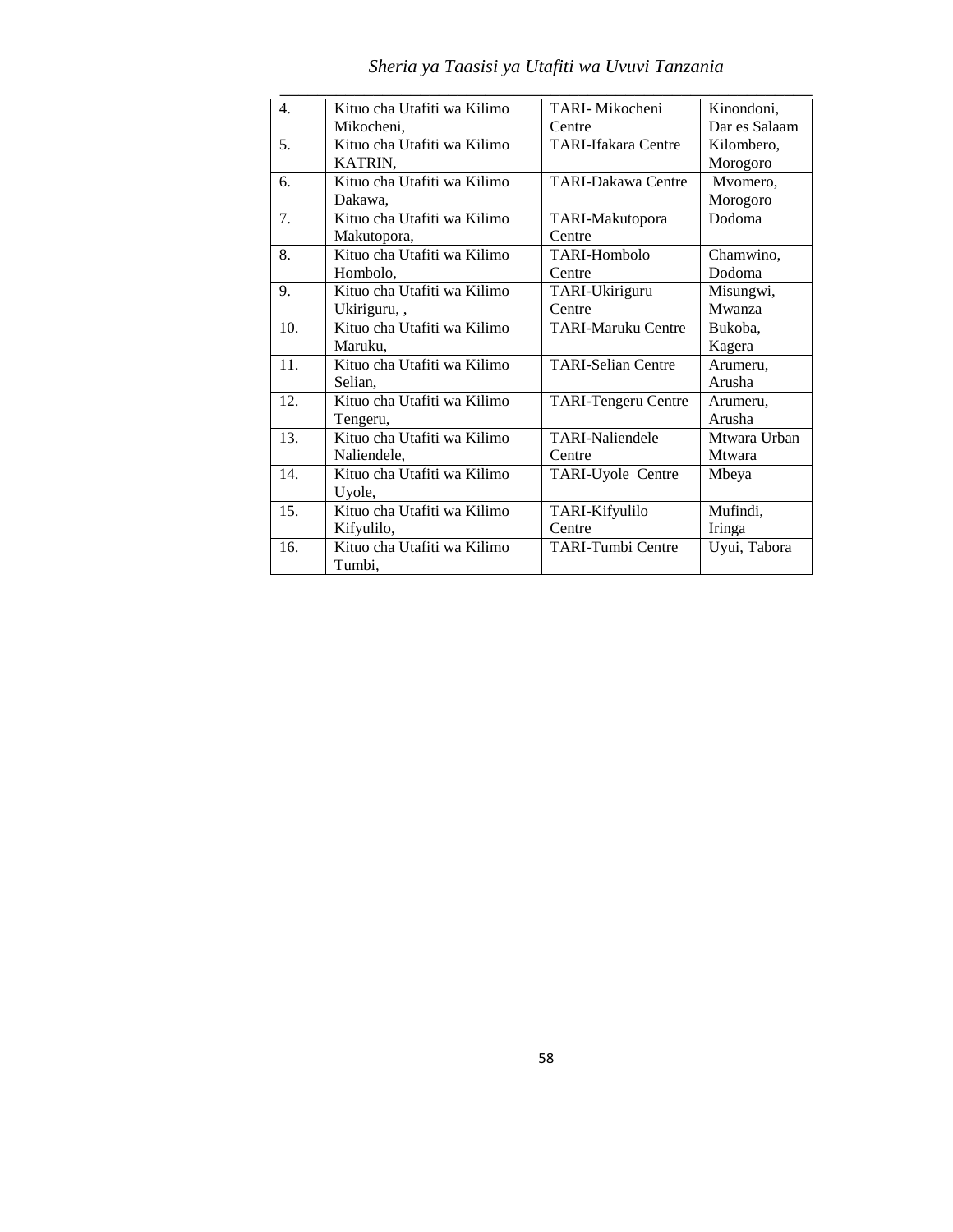#### **\_\_\_\_\_\_\_\_\_ JEDWALI LA TATU \_\_\_\_\_\_\_\_\_**

*(Limetungwa chini ya kifungu cha 13(1))*  $\overline{\phantom{a}}$ 

#### **MAENEO YA UTAFITI \_\_\_\_\_\_\_**

#### 1. *Uboreshaji Mazao*

- (e) ugunduzi wa aina bora za mazao;
- (f) kuandaa mapendekezo ya mbinu bora za kilimo kwa kilimo cha kutegemea mvua na cha umwagiliaji;
- (g) kukusanya, kuhifadhi na matumizi endelevu ya nasaba za mimea; na
- (h) masuala mengine yoyoye yatakayojitokeza

#### 2. *Afya ya Mimea:*

- (a) uthibiti husishi wa wadudu na wanyama waharibifu
- (b) uthibiti husishi wa magonjwa ya mimea
- (c) uthibiti wa magugu na magugu vamizi
- (d) masuala mengine yoyoye yatakayojitokeza

#### 3. *Utafiti baada ya mavuno*

- (a) usafirishaji na utunzaji;
- (b) usindikaji;
- (c) ufungashaji;
- (d) uhifadhi ghalani;
- (e) masuala mengine yoyoye yatakayojitokeza.

#### 4. *Matumizi bora ya ardhi na maji*

- (a) rutuba ya udongo, lishe ya mimea, kilimo hifadhi na kudhibiti mmomonyoko wa udongo;
- (b) ramani za udongo, tathmini ya raslimali ardhi;
- (c) hifadhi na uchunguzi wa ubora wa maji; na
- (d) teknolojia bora na endelevu za umwagiliaji.
- (e) masuala mengine yoyoye yatakayojitokeza

#### 5. *Kilimo-misitu*

- (a) kufanya utafiti wa miti mbalimbali kwa matumizi kama kuni, malisho ya mifugo, kuboresha rutuba ya udongo na matumizi mengine;
- (b) kuendeleza matumizi endelevu inayohusisha miti katika mifumo ya kilimo cha mazao na mifugo;
- (c) uhifadhi na matumizi endelevu ya nasaba na raslimali miti;
- (d) masuala mengine yoyoye yatakayojitokeza.
- 6. *Usimamizi wa Mazingira na Mabadiliko ya Tabianchi:*
	- (a) kubuni mbinu mpya kwa ajili ya mipango ya kilimo inayochukua tahadhari zitokanazo na mabadiliko ya tabianchi.
	- (b) utafiti unaolenga kupunguza upoteaji wa bioanuai;
	- (c) utafiti wa kubuni mbinu za kudhibiti uchafuzi wa mazingira na uharibifu wa mali asili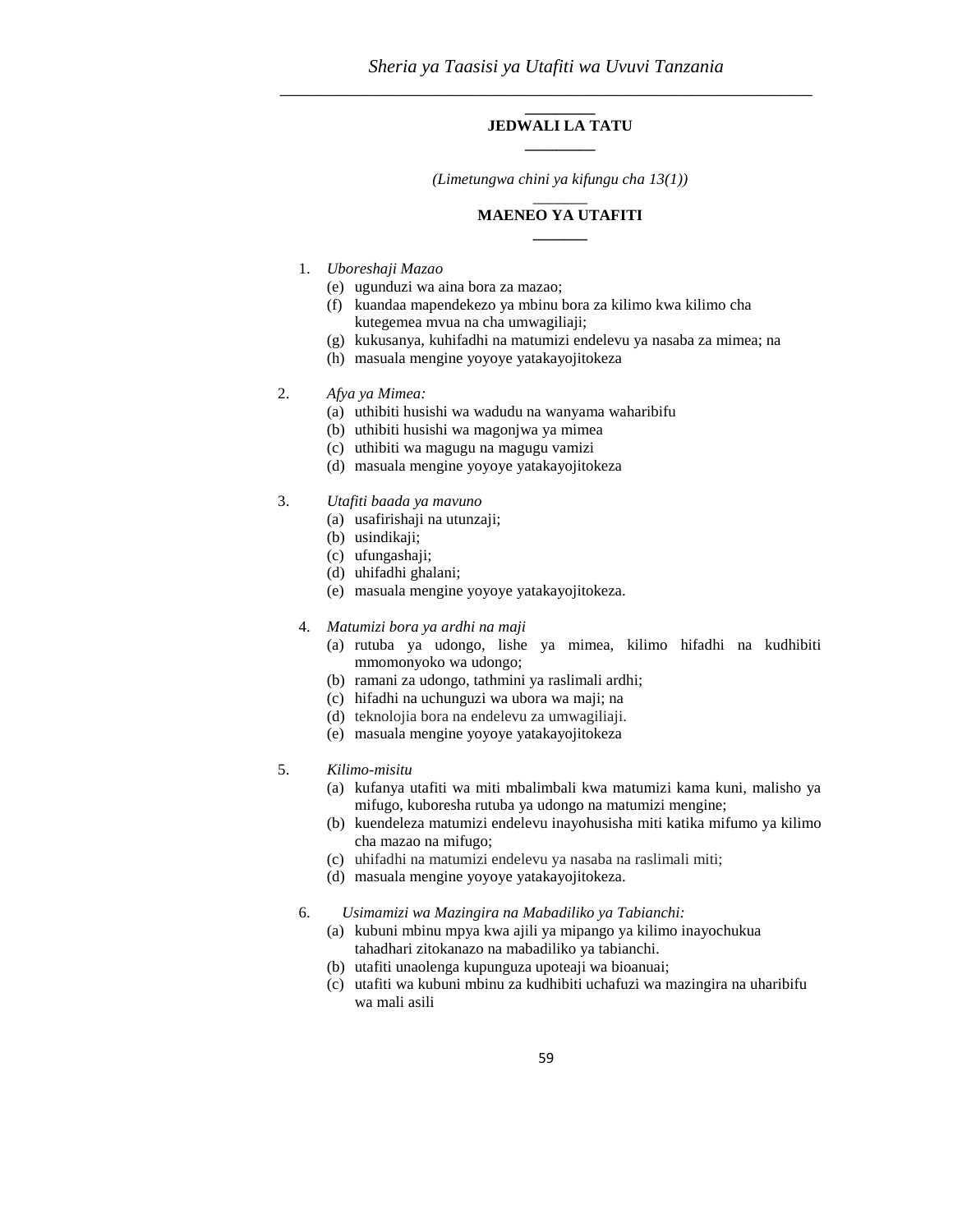- (d) ugunduzi wa aina za mazao mbalimbali yanayostahimili mabadiliko ya tabianchi;
- (e) utafiti wa teknolojia na mbinu bunifu za kilimo bora kulingana na kanda za kiikolojia;
- (f) masuala mengine yoyoye yatakayojitokeza.
- 7. *Mbinu bunifu za sayansi za kibaolojia na kibioteknolojia* 
	- (a) mbinu molekuli za ugunduzi wa aina bora za mazao;
	- (b) uzalishaji wa miche kwa njia ya tishu;
	- (c) uhandisi jeni;
	- (d) utafiti wa matumizi salama wa bioteknolojia;
	- (e) utambuzi wa magonjwa;
	- (f) uchambuzi wa miandamano ya jeni na dna;
	- (g) utafiti wa *genome*;
	- (h) utafiti wa protini;
	- (i) utafiti wa metaboli
	- (j) masuala mengine yoyoye yatakayojitokeza.
- 8. *Utafiti wa Uchumi-Jamii na Masoko*
	- (a) ainishaji na uchambuzi wa mifumo ya kilimo na vikundi vya wadau ili kulenga utafiti kwa mahitaji ya wadau;
	- (b) uhaulishaji, uhuishaji na upokeaji wa teknolojia kwa wadau;
	- (c) kuhakiki, kueneza na kupanua maarifa kuhusu teknolojia na mbinu asili za kilimo;
	- (d) utafiti juu ya matokeo ya teknolojia zilizohuishwa na kutumiwa na wadau;
	- (e) uendelezaji wa ujasiriamali na ujasiriamali wa kilimo;
	- (f) uchambuzi changamoto zitokanazo na sera za kitaasisi katika uendelezaji wa teknolojiakatika mnyororo wa thamani;
	- (g) utafiti unaolenga kuimarisha masoko na biashara ya mazao ya kilimo ya Tanzania katika soko la ndani, kikanda na kimataifa;
	- (h) utafiti kuhusu matokeo ya teknolojia za kilimo kwa nguvu kazi na masuala ya jinsia;
	- (i) masuala mengine yoyoye yatakayojitokeza.
- 9. *Uhawilishaji wa teknolojia za kilimo:* 
	- (a) kufanya majaribio ya teknolojia sahihi za kilimo na wakulima kwa kushirikiana na wagani;
	- (b) kuandaa siku za wakulima kwenye vituo vya utafiti;
	- (c) kuandaa na kutumia mashamba darasa;
	- (d) kubuni na kutekeleza mikakati ya mawasiliano ikiwemo matumizi ya magazeti, redio na tv;
	- (e) ukusanyaji, uhifadhi na usambazaji wa teknolojia za kilimo kwa walengwa;
	- (f) upatikanaji na tathmini ya teknolojia zinazofaa kwa ajili ya uhuishaji na usambazaji;
	- (g) masuala mengine yoyoye yatakayojitokeza.

#### 10. *Uhandisi Kilimo*

- (a) Utafiti shirikishi wa zana za kilimo na matumizi ya maksai;
- (b) Teknolojia za usindikaji mazao;
- (c) Kutafiti wa aina za mazao yanayofaa kwa kilimo cha kutumia mashine;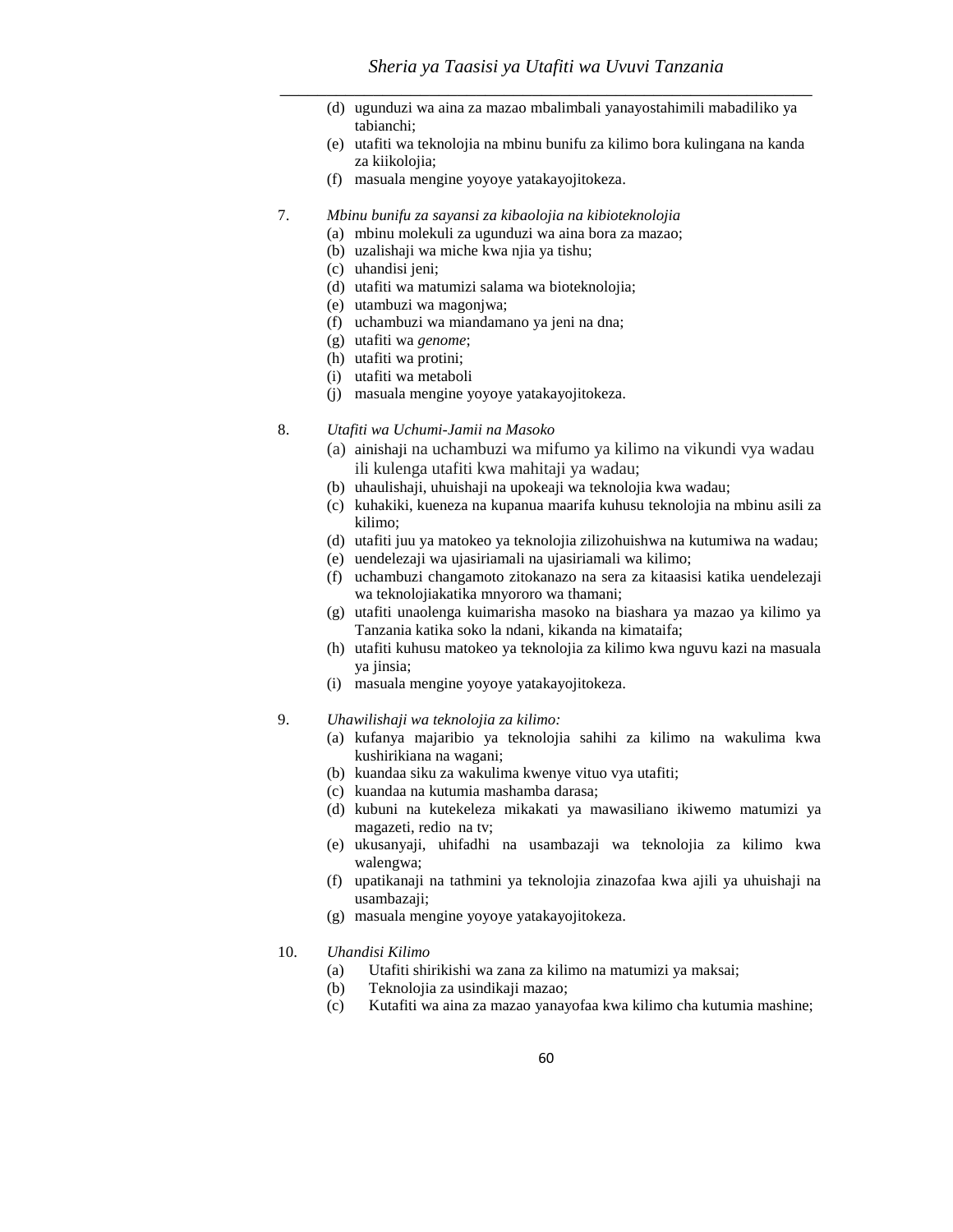- (d) Mifumo na mbinu za ulimaji; na
- (e) Utafiti kuhusu mbinu endelevu za matumizi ya mabaki ya mazao ya kilimo;
- (f) Masuala mengine yoyoye yatakayojitokeza.

#### 11. *Masuala mtambuka*

- (a) usimamizi wa hati miliki ya matokeo na huduma za utafiti;
- (b) usimamizi wa taarifa na kubuni mifumo husishi ya teknohama kuimarisha mawasiliano na usambazaji wa teknolojia za kilimo kwa wadau;
- (c) kubaini viwango vya kufanya utafiti, maadili na miongozo ya utoaji wa huduma za utafiti wa kilimo;
- (d) kuimarish aushirikiano na serikali za mitaa, asasi za kitaifa kikanda na kimataifa zinazohusika na uendelezaji wa kilimo kupitia utafiti na maendeleo; na
- (e) matumizi ya nishati mbadala na jadidifu kama jua, biogesi, upepo na nishati ya mimea;
- (f) masuala ya jinsia;
- (g) Masuala mengine yoyoye yatakayojitokeza.

# \_\_\_\_\_\_\_\_\_\_ **MADHUMUNI NA SABABU** \_\_\_\_\_\_\_\_\_\_

Muswada huu unapendekeza kutungwa kwa Sheria ya Taasisi ya Utafiti ya Kilimo Tanzania, 2015. Lengo la Sheria inayopendekezwa kutungwa ni kuanzisha Taasisi ya Utafiti wa Kilimo ambayo, pamoja na mambo mengine, itakuwa na jukumu la kufanya na kusimamia tafiti zote za kilimo Tanzania.

Sheria inayopendekezwa pia inakusudia kuweka mfumo mahsusi wa utafiti utakaowezesha uzalishaji, upatikanaji na usambazaji wa teknolojia sahihi za mazao nchini na kujenga uwezo wa wataalam na miundombinu ya utafiti. Mfumo huu wa kisheria utawezesha upatikanaji na matumizi ya kiteknolojia sahihi kwa ajili ya kuendeleza kilimo kulingana na mahitaji ya sasa. Aidha, mfumo unaopendekezwa utasaidia kuimarika kwa matumizi sahihi ya raslimali za utafiti (Cost effectiveness) kwa kulenga katika vipaumbele vya sekta na kuondoa hali ambayo taasisi zaidi ya moja hurudia kufanya miradi ya utafiti inayofanana (overlaps and duplications).

Muswada huu umegawanyika katika Sehemu Kuu VI kama ifuatavyo: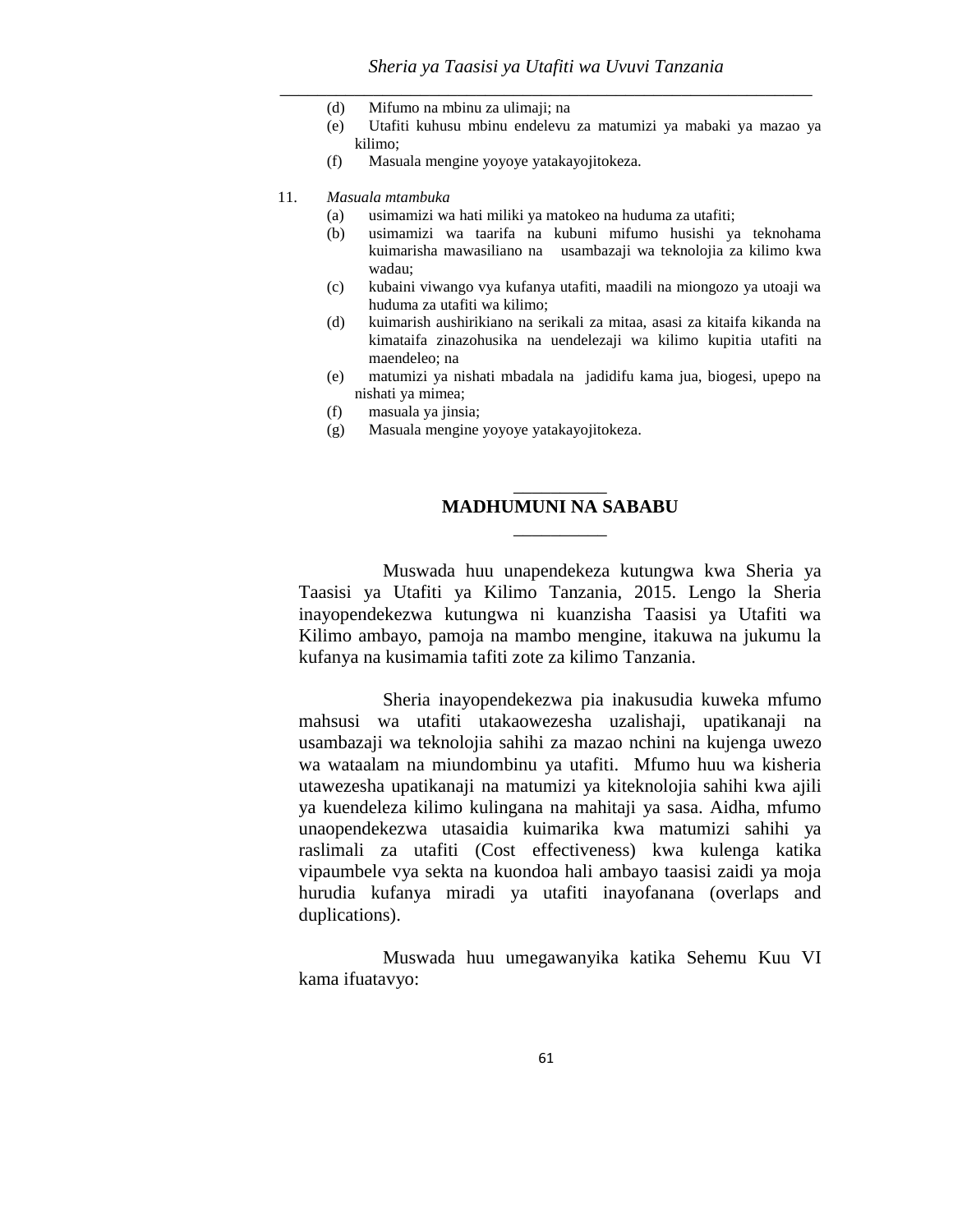Sehemu ya Kwanza inahusu masuala ya utangulizi kama vile jina la sheria inayopendekezwa na tarehe ya kuanza kutumika. Ibara ya 2 ya Sehemu hii inahusu tafsiri ya misamiati mbalimbali kama ilivyotumika katika Sheria inayopendekezwa.

Sehemu ya II inahusu masharti ya uanzishwaji na uendeshwaji wa Taasisi ya Utafiti wa Kilimo Tanzania. Sehemu hii inapendekeza kuanzisha Taasisi ya Utafiti wa Kilimo Tanzania. Taasisi hii itakuwa ndicho chombo pekee chenye mamlaka kisheria kusimamia shughuli za utafiti wa kilimo Tanzania. Kwa mujibu wa masharti ya Sehemu hii, Taasisi itakuwa chini ya Bodi ambayo inaundwa na jumla ya wajumbe tisa watakaoteuliwa na Waziri kutoka katika taasisi mbalimbali. Taasisi itaongozwa na Mwenyekiti wa Bodi atakayeteuliwa na Rais.

Ibara ya 11 ya Muswada inatambua na kuweka chini ya usimamizi wa Taasisi, vituo mbalimbali vya utafiti ambavyo kwa sasa vipo chini ya Idara ya Utafiti wa Kilimo iliyopo Wizara ya Kilimo, Chakula na Ushirika.

Sehemu ya II, sehemu ndogo ya (c), inaanzisha Baraza la Taifa la ushauri wa utafiti wa kilimo. Baraza hili litakuwa ndilo jukwaa la mijadala mbalimbali kuhusu utafiti wa kilimo na Matokeo ya mijadala hii itasaidia Taasisi na Serikali kwa ujumla katika kusimamia masuala ya utafiti wa kilimo.

Sehemu ya III inapendekeza masharti kuhusu uendeshaji wa Taasisi. Pamoja na mambo mengine, sehemu hii ya utafiti inaipa mamlaka Bodi ya Taasisi kuweka miongozo mbalimbali ya kuratibu utafiti wa kilimo nchini. Sehemu hii pia inaweka masharti ya usimamizi na udhibiti wa utafiti unaofanywa Tanzania au kwa manufaa ya Tanzania.

Sehemu ya IV inahusu usajili wa miradi ya utafiti wa kilimo na usajili wa watoa huduma za utafiti. Pamoja na mambo mengine, Sehemu hii inaweka masharti yanayomtaka mtu yeyote anayetoa huduma kuhusu utafiti wa kilimo kupata usajili kabla ya kufanya hivyo. Aidha, kwa mujibu wa masharti ya Sehemu hii, mtu yoyote hataruhusiwa kuendesha mradi wa utafiti mpaka mradi huo uwe umesajiliwa. Hivyo, kwa msingi, huo Taasisi itaanzisha na kutunza Rejesta kwa ajili ya usajili wa huduma utafiti na miradi ya utafiti.